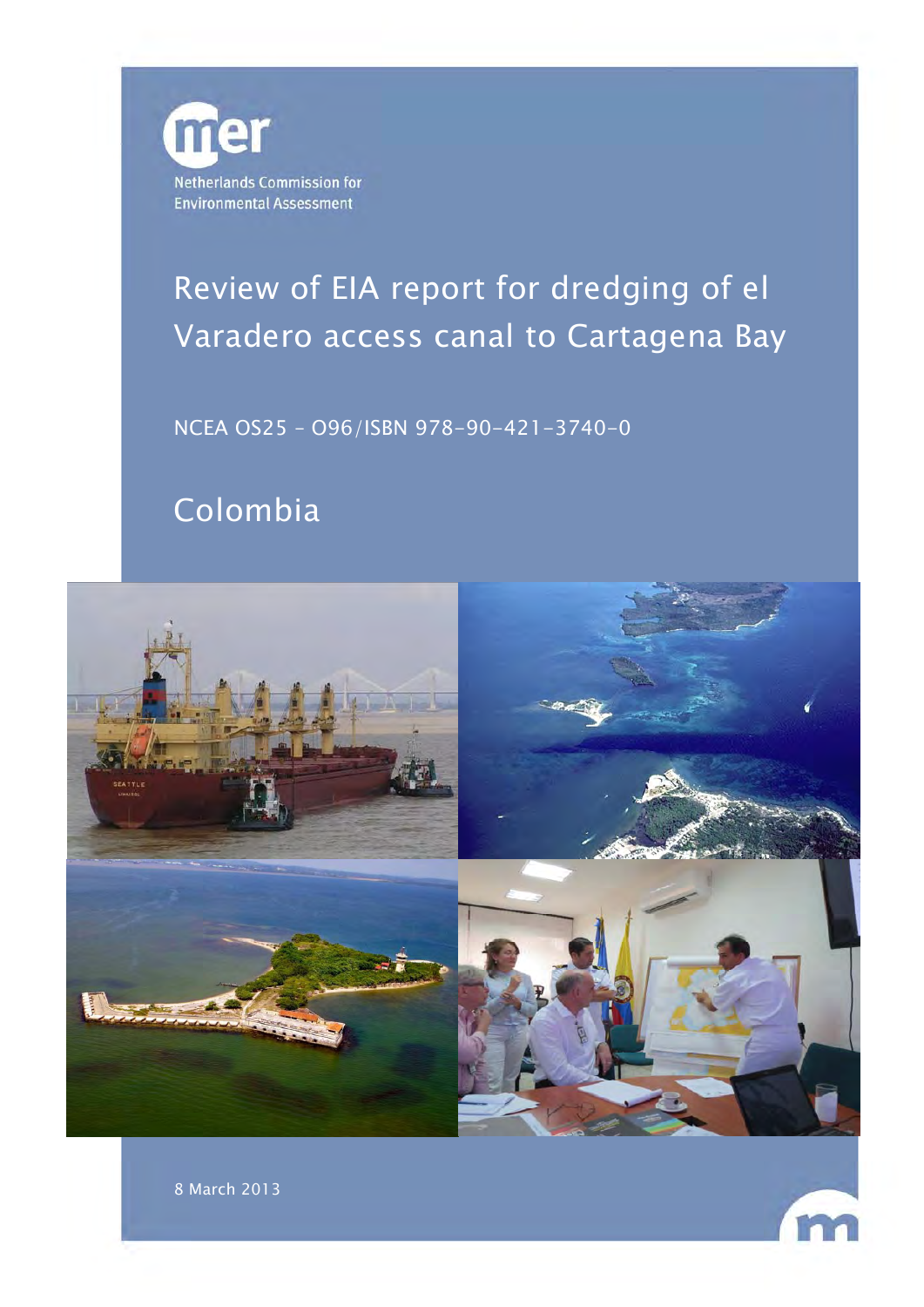

your reference

your letter

direct phone number +31(0)30 234 76 54

Date: 8 March 2013 Subject: Advisory Review of EIA report on El Varadero Canal, Cartagena, Colombia

Dear Minister Uribe,

In December 2012, you requested the Netherlands Ambassador in Bogotá to assist you with an independent quality review of an EIA report for the El Varadero project. The Ambassador has reacted positively to your request and contacted the Netherlands Commission for Environmental Assessment to perform this review.

It is my pleasure to submit herewith the Advisory Review of this EIA report, prepared by a working group of the Commission. I would like to draw your attention to the following:

First of all, I would like to express my appreciation for the excellent organisation of the visit and the personal interest demonstrated by your Vice Minister, Mrs. Adriana Soto and staff of your Ministry. Also the interest of the Vice Minister of Infrastructure of the Ministry of Transport and some of his staff during the visit is highly appreciated. The visit has allowed the Commission to receive a wealth of information in a short period of time.

As has already been presented during the de-briefing at the last day of the Commission's visit in Cartagena, the Commission has some overall remarks.

It is very much appreciated that during our visit a great interest was demonstrated in the project and the EIA report by many stakeholders. This has also led to closer involvement of relevant parties in the process and offered an opportunity to exchange information and experiences and share concerns and opinions.

The attitude of the proponent is open and transparent, showing the wish to design and execute the project in such a way that it is environmentally and socially sound.

The information for decision making on the environmental license is currently scattered, consisting of the EIA report of December 2011, additional information to the EIA report which became available in January 2013 and within a few months, new information will

**VISITING ADDRESS** Arthur van Schendelstraat 800 Utrecht The Netherlands

POSTAL ADDRESS P.O. Box 2345 NL - 3500 GH Utrecht The Netherlands

 $T + 31(0)30 - 2347660$  $F + 31(0)30 - 2304382$ E mer@eia.nl w www.eia.nl

Señor Ministro Juan Manuel Uribe **our reference** Ministerio de Ambiente y Desarrollo Sostenible **Canadian Ecceptual According Costenial According Costenial According Costenial According Costenial According OS25 -096/Sh/vf** Calle 37 # 8-40 enquiries to enquiries to enquiries to enquiries to enquiries to enquiries to enquiries to entropy. Bogotá I.A. Steinhauer Colombia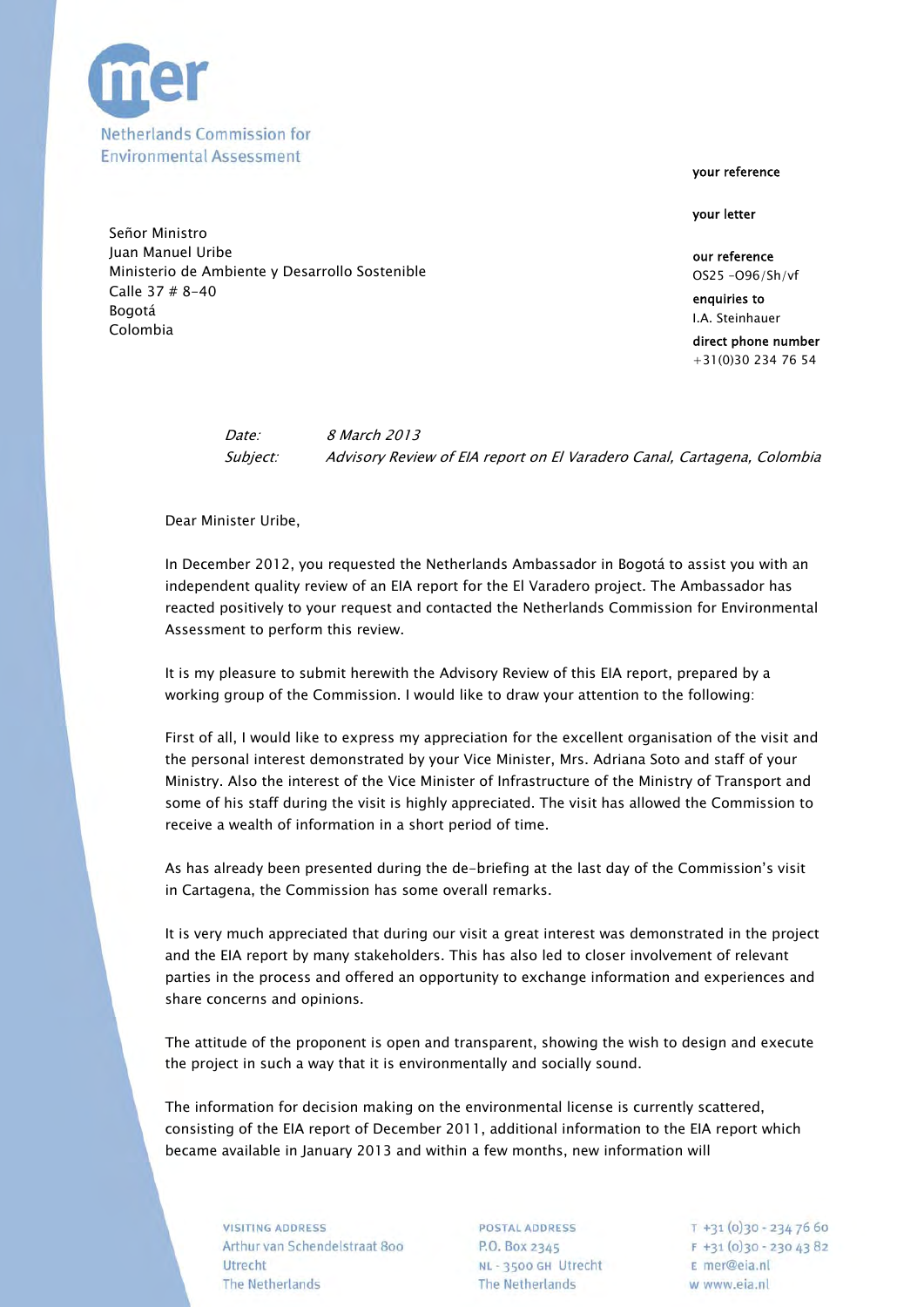become available on sediment quality and relocation of corals. In addition, the Commission has identified some essential shortcomings. Once all this additional information is available, I would recommend to bring everything together into one final EIA report, which is then complete for decision making. This will also enhance transparency and accountability to other public and agency stakeholders interested in or affected by the project. This final EIA report should also contain a well balanced summary of the information, with focus on the relevant issues for decision making and easily understandable for non-experts.

The Commission summarizes the main review findings in Chapter 2 of this advice. These findings overlap partly with the concerns of your own Ministry. This information is considered essential for good quality EIA to be of use for effective and well balanced decision making. My advice is to provide additional information on these specific issues in a supplement to the EIA report before decision-making on license granting. Other information gaps and shortcomings observed by the Commission can be addressed after decision making on the license, either before or during project implementation or as part of the monitoring plan.

For your convenience, I summarize these main shortcomings as follows:

- The compliance of the proposed activity with the legislation and regulations is not clear, nor its embedding in relevant policies, plans and programs;
- It is unclear whether or not proponent and competent authority have the same perception of the magnitude of the dredging operations;
- The results of a recent sediment sampling campaign, and the possible consequences of the findings on water quality in and around the project area have to be incorporated in the EIA report;
- The same holds true for the findings of the study that is currently ongoing with regard to coral relocation. Also, compensation for the mangrove areas and sea grass beds that will be affected by the project need further specification:
- The hydraulic modelling exercise is very important in coming to conclusions on expected changes in the physical system as a result of project implementation. As such a thorough, independent, quality check of this part of the EIA report is advised.
- A wealth of information has been gathered and a lot of effort has been made to understand the behaviour of the coastal/lagunal system under changing conditions. The description of the present situation is complete and well illustrated with graphs, tables and photo's. However, the EIA report is not presented in such a way that it facilitates decision making on the environmental license; the information is partly too detailed, sometimes irrelevant and there is insufficient emphasis on the real significant impacts.
- The monitoring programme is insufficiently detailed and should not only address the project implementation phase, but also the project's operational phase.
- The process of stakeholder involvement is not yet completed, nor have all the relevant stakeholders been involved.

Finally, I would like to remark that we have intended to review all information according to the Terms of Reference and Colombian EIA legislation. However, we have also taken international best practice on EIA into account. This is the reason for some of our remarks on project alternatives, although we are aware that elaboration of alternatives is not required for this project according to your regulations. Nevertheless, during our visit, the issue of alternatives was raised several times. Therefore we think that a clear and transparent summary of the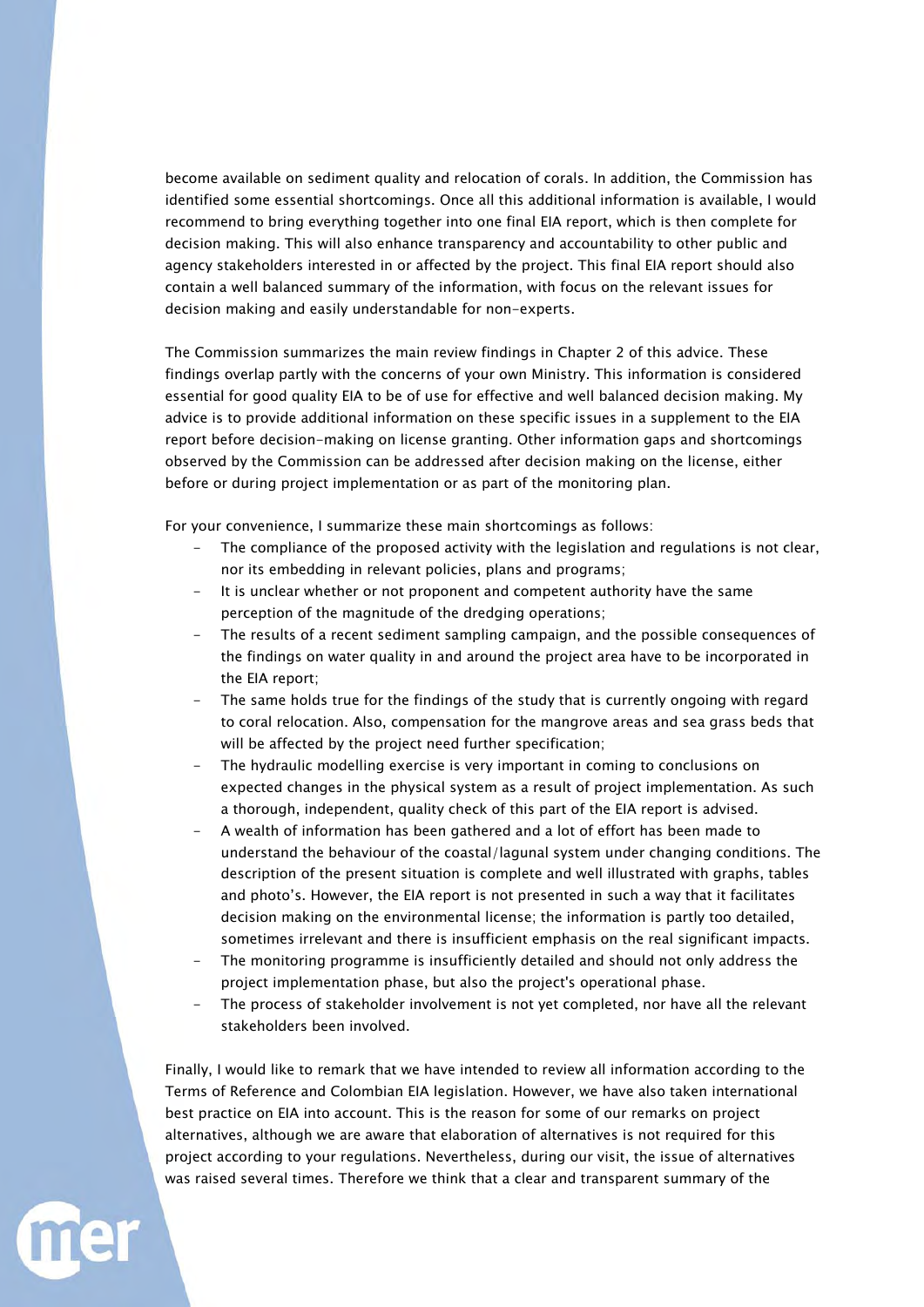findings of a comparison of alternatives, clearly stating whether and how environmental and social considerations played a role in the selection, will greatly add to better understanding amongst relevant stakeholders and justification for the project.

I would appreciate to be kept informed on how you will use this advice and wish to express our availability to continue co-operation with your Ministry in the next stages of this EIA for the El Varadero project. This could for example be through reviewing the additional information on the coral relocation once this becomes available and if you would consider this to be useful for further decision making.

Yours sincerely,

Rudy Rabbinge

Chairman of the NCEA Working Group EIA for the El Varadero project, Cartagena

CC.:

Vice Minister of Infrastructure of Ministry of Transport Mr. Javier Hernández López

Royal Netherlands Embassy Bogota Mr. Robert van Embden Mr. Maurice Valentijn van Beers Ms. Martha Arévalo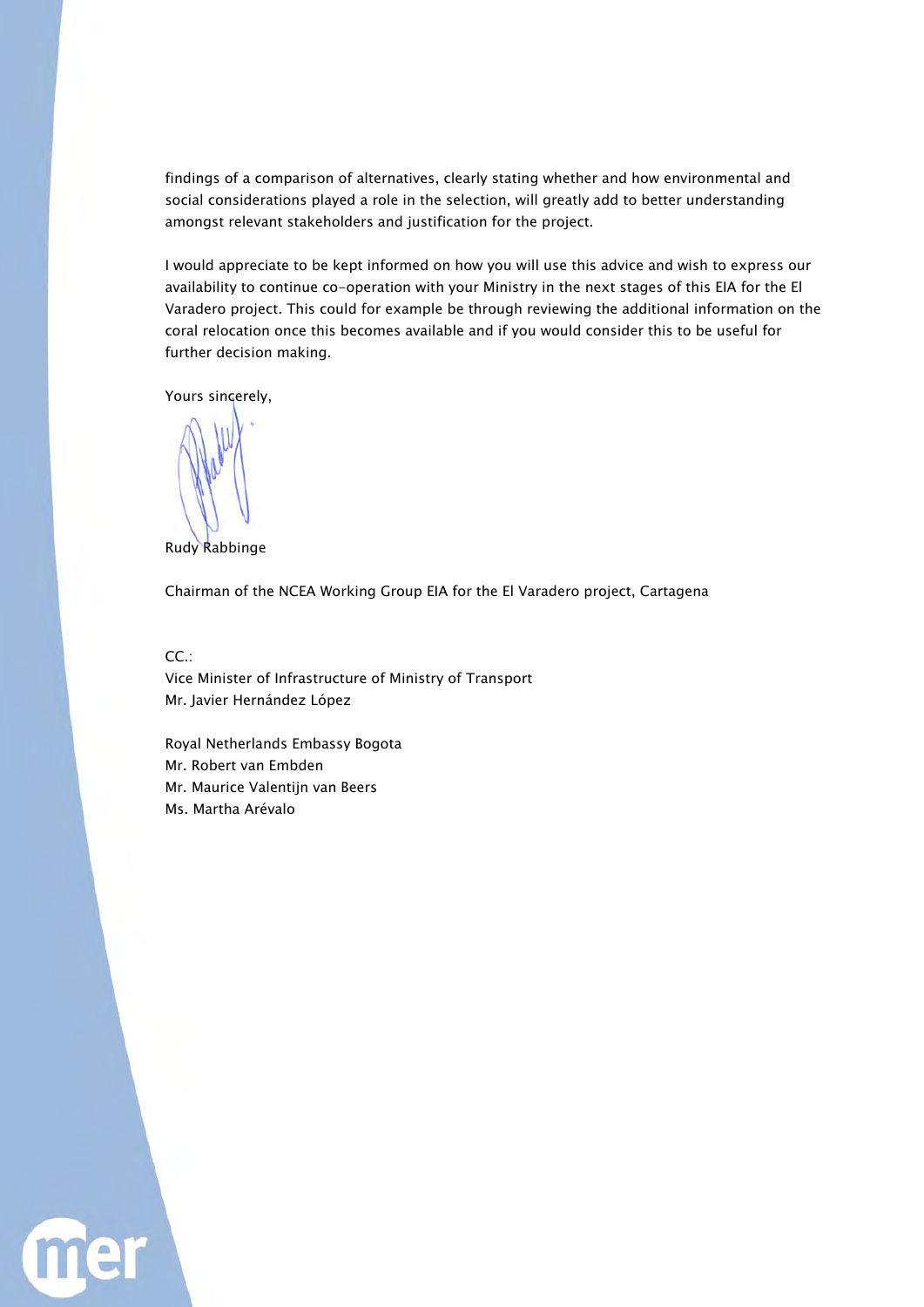## Review of EIA report for dredging of el Varadero access canal to Cartagena Bay in Colombia

Advisory review submitted to the Ministry of Environment and Sustainable Development in Colombia, by a working group of the Netherlands Commission for Environmental Assessment in the Netherlands.

the technical secretary the chairman the chairman

Jenitre

I.A. Steinhauer **Prof.dr.ir. R. Rabbinge**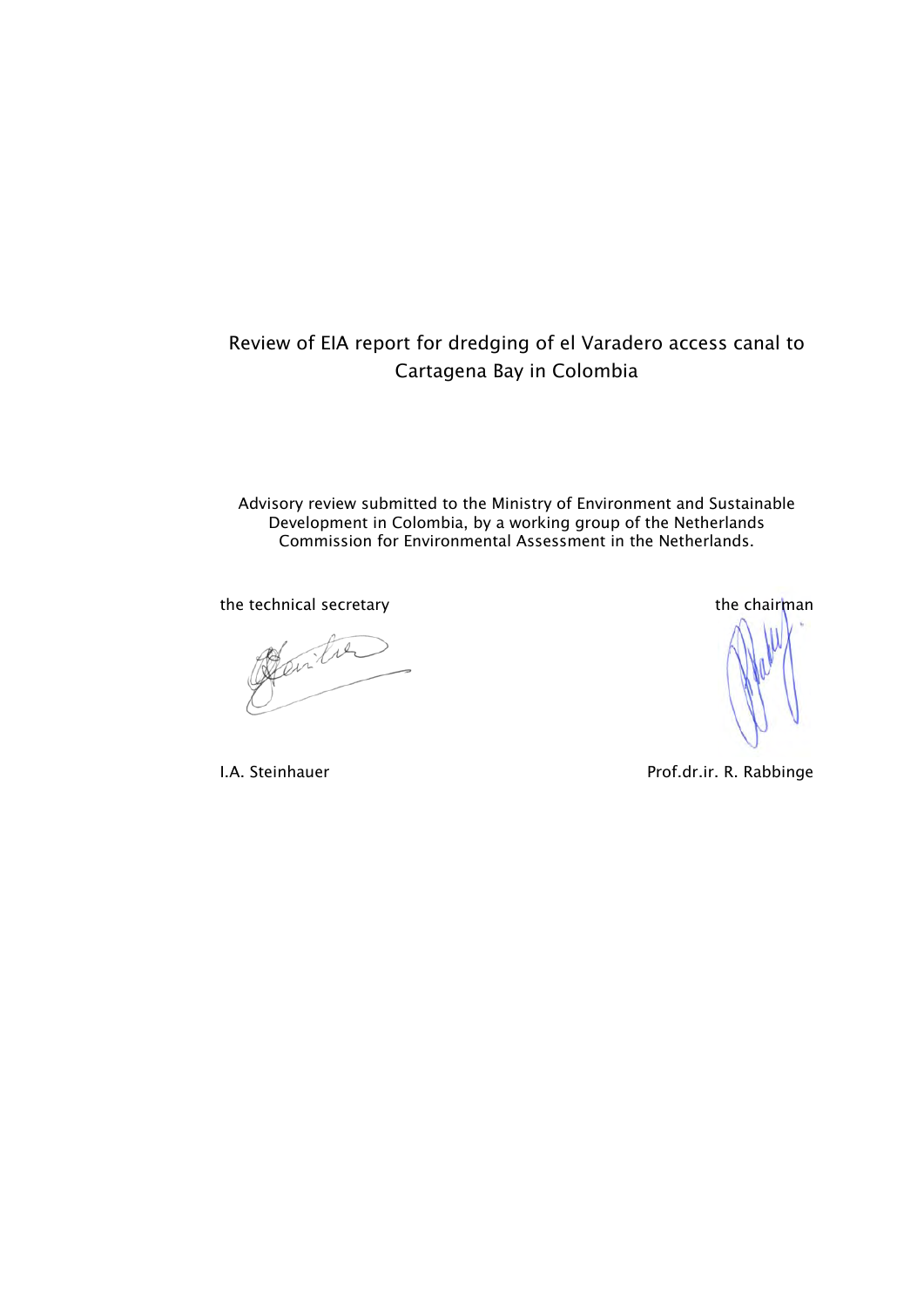## **CONTENTS**

| 1. |                                                                  |                                                                               |  |  |  |  |
|----|------------------------------------------------------------------|-------------------------------------------------------------------------------|--|--|--|--|
|    | 1.1<br>1.2<br>1.3                                                | Request of the Colombian Ministry for Environment and Sustainable Development |  |  |  |  |
|    | 1.4                                                              |                                                                               |  |  |  |  |
| 2. |                                                                  |                                                                               |  |  |  |  |
| 3. |                                                                  |                                                                               |  |  |  |  |
|    | 3.1<br>3.2<br>3.3<br>3.4<br>3.5                                  | Legislative and regulatory considerations and policies, plans and programs8   |  |  |  |  |
| 4. | DESCRIPTION OF THE PROJECT AND ALTERNATIVES 11                   |                                                                               |  |  |  |  |
|    | 4.1<br>4.2<br>4.3<br>4.4<br>4.5                                  |                                                                               |  |  |  |  |
| 5. | <b>DESCRIPTION OF THE NATURAL AND SOCIO-ECONOMIC ENVIRONMENT</b> |                                                                               |  |  |  |  |
|    | 5.1<br>5.2<br>5.3<br>5.4                                         |                                                                               |  |  |  |  |
| 6. |                                                                  |                                                                               |  |  |  |  |
|    | 6.1<br>6.2<br>6.3<br>6.4                                         |                                                                               |  |  |  |  |
| 7. |                                                                  |                                                                               |  |  |  |  |

### Appendices

|  |  | 1. Letter with request by the Ministry of Environment and Sustainable Development |  |
|--|--|-----------------------------------------------------------------------------------|--|
|  |  |                                                                                   |  |

- 2. Correspondence between Netherlands Ambassador and the Ministry and NCEA
- 3. Project information and composition of working group
- 4. Working program 17-23 February 2013
- 5. Map of the area
- 6. List of documents received prior to, during and after site visit to Colombia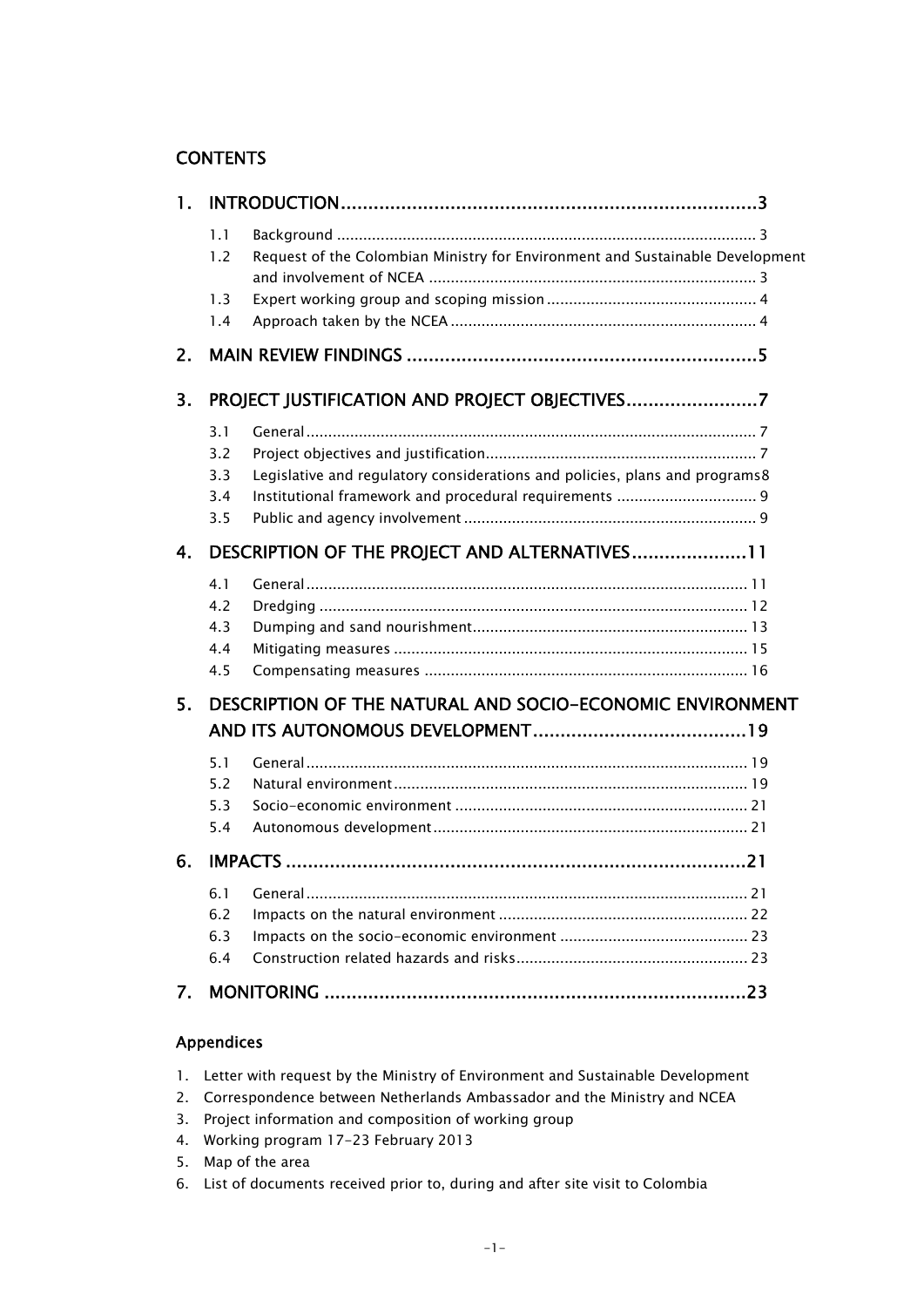## <span id="page-6-0"></span>1. Introduction

## <span id="page-6-1"></span>1.1 Background

The Bay of Cartagena, Colombia, plays an important role in the regional and national economy, especially through the development potential of its port. To accommodate expected growth in numbers and sizes of ships, a new access canal (2 km long, 200 m wide and 19,5 m. depth) is being planned (see annex 5 for map). The existing entrance canal has reached its maximum limits and depths. The dredged materials will be deposited in two sites at sea and will partly be used for replenishment of beaches as well. The project initiator is the Corporación Promotora Canal del Varadero (PROCANAL). PROCANAL has prepared an EIA report for this project (December 2011) and contracted HIDROCARIBE LTDA. for its elaboration.

## <span id="page-6-2"></span>1.2 Request of the Colombian Ministry for Environment and Sustainable Development and involvement of NCEA

In January 2013, the Netherlands Commission for Environmental Assessment (NCEA) received a request from the Colombian Minister of Environment and Sustainable Development through a letter dated 7 December 2012 to the Netherlands Ambassador (see appendix 1), to perform an independent quality review of the EIA report for the above mentioned project.

The Ambassador has reacted positively to this request and contacted NCEA[1](#page-6-3) (see appendix 2a and 2b).

The expected project impacts, as mentioned in the letter, can be summarized as follows:

- removal of vegetation (including mangroves)
- removal and transplantation of coral reefs
- sediment dispersion in the Cartagena Bay, potentially affecting marine ecosystems, tourism and fisheries
- change of coastal geomorphology

l

The National Agency of Environmental Licenses (ANLA) and the Direction of Coastal and Marine Issues and Aquatic Resources (DAMCRA) have serious concerns and have specified these in the letter of the Environment Minister.

The Ministry of Environment and Sustainable Development, through ANLA, is the National Competent Authority for Environment and has a formal role in the granting of the environmental license, which is required for this project. The EIA report forms the basis for the environmental license.

<span id="page-6-3"></span><sup>&</sup>lt;sup>1</sup> In the past there have been NCEA activities in Colombia. From 1999 till 2001 the NCEA reviewed and monitored an EIA report in the Cartagena region, working together with a regional branch of the Environment Ministry, CARDIQUE. On SEA, the NCEA has had an Memorandum of Understanding (MOU, 2007-2011) with the Environment Ministry, with a number of activities. In 2010, the NCEA issued advice at the request of the Netherlands Embassy related to an EIA report for the Bahía de Malaga and contributed to a seminar in Bogotá on EIA and SEA in the mining sector.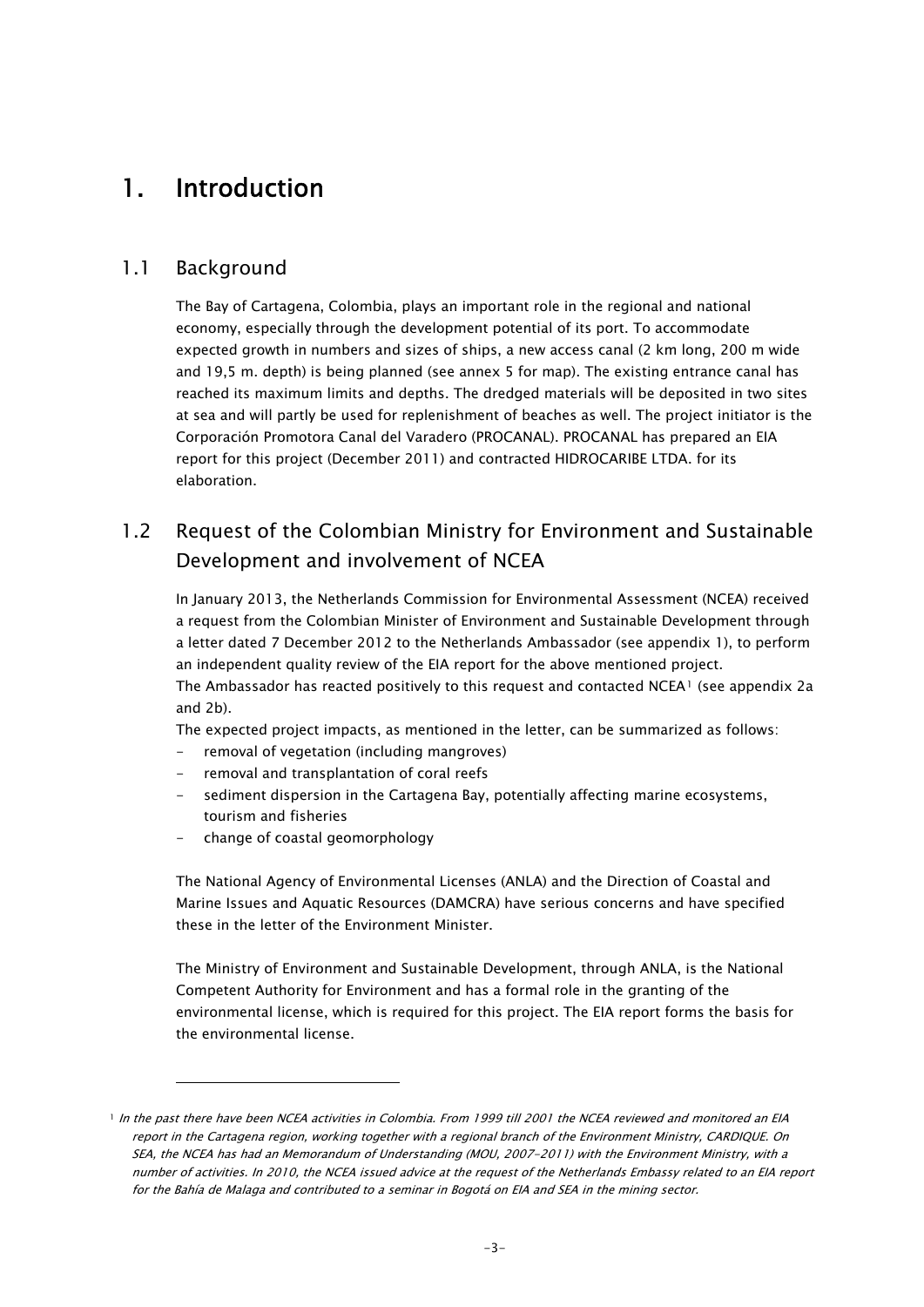## <span id="page-7-0"></span>1.3 Expert working group and scoping mission

This advice is prepared by a working group of experts of the NCEA. The group represents the NCEA and comprises expertise in the following disciplines: aquatic ecosystems (especially coral reefs), marine biology, ecosystem services, water resources management, coastal zone management and EIA and SEA application. The composition of the working group can be found in appendix 3.

For the preparation of this advice, the working group visited Colombia from 17 to 23 February 2013. During this period, the working group visited the project site and met with stakeholders in Bogotá and Cartagena. The programme of the visit is outlined in appendix 4. During its stay in Colombia, the NCEA was accompanied by professionals representing the Ministry of Environment and Sustainable Development. Their names are also listed in appendix 3.

The NCEA wants to emphasize that it has no opinion on the feasibility or acceptability of the El Varadero project. The objective of the advice of the NCEA is to guarantee that all essential environmental and socio-economic information has been provided for sound and well balanced decision-making and through a transparent and inclusive process.

## <span id="page-7-1"></span>1.4 Approach taken by the NCEA

In the EIA report of December 2011, the proponent indicates that use has been made of Colombian sector guidelines for EIA for dredging projects for deepening of access channels to sea ports (PU-TER-1-01) of 2006. The NCEA took these, and the Decree 2820/2010, which regulates the process of environmental licensing in Colombia, as a point of departure. NCEA also used its own practical international experience in relation to reviewing EIA for comparable dredging projects[2](#page-7-2).

Just a few days prior to its visit to Colombia, the NCEA un-officially received another set of information on the project, which revealed that there did exist project and site specific guidelines/Terms of Reference, issued by ANLA in January 2012, just after the EIA report had been submitted. Appendix 6 lists the documents that the NCEA received:

- with the letter from the Environment Minister requesting independent advice;
- just prior to its visit to Colombia;
- and during and after the visit.

 $\overline{a}$ 

The aim of this review is quality assurance. On the one hand, the NCEA checked whether the EIA report contains the information it should, in line with the regulations and the (sector) guidelines. At the same time, NCEA verified whether the EIA report contains adequate, accurate and sufficient information (on environmental and socio-economic impacts and on options/alternatives to deal with these) that is needed for decision making on this project. In the case of serious shortcomings, the consequences for decision making are assessed and

<span id="page-7-2"></span><sup>2</sup> - Terms of Reference for, and review of, EIAs for Dredging and Land Reclamation projects in Vilufushi and Viligili, Maldives, 2006 and 2006

- Review of an EIA for dredging from the Amaluza reservoir in the Paute river in Ecuador, 2007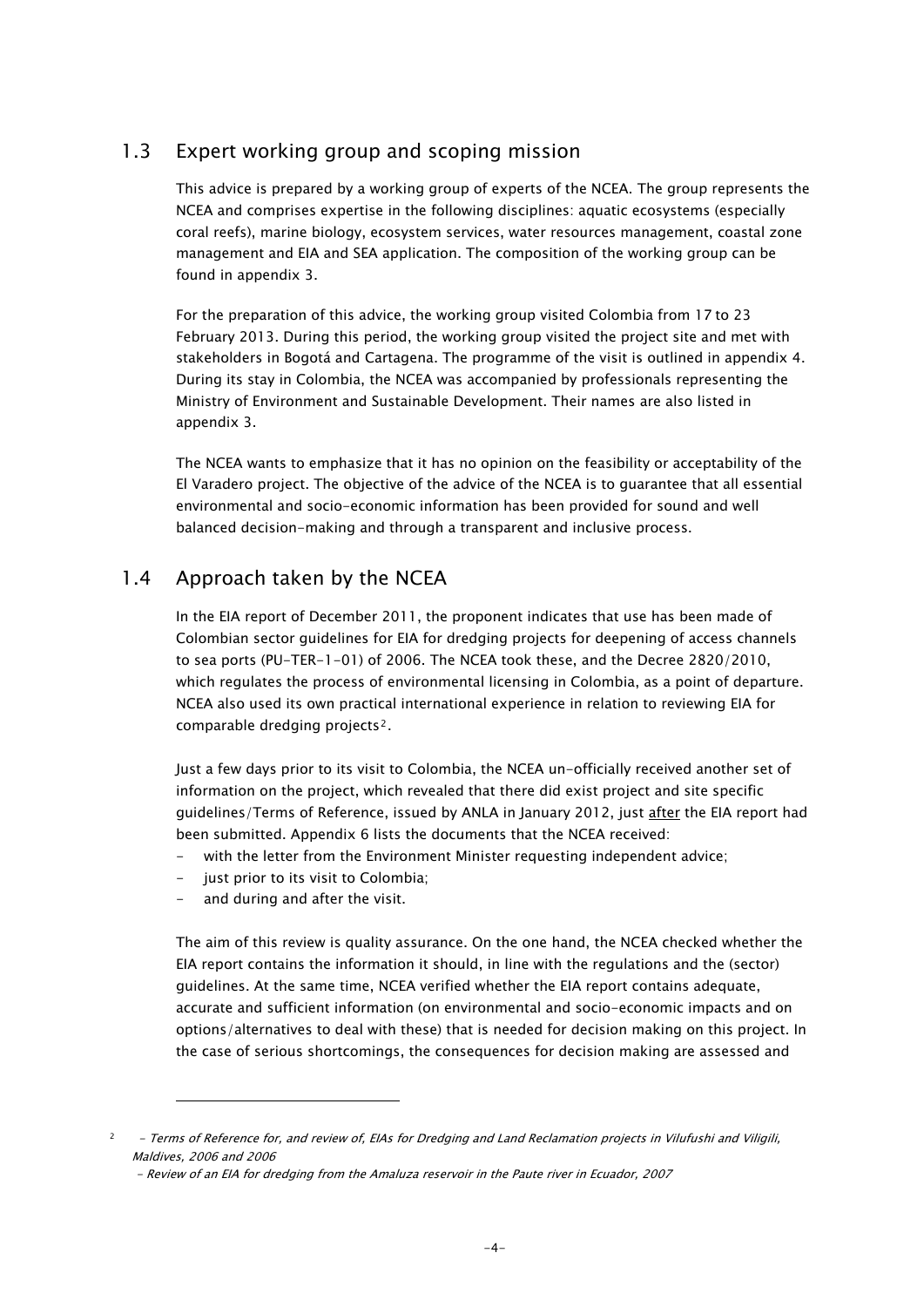recommendations will be given for supplementary information needed to address these shortcomings.

## <span id="page-8-0"></span>2. Main review findings

The NCEA is of the opinion that the EIA report is in general well written. Information is provided in understandable and accessible language and presented in a consistent and clear manner. The EIA report is based on clearly described methodological steps and a significant amount of information has been gathered and is accompanied by maps and figures, which increases comprehensiveness.

The NCEA nevertheless concludes that the EIA report shows essential shortcomings and recommends to provide additional information on these specific issues in a supplement to the EIA report before decision-making on license granting. These shortcomings are:

#### Regarding the project itself

- An assessment of compatibility with, and compliance of, the intended activity with national, regional and local policies, plans, programs and legislative and regulatory considerations is lacking. Particularly developments in the area, such as future expected use of the Cartagena port, including possible induced development and associated impacts in future are not assessed. If such compatibility and compliance cannot be achieved, the supplement to the EIA report should elaborate how potentially conflicting objectives will be addressed;
- Assurance should be given that the perception of size and magnitude of the works as perceived by ANLA and other stakeholders, does not deviate from the actual plans.

#### Regarding sediment quality

- Gaps in information still exist regarding the outcome of the latest sediment sampling and analysis program. When the outcome of this program gives reason to expect negative impacts of the dredging on water quality (heavy metals, algal blooms, anoxic conditions) mitigating measures have to be defined in the supplementary information to the EIA report;
- Insight in the quality of the sediment is also relevant to assess possible consequences of re-suspension and dispersal of the sediments on the water quality, and ultimately the biotic environment, in and near the dump sites.

#### Regarding coral reefs, mangroves and sea grass beds

- The description of the relocation methodology of corals is not clear in the EIA report regarding e.g. description of dislodgement of colonies, handling, transport and reattachment. A critical issue is the destination area(s) of the corals, including the criteria for selection of such areas. These issues will be addressed in a study that is currently being undertaken and should be added as supplementary information to the EIA report, to be able to better detail the aims and methodology with regards to compensation measures of biotic communities;
- As to the destination area of the mangroves, the rationale for Caño Lequerica is not explained, nor whether other sites have been considered, e.g. areas closer to the Abanico isle;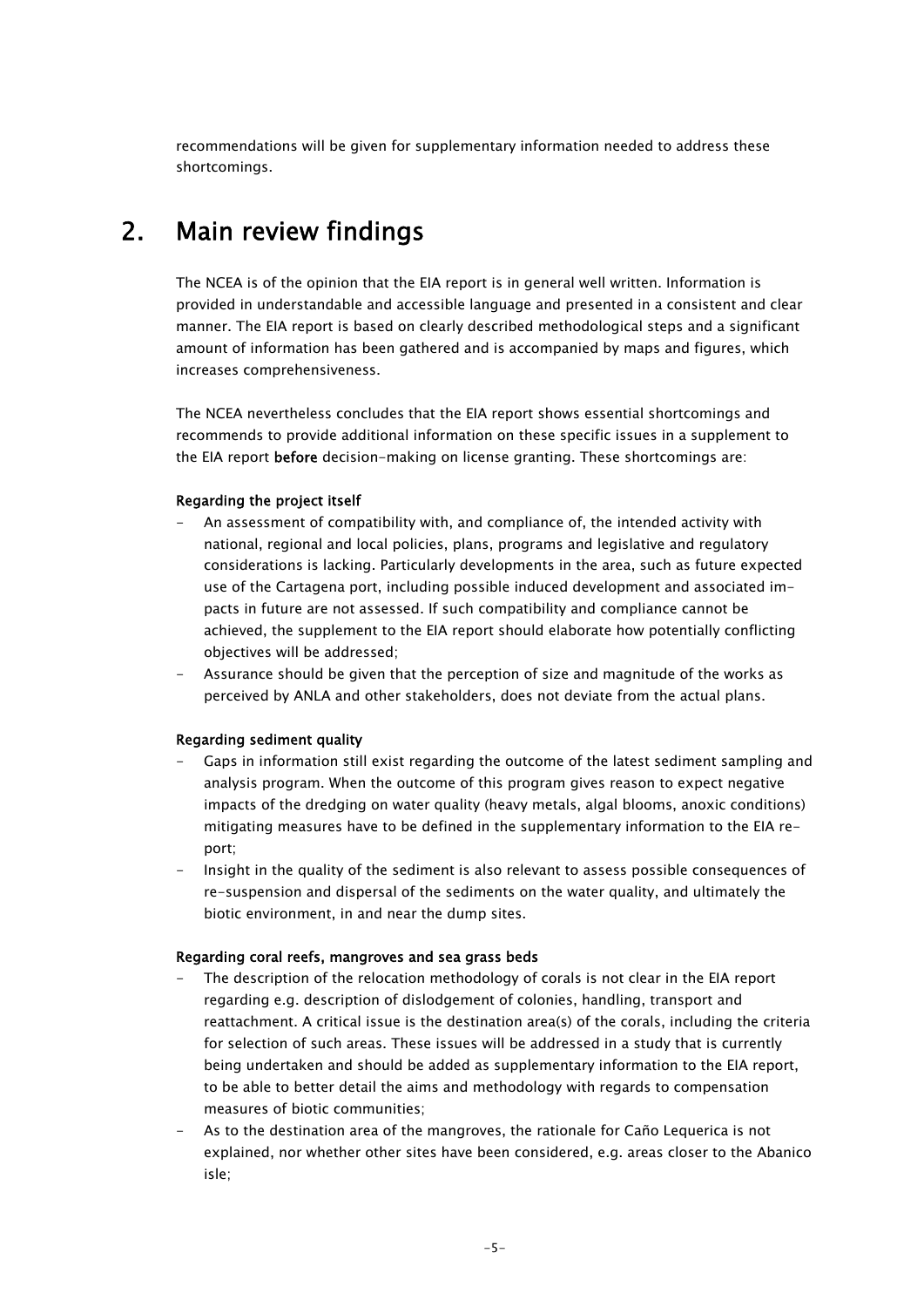- The EIA report does not clarify whether compensation for the impacted sea grass area is considered and/or legally required, and how such compensation would be done.

#### Regarding modeling of erosion/sedimentation, waves and currents and salinity

- Actual and future (with project) erosion and sedimentation patterns in the project area, and covering the whole Cartagena Bay, are not established;
- Ship movement induced waves and current have not been modeled nor their impacts assessed on coastal stability of e.g. Baru island, nearby coral reefs and the forts of San Fernando and San José;
- Residence times of the water and salinity distribution in the whole Cartagena Bay, with and without the project, have not been assessed;
- Given the importance of the modeling exercise in coming to conclusions on expected changes in the physical system as a result of project implementation (overall the changes are predicted to be limited in magnitude, or only affect a small area) and consequently the required mitigating measures, a thorough independent quality check of this part of the EIA report is advised. CIOH in Cartagena could probably do this and conclusions could be presented in the supplementary information to the EIA report.

#### Regarding presentation of base line information and impact assessment

- It is in particular the baseline information in Chapter 3 of the EIA report that fails to provide focus for decision making. The supplementary information to the EIA report should add a summary on baseline information relevant to the key issues for impact assessment;
- The impact assessment in Chapter 5 of the EIA report does not add to understanding how the coastal-bay system reacts to project induced changes as impacts are described in an excessively general way. Supplementary information to the EIA report should concentrate on a small number of significant impacts that really matter and more attention should be given to the cumulative nature of many of the impacts, as the system is already stressed.

#### Regarding monitoring

- The proposed monitoring for the abiotic environment is insufficient to assess whether or not adverse changes occur and whether or not additional mitigating measures are required and should therefore be extended and further detailed;
- A monitoring program, to monitor the water quality in and around the dump sites during project execution is lacking;
- The monitoring program for the biotic environment must include monitoring of at least the success rate of coral relocation, the success rate of transplantation of other reef organisms and the success rate of compensation measures of mangroves and sea grass beds;
- Above parameters should be monitored during protect execution, but also in the project's operational phase, at least until a new equilibrium has been reached;
- The EIA report does not indicate who is responsible for checking whether monitoring indeed takes place and is implemented according to the monitoring plan. In general, more details are required on the (government) institutions responsible for the monitoring, the way implementation is funded, as well as locations, frequency and duration of the monitoring.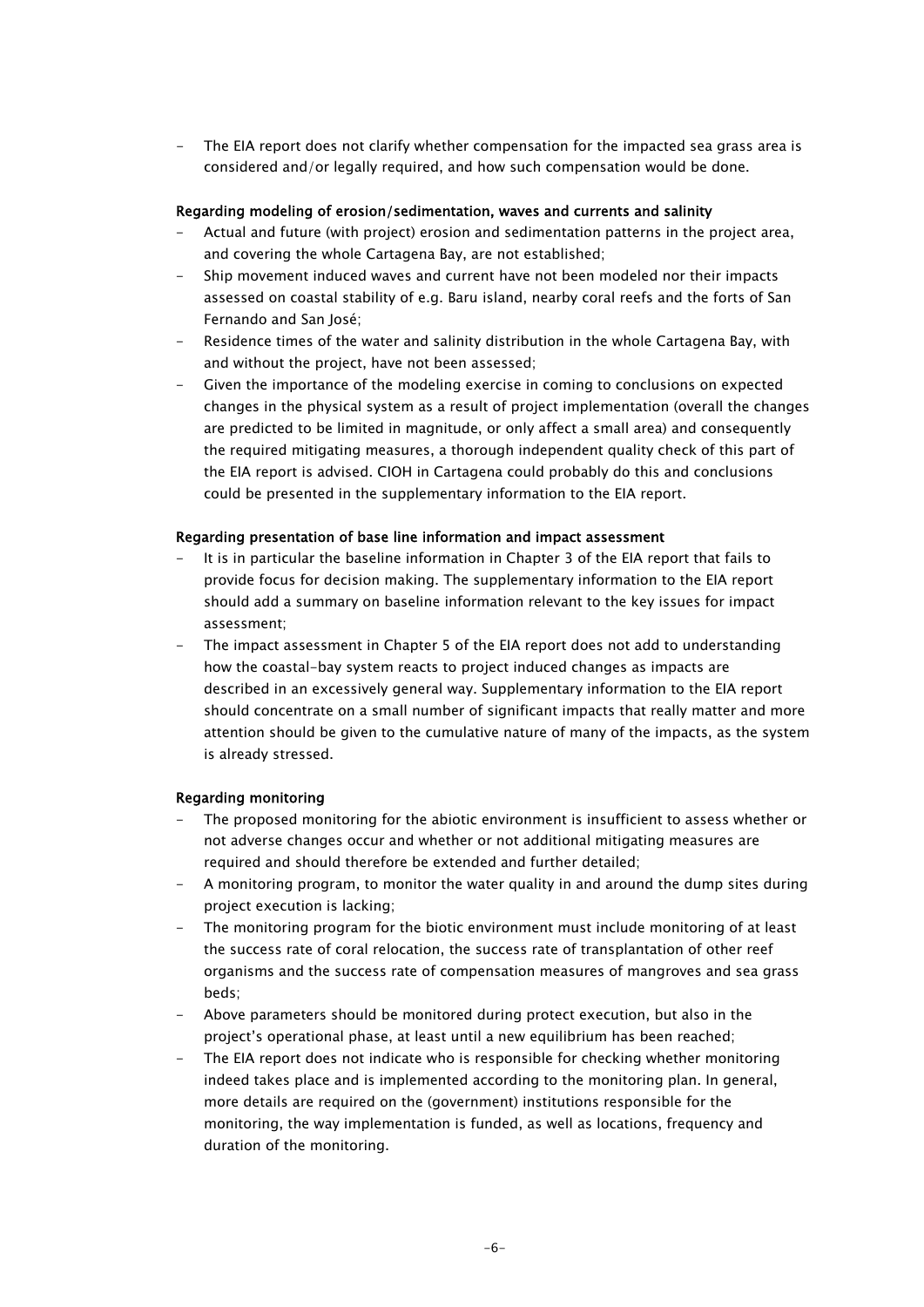#### Regarding stakeholder involvement

The EIA report fails to provide arguments why certain specific stakeholders were considered and other stakeholders not.

Chapters 3-7 discuss these issues in more detail. This information is a necessary condition for good quality EIA to be of use for effective and well balanced decision making. In these chapters, the NCEA also mentions other issues – although not essential for decision making at this stage – that are not yet sufficiently dealt with in the EIA report. These information gaps and shortcomings can be addressed after decision making on the license, either before or during project implementation or as part of the monitoring plan.

## <span id="page-10-0"></span>3. Project justification and project objectives

### <span id="page-10-1"></span>3.1 General

The site specific Terms of Reference of ANLA (January 2012), mention in Chapter 1 some issues related to objectives (1.2), antecedents (1.3) and scope (1.4) which triggered the following observations by the NCEA on project objectives and justification of the project, legal and institutional framework and public participation.

## <span id="page-10-2"></span>3.2 Project objectives and justification

The EIA report contains a clear definition of the short term objectives of the proposed activity, however, the reasons for the project are not very well explained. Nor is it clear what the long term objectives are: the EIA only briefly mentions a possible amplification of the canal to 400 m or more in future. The NCEA is aware of the fact that some of this information is available (e.g. presented during the visit to Colombia) but it is not given in the EIA report.

> Recommendation: The EIA report should provide more details on how the project fits in overall developments such as:

> Developments in the area (and country as a whole), such as future expected use of the Cartagena port (is there a master-plan or similar available?), including possible induced development and associated impacts in future;

Developments in the international shipping industry (fleet development);

How the expected economic benefits as a result of the project relate to or impact the ecological, cultural and maritime potential of the Cartagena Bay.

In the EIA report, the problems which are expected to be solved by realization of the project are stated in relatively clear terms and the underlying causes are analyzed. However, reasons for the selection of the current dredging project as the best solution out of several project alternatives are lacking in the EIA report.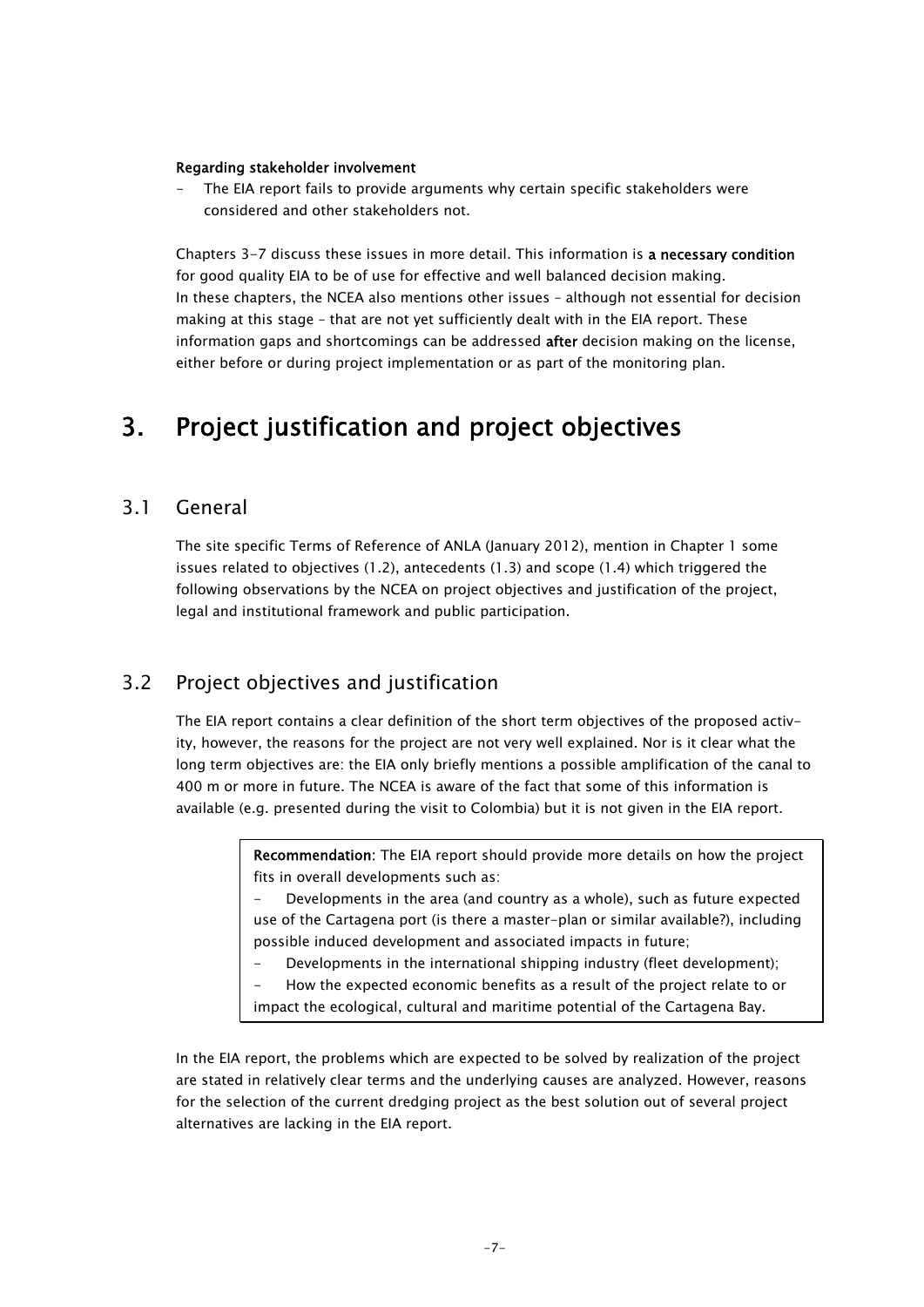Recommendation: The EIA report should describe[3](#page-11-1) which project alternatives have been considered (such as Cartagena in comparison to other ports, and the Varadero Canal in comparison to Bocagrande and Bocachica) and give arguments why these alternative locations were not selected. The EIA report should contain a clear and transparent summary of the findings of this comparison of alternatives, clearly stating whether and how environmental and social considerations played a role in the selection.

The project activities are restricted to dredging and sediment disposal. However, the EIA report should also clearly address preconditions for successful implementation of the project, and indicate required follow up and/or parallel activities to fully contribute to the solution of the problems as identified in the EIA report. Currently, the EIA report does not describe these related requirements and developments, e.g.:

- The extension of quays, jetties and berths etc.;
- Additional dredging activities of the existing port;
- Construction of new access roads, etc.;
- Required systems for signaling, pilotage, tugboats, etc;
- Plan for ship movements:

 $\overline{a}$ 

Increased risks of ship collisions, required emergency plans.

Recommendation: Although it is clear that these preconditions and parallel/follow-up activities are beyond the responsibility of this project, the EIA report should describe these in order to have an overview of what else is needed to improve the long terms sustainability of the project interventions.

## <span id="page-11-0"></span>3.3 Legislative and regulatory considerations and policies, plans and programs

Chapter 2 of the EIA report gives an overview of relevant (inter) national norms and standards and laws and regulations, but lacks a description of environmental and socio-economic preconditions or restrictions these may put on the project.

Some examples of potential restrictions that the NCEA came across during its visit were related to the following regulations and plans:

- the requirements related to the 'Area de Manejo especial de la Bahía de Cartagena y del Canal de Dique'[4](#page-11-2);
- an overlap with the boundaries of the Marine Protected Area of the Corales del Rosario and San Bernardo and its implications for the project;
- paragraph 1 of article 207 of the Law nr. 1450 of 2011, which mentions that coral reefs and mangrove areas can not be affected by certain activities;

<span id="page-11-1"></span><sup>&</sup>lt;sup>3</sup> The NCEA is aware that the description of alternatives is not specifically required according to the ToR. However, it would greatly contribute to the better clarify the justification of the project.

<span id="page-11-2"></span><sup>4</sup> As mentioned in letter of 19 august 2011, of Director of eco-systems to Director of licenses, permits and environmental procedures of MAVDT.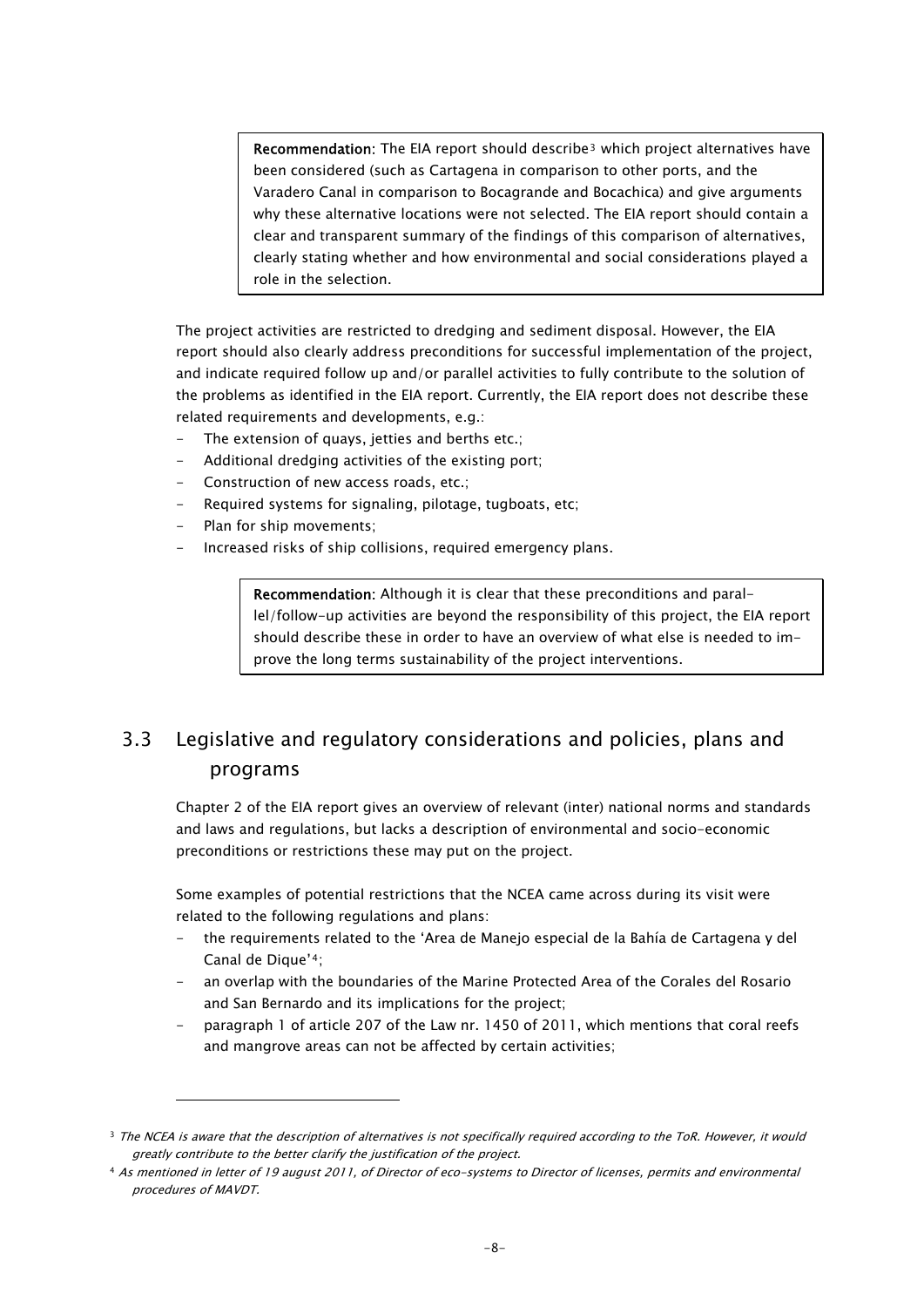- lack of clarity about whether or not (small scale) fisheries are allowed in the Bahía de Cartagena;
- implications of the Plan de Turismo Naútico de Colombia (under development).

Recommendation: The EIA report should assess compatibility with, and compliance of, the intended activity with national, regional and local policies, plans an programs and legislative and regulatory considerations. If such compatibility and compliance cannot be achieved, the EIA report should elaborate how potentially conflicting objectives will be addressed. The NCEA has noted that e.g. the issue of overlap with the Marine Protected Area has recently been addressed in an informal report by Hidrocaribe. However, this information should be made available to the relevant authorities for consideration.

## <span id="page-12-0"></span>3.4 Institutional framework and procedural requirements

During its visit, the NCEA noted that not all institutes and/or organizations involved and/or interested in the project had seen all the documents elaborated by the proponent. There are some parties that did not know the project at all, such as the Ministry of Culture and the Tourist Corporation of Cartagena, just to mention a few. Moreover, the process of commenting on (interim versions of) the EIA report (through the 'conceptos') is not very clear to an outsider, for example:

- Who is asked to comment when and for what reason?:
- How are the comments grouped and dealt with?;
- Do the ones that elaborated the 'conceptos' get feed-back on their observations and who is responsible for such feed-back?

In the opinion of the NCEA, it was remarkable that during the visit DAMCRA seemed to be in the lead (e.g. through the organization of the program, chairing meetings etc), where formally it would be more logical for ANLA to play this role. The reason for this was not clear to the NCEA and might also be confusing for other stakeholders involved.

Recommendation: Although not strictly required by the site specific ToR, international best practice has shown that the quality and transparency of the EIA report greatly enhances by a clear description of the institutional framework and procedural requirements related to EIA in Colombia, including competent (licensing) authorities directly involved in the execution of the project and in the control and maintenance of the executed works.

## <span id="page-12-1"></span>3.5 Public and agency involvement

The site specific ToR in Chapter 1.4 state that the EIA report must contain a description of the stakeholders in the project and how their opinions and interests influenced the contents of the EIA report. These stakeholders include:

National, regional and local government agencies with formal responsibilities in environment and social welfare;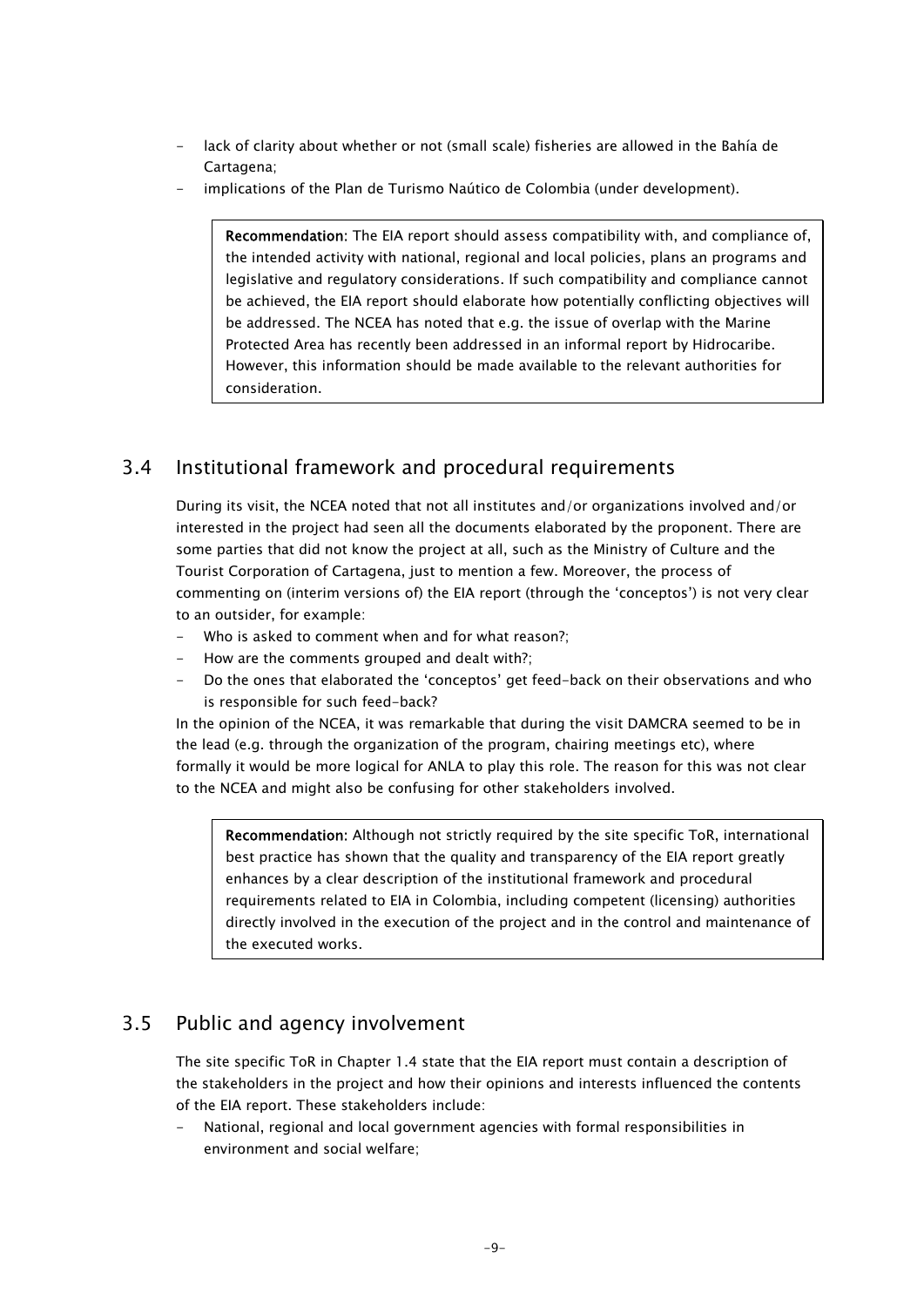- National and international organizations (including NGOs) involved in the implementation of the project and follow up activities;
- Local fishermen possibly affected by dredging works;
- Project beneficiaries, etc.

As part of the EIA, indeed a very extensive 'consulta previa' (required for indigenous, afro-descendent and gypsy communities) took place in the second half of 2011. The process seems to be well documented and a pre-agreement was reached with these communities on compensation of project impacts.

Recommendation: The EIA report should indicate which stakeholders were involved and provide arguments why other stakeholders were not considered.

The NCEA has the impression that the public participation process has not yet been fully developed because:

- The communication between parties involved could be better. Not all parties are aware of the present status of the project and EIA. There is confusion about the ToR and EIA report status (additional info was presently just recently, January 2013) and new information is still being brought in on e.g. heavy metals and coral reef transplantation. The distribution of the roles of the various participants in the process is not always clear to everybody;
- This additional information (now available and being developed) should be discussed again with the relevant communities, as this may lead to an adjustment of the pre-agreement of 2011. Moreover, in a discussion with representatives of the communities during NCEA's visit, they indicated that they were willing to play a more pro-active role in contributing with local knowledge in the EIA process and in environmental and social monitoring of project implementation.

Recommendation: The NCEA recommends to develop a clear and transparent public and agency participation strategy on the additional information that became and will become available after the EIA report of December 2011. Such a strategy also should indicate how stakeholders will be involved in project execution and its environmental management plan and follow-up.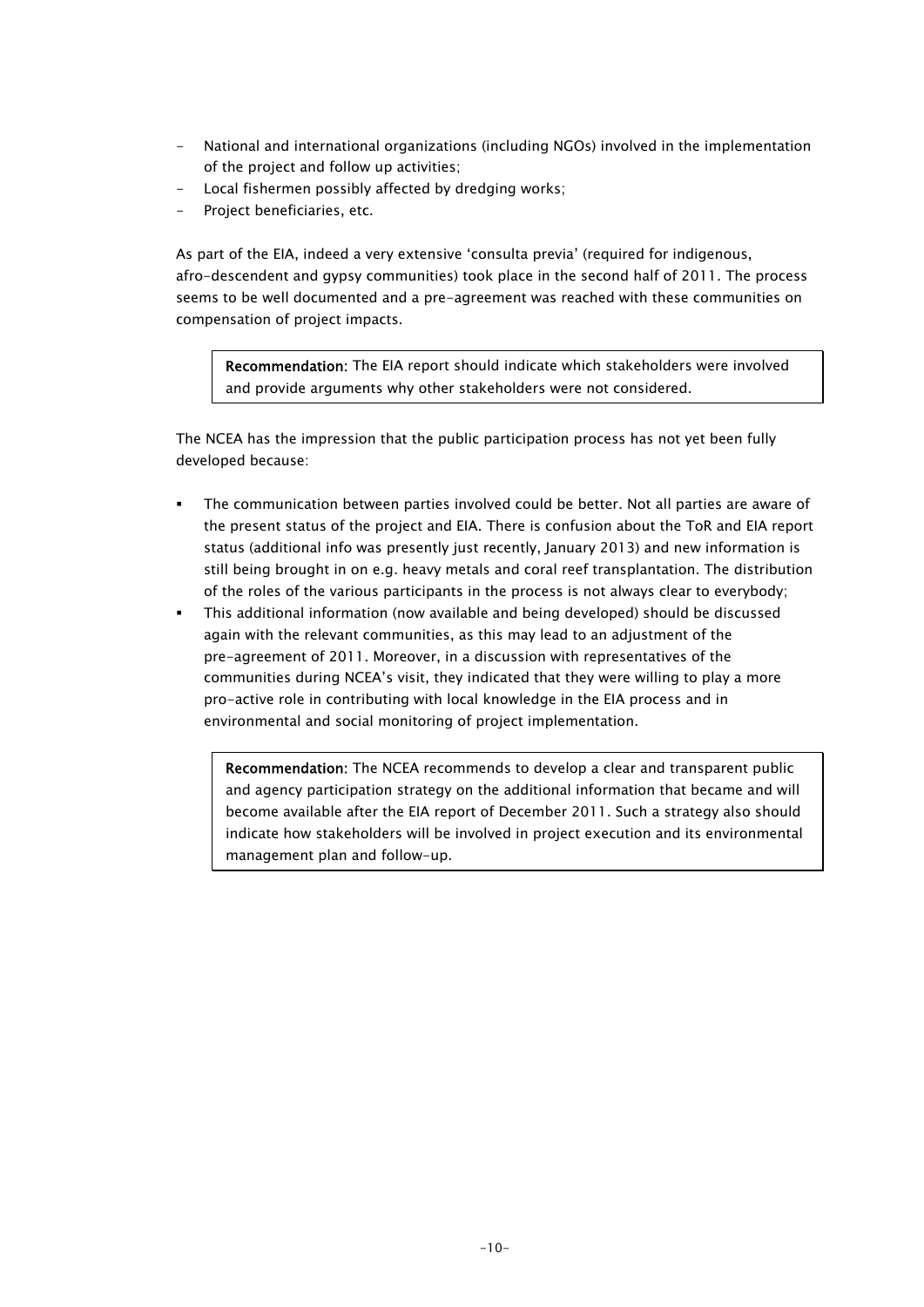## <span id="page-14-0"></span>4. Description of the project and alternatives

## <span id="page-14-1"></span>4.1 General

The EIA report gives an overview of project activities, namely:

- **Dredging of approximately 7.125.500 m<sup>3</sup> of mud, sand and eroded rock;**
- Dumping the dredged materials at two disposal sites at sea;
- Re-use of materials to protect the Abanico island (4.2 ha, 100.000 m3) and to nourish some beaches in Bocachica with sand (60.000 m3). The latter is combined with the construction of 4 breakwaters;
- Relocation of selected coral reef components such as coral colonies and compensation for a mangrove area including transplantation of mangrove vegetation;
- Relocation of a sub-marine cable;
- Restoration and abandonment of temporary structures and equipment used;
- Environmental monitoring.

The project execution is expected to take about 17 months.

It is noted that ANLA in its letter to the Sociedad Promotora Canal de El Varadero, dated January 23, 2012, accompanying the project specific ToR for the EIA, assumes a length of the canal of 1500 m, a width of 200 m and a depth of 18 m. The assumed amount of material to be dredged is 4.000.000  $\text{m}^3$ . Yet other dimensions are given in the background report on the protection of the Abanico island and the beaches of Bocachica. In this report ('Estudio técnico de ingeniería hidráulica y costera: alternativas de disposición del material de dragado para la regeneración de playas y obras marítimas, Hidrocaribe, January 2013) the depth of the canal is given as 19 m, whereas the total amount of material to be dredged is given as 6.060.650 m3. Even the EIA report itself is not completely consistent. On page 38, a total amount of material to be dredged of  $7.125.500$  m<sup>3</sup> is mentioned, whereas the next page, page 39 mentions 6.6 million m3.

The same inconsistency in figures is also noted concerning the amounts of sand needed to protect the Abanico island and to nourish the beaches in Bocachica. In the EIA report amounts of 100.000 and 60.000  $m^3$  respectively are given, while the above mentioned study states amounts of 25.000 m<sup>3</sup> (for the preferred alternative in Bocachica) and 68.600 m<sup>3</sup> for the preferred Abanico island protection alternative.

Recommendations: The NCEA recommends to check information related to the size and magnitude of the operation as given in de EIA report, in the various background reports and in presentations on the project and to make this information consistent. It is also recommended to make sure that the perception of size and magnitude of the works as perceived by ANLA, does not deviate from the actual plans.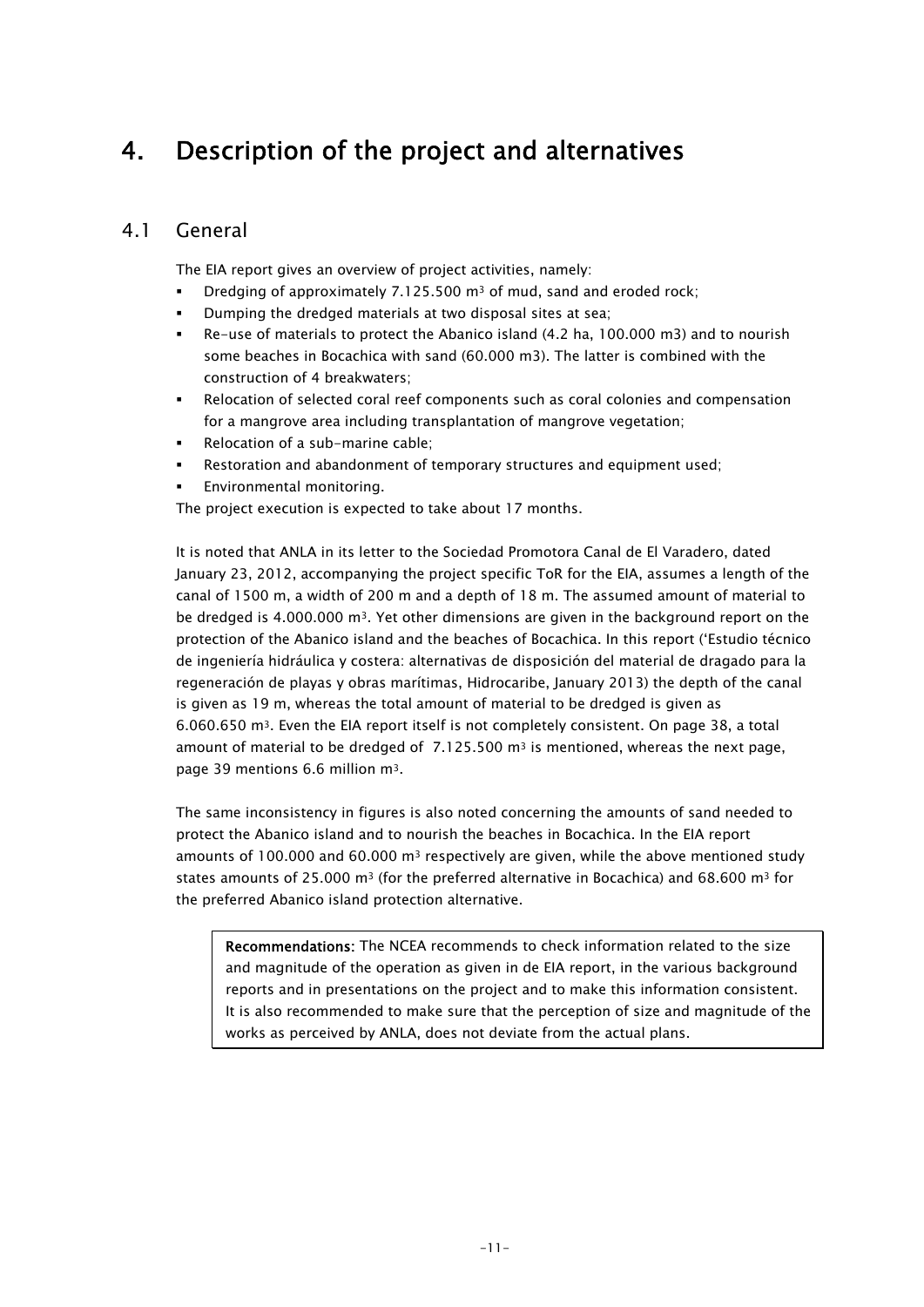## <span id="page-15-0"></span>4.2 Dredging

#### Proposed activity

The EIA report describes the following aspects of the dredging activities:

- Location and size of dredging area on a map;
- Justification for the selection of this location/alignment;
- Quantity and quality of dredged material (including place, date and depth of sampling and results of the laboratory analysis);
- Method and equipment used for dredging, including the arguments which form the basis for choosing this technical alternative;
- Duration of the dredging activity;
- Labor requirements;
- Emergency plan in case of accidents, collisions, fires, explosions or spills (diesel, grease, oil).

The NCEA considers the description of the dredging activities too limited. A general indication of the equipment to be used is given (backhoe for the fine sediments, suction dredging for the coarser, deeper located sediments), but it is not yet firmly decided how the dredging will be done. The report contains statements like 'the removal of the material may be done with a backhoe' and 'the option is still open to use backhoe dredging for the whole project'. Also a clear description of how the dredging will be organised, including a description of positioning system, depth control system and operational control procedures (full continuous or daylight operation schedule) and transport of the dredged material to the dump sites ((floating) pipeline, barges (size, number of movements required, etc)) is not given.

Recommendation: The description of the dredging operations in the EIA report has to be adapted. The final choice of equipment has to be given and more details on the mode of operation have to be provided. This is particularly valid for the way in which sediments will be transported to the dump sites.

The information on the quality of the material to be dredged as presented in the EIA report is considered insufficient. The number of samples taken is limited and only samples of the top-layer are taken. This gives insufficient information to be able to assess the likelihood of remobilization of heavy metals, organic material and nutrients in the water column during dredging operations. As such, possible toxic impacts on biota, and the possible occurrence of algal blooms and anaerobic conditions can not be predicted. However, NCEA is aware of the fact that recently an extended sediment sampling and analysis programme has been carried out. The results will be available in Colombia by now.

What is missing in the description of the dredging activities is a programme to monitor water quality during the dredging operation. Such a programme should be focussed on monitoring suspended solids, heavy metals, nutrients and organic carbon in the water. This monitoring is needed to be able to take appropriate mitigating measures when threshold values are surpassed. Possible mitigating measures to avoid harmful conditions related to water quality are insufficiently described in Chapter 8 of the EIA report, the Monitoring Plan.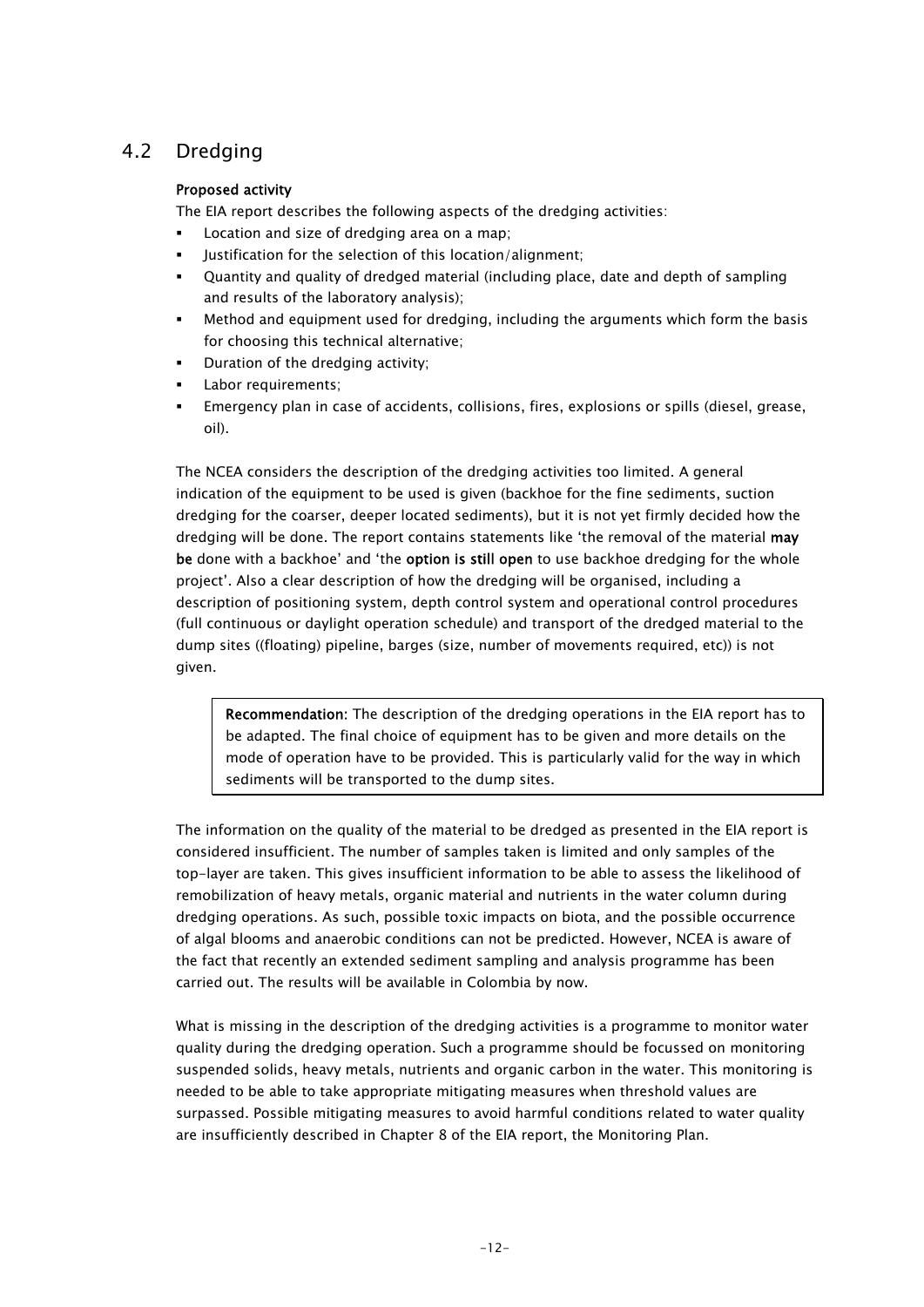Recommendation: The NCEA recommends to incorporate the outcome of the latest sediment sampling and analysis program in the EIA report. When the outcome of this program gives reason to expect negative impacts on water quality (heavy metals, algal blooms, anoxic conditions) mitigating measures have to be defined. A monitoring program has to be developed to monitor water quality at and near the site during dredging.

#### Dredging alternatives

The EIA report considers alternative locations of the canal. Criteria for selection are given and a preferred option, the alignment that causes least damage to the coral reefs, is selected. Regarding ways of dredging, also 2 alternatives are given, by backhoe or by suction dredging, as well as their criteria for selection. Basically, fine sediments in shallow locations will be dredged by backhoe, coarser sediments, to be dredged in deeper water, by suction dredger. The EIA report does not yet give a final choice.

Alternatives related to the way the sediments will be transported to the dump sites are not discussed in the report, nor are considerations given regarding the time of the year/day (tidal cycle) that operations should be suspended. The latter deserves some thought since current prevailing during part of the year or the tidal cycle might transport sediments and contaminants to valuable and sensitive ecosystems, notably coral reefs.

Recommendations: The EIA should more clearly explain the selected way in which the dredging will be carried out (see also the section on proposed activity above). Alternative ways for transport of the sediments to the dump sites need to be presented, as well as their criteria for selection, and the way in which environmental and socio-economic considerations are taken into account in the selection of alternatives.

Finally, varying conditions over the year/day may render certain periods of the year or day less suitable for dredging/dredge disposal operations, since prevailing currents are towards precious ecosystems, that may then be affected by sediments or contaminants. This topic merits some attention in the EIA report.

## <span id="page-16-0"></span>4.3 Dumping and sand nourishment

#### Proposed activity

The EIA report describes:

- Location of the two dumping sites at sea;
- Location and design of two sand nourishment areas (on a map), namely beaches at Bocachica and Abanico island;
- Composition and amount of the material to be dumped/nourished at each site;
- Distance of transport;
- Description of safety measures during this phase.

The NCEA considers the description of the dumping and sand nourishment locations and process too limited. Part of these shortcomings are related to shortcomings in the description of the dredging activities as discussed above: ways of transport of the sediments to the dump sites are not discussed, the quality of the sediments to be dumped is insufficiently known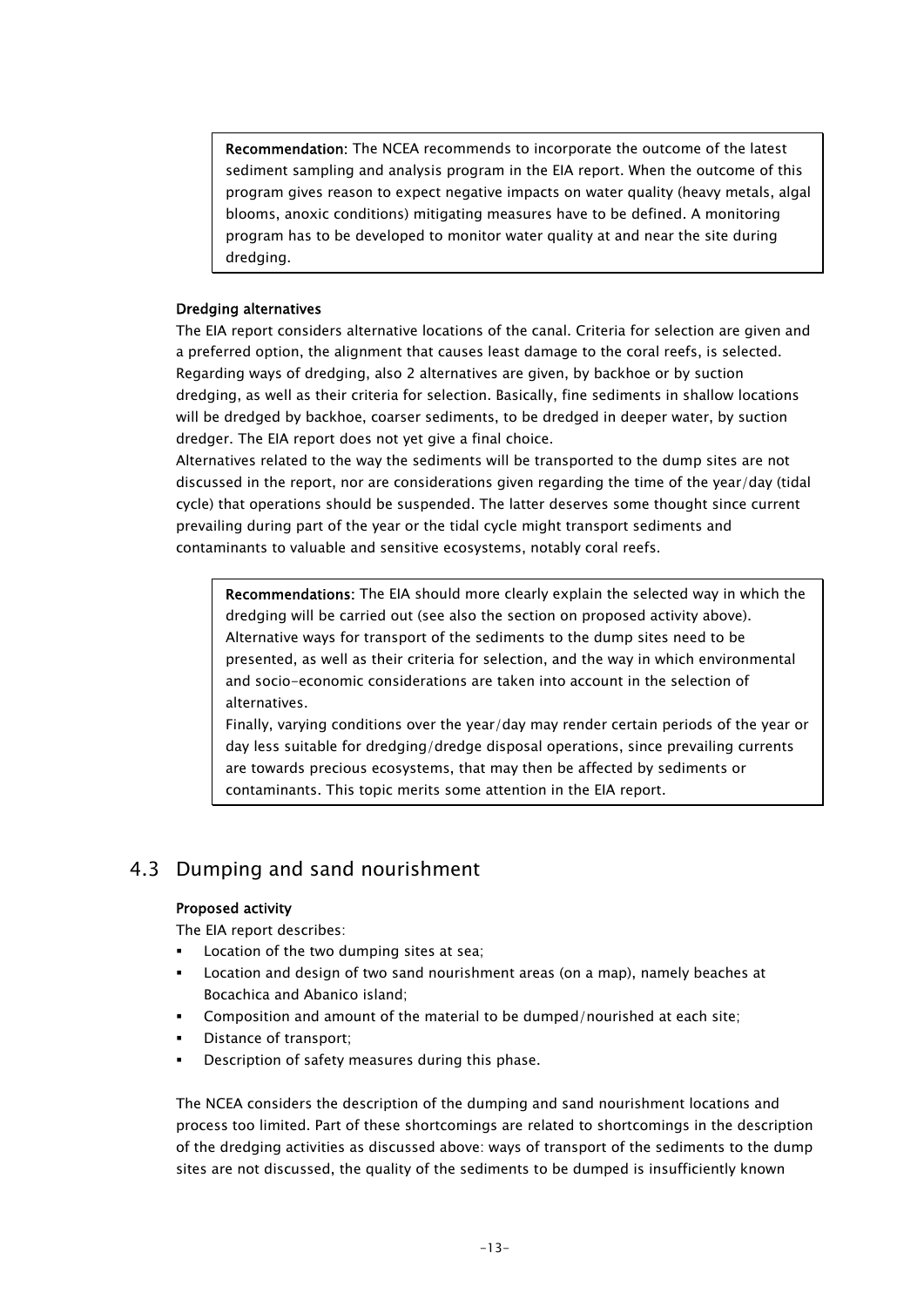and clear criteria for the choice of the locations are not given. Considerations on variations in current direction and velocity over the day/year, rendering certain periods of the day or year unsuitable for dumping, are not given. Furthermore, a description of the ecological value of the sediment receiving seabed is lacking, as is a description of a monitoring program, to monitor the water quality in and around the dump sites during project execution.

On the other hand, the NCEA is of the opinion that the reasoning to dump the fine, more contaminated sediments, that disperse easier, further at sea and to store cleaner, coarser sediments that disperse less at a location near the coast from where they may be reclaimed for beneficial use at a later point in time, is valid. Also the idea to use part of the dredged material to stop/prevent further erosion of the Abanico island and the beaches in Bocachica is supported in general terms.

Recommendations: More insight has to be provided in the quality of the sediment dumped at each of the sites and the possible consequences of re-suspention of the sediments on the water quality, and ultimately the biotic environment, in and near the dump sites.

Considerations on variations in current direction and velocity over the day/year, rendering certain periods of the day or year unsuitable for dumping, should be given and taken into account when planning the dumping schedule.

The ecological value of the sediment receiving seabed should be described. A monitoring program, to monitor the water quality in and around the dump sites

during project execution has to be designed.

#### Alternatives for dumping and beach nourishment

The EIA report does not investigate possibilities for alternative:

- locations of dumping sites and nourishment areas. The 2 dumping sites and nourishment locations at Bocachica and around Abanico are given without a clear justification for the choice. The criterion used for the selection of the preferred alternatives was the coastal development, based on analysis of waves and currents, but other criteria such as environmental and social considerations were not taken into account. The choice for Abanico however seems plausible as this will compensate for the removal of part of the island. The choice for Bocachica is not really clear, as also in other areas there are problems with coastal erosion;
- alternative ways for transport of sediments from the dredge site to the dump locations are not given.

The 'Estudio técnico de ingeniería hidráulica y costera: alternativas de disposición del material de dragado para la regeneración de playas y obras marítimas, Hidrocaribe, January 2013' on the other hand, discusses in detail the final design of the sand nourishment at Bocachica and near Abanico island. For each site, a number of alternative approaches for the ways of sand nourishment is given and discussed.

Recommendation: The EIA report should contain a discussion on alternative locations for sediment dumping and sand nourishment, as well as on the way in which the sediments will be transported from the dredge site to the dump/nourishment sites. Criteria taken into account in the selection the alternatives must be made explicit.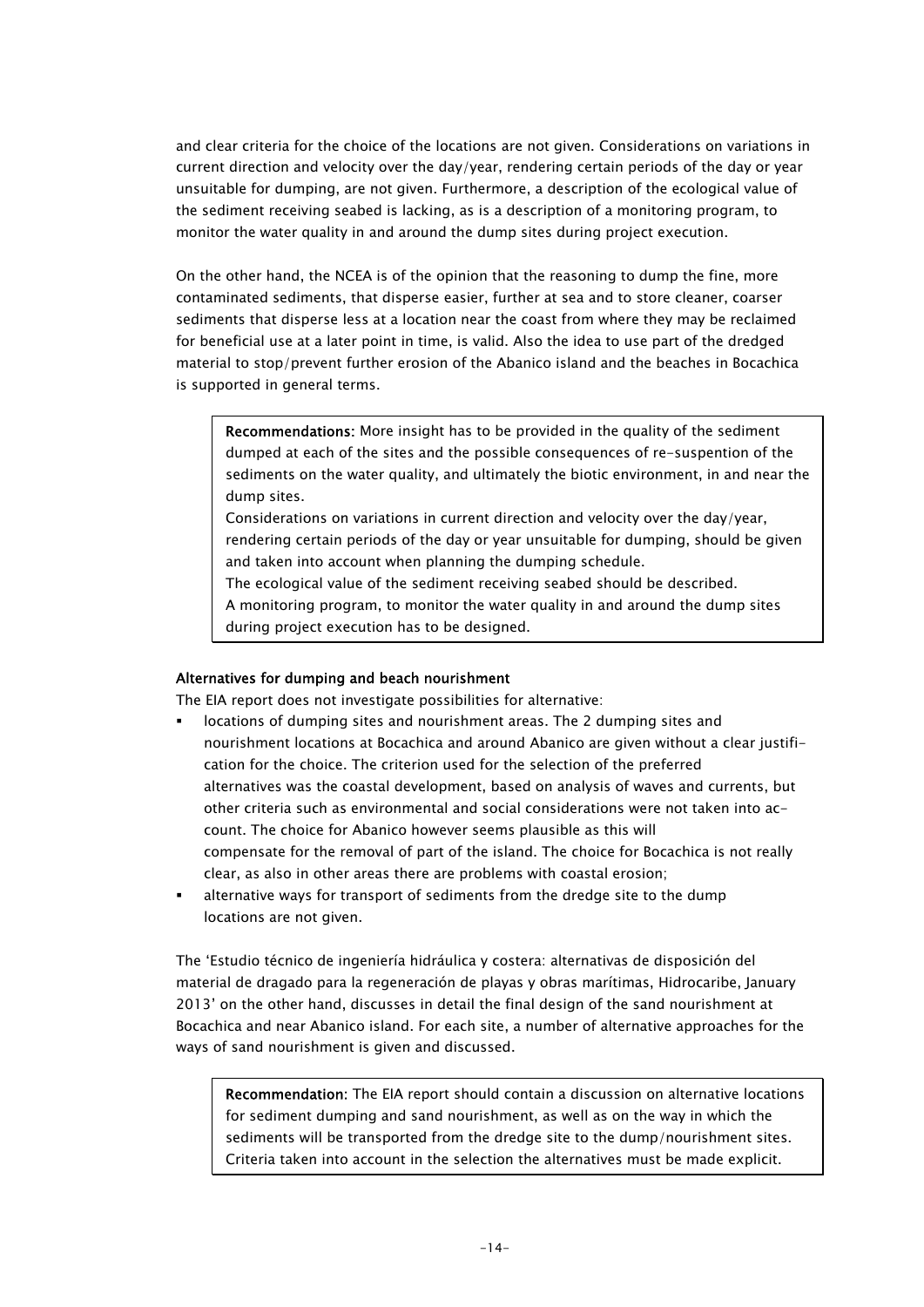#### <span id="page-18-0"></span>4.4 Mitigating measures

Chapter 7 of the EIA report, Environmental management plan, gives a number of forms ('fichas') that describe the proposed mitigating and compensating measures, for both the abiotic and the biotic environment, as well as for the socio economic aspects.

#### Abiotic environment

The measures to mitigate the impacts on the abiotic environment are subdivided in:

- measures to prevent impacts of the dredging operation;
- measures to prevent impacts of the sediment dumping;
- measures to prevent impacts on the water quality;
- measures to prevent impacts on air quality.

On the forms, some specific measures are proposed, e.g. the use of silt screens to prevent the dispersion of re-suspended sediments. However, most of the proposed measures are stated in very general terms or only the objective of the measure is given, without detailing the actual measure itself. For example under the Sediment management, the following is stated: 'Large scale dispersion of dredged material will be controlled and avoided in such a way that there will be no effects on the coastal zone, especially in the dump sites, and the waters and ecosystems adjacent to the project area. This will involve bathymetric surveys prior to commencement of the dredging activities, in order to keep a statistical record of the volumes generated' (EIA report Chapter 7, page 13). This does not actually say what needs to be done to prevent the dispersal of re-suspended sediments. Cost estimates provided are very general and lack detail. Other forms, for example those dealing with water and air quality are much more complete in the sense that actual measures to mitigate impacts are given.

Recommendation: The description of mitigating measures, aimed at preventing negative impacts on the abiotic environment needs to be improved. Not only the objectives should be stated but also the actual measures to be taken. This is particularly the case for measures aiming to reduce the impacts of the dredging operation and the sediment dumping.

#### Biotic environment

The measures to mitigate the impacts on the biotic environment are described in forms B1, B2 and B3 of Chapter 7 of the EIA report:

- B1 is about the removal of the mangrove area in Abanico island and the management of associated flora and fauna;
- B2 is about protection and conservation of mangrove habitat;
- B3 contains a conservation program for endangered species, especially fish.

B1 is in fact not a mitigating measure, but part of the project activity, since dredging cannot be executed without removal of part of Abanico Island. B2 and B3 describe some additional protection and conservation measures, mainly consisting of capacity building activities to project personnel and fishing communities, which however do not seem directly related to impacts caused by the project.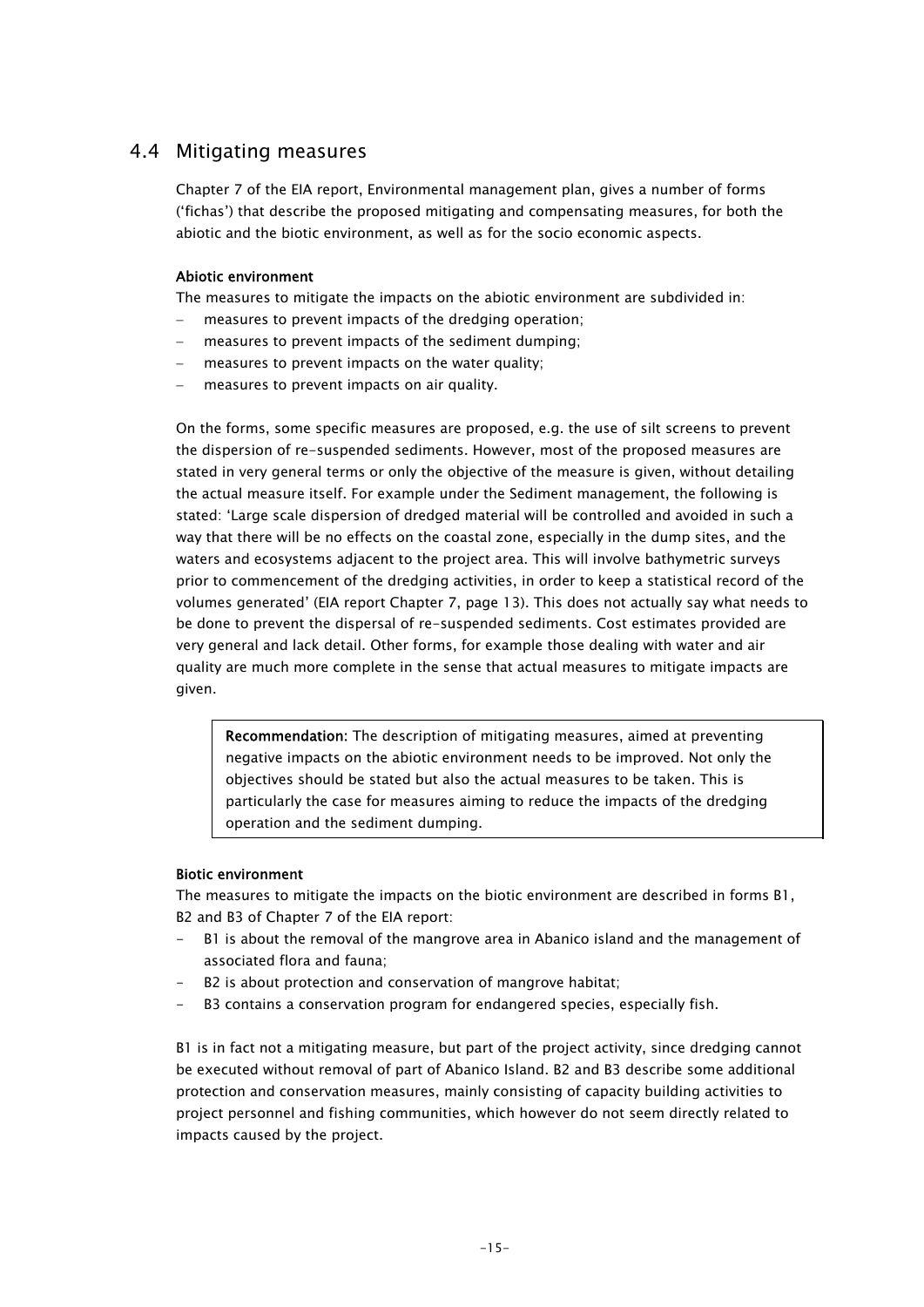#### Socio-economic aspects

The mitigation measures of socio-economic character are described in Chapter 7, S1-S5. These mainly deal with capacity building of project staff and local communities on the project and its Environmental management plan, local labour contracting and community activities. The program S5 on archaeological investigation already seems to be completed, and no archaeological remains were found.

### <span id="page-19-0"></span>4.5 Compensating measures

#### Abiotic environment

The EIA report gives two measures to compensate for the loss of part of the Abanico island: sand nourishment around Abanico island and on the beaches of Bocachica. Apparently these measures have been requested for by local communities. The sand nourishment around Abanico island will stop/slow down the on-going erosion of the island and as such compensates for the loss of part of the island. The sand nourishment at Bocachica will stop/slow down the on-going beach erosion in this area. This beach erosion is not induced by activities of the project and as such this measure is not really a compensating measure but more an additional beneficial component of the project. The design of both measures is well detailed in the 'Estudio técnico de ingeniería hidráulica y costera: alternativas de disposición del material de dragado para la regeneración de playas y obras marítimas', Hidrocaribe, January 2013. Details on the way in which the measures will be executed (how is the sand transported?, will bulldozers be necessary? etc.) is largely missing. Cost estimates are given in the above mentioned study.

Recommendation: The EIA report should give more details on the way in which the sand nourishment compensation projects at Bocachica and Abanico island will be executed, to be able to assess whether this is done according to best practice and to judge whether any adverse impact could occur and how these should be mitigated.

#### Biotic environment

Chapter 7 of the EIA report gives three compensation measures for the removal of mangrove vegetation (B4), compensation for coral reef removal and associated fish fauna through nurseries (B5) and relocation of the coral reefs (B6). B6 is in fact to be considered as a project activity. A period of 3 months has been estimated for this, prior to the start of the dredging activity.

Concerning the compensation for the mangrove area (B4), the proposed target area is el Caño Lequerica del Canal del Dique. It is stated that this area is only indicative and that the final destination area will be decided in coordination with CARDIQUE.

The EIA report indicates that an area of sea grass will be affected by the dredging activity. It is not clear whether there will be compensation for this.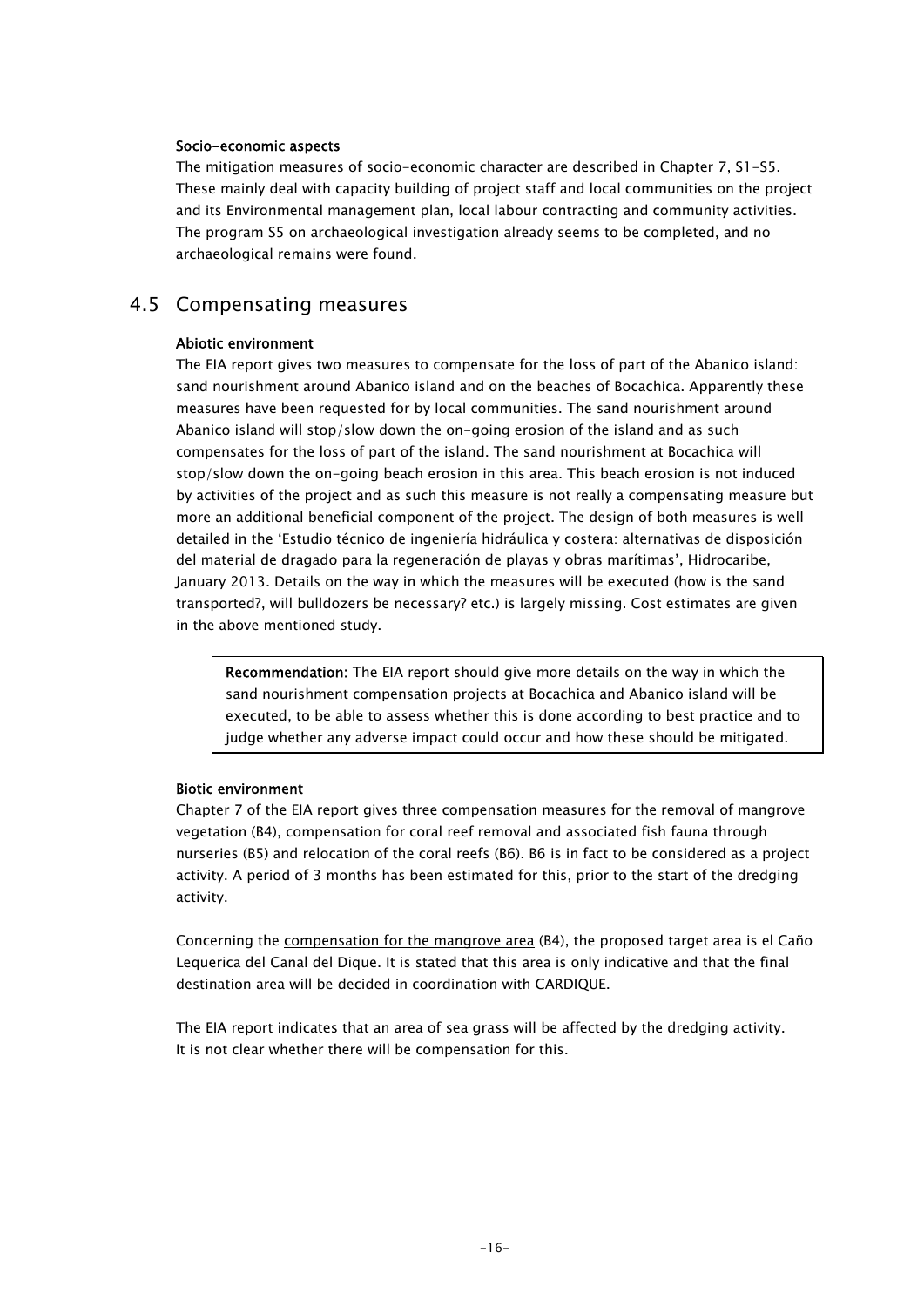Recommendation: As to the destination area of the mangroves, the rationale for Caño Lequerica should be explained, including whether other sites have been considered, e.g. areas closer to the Abanico isle.

The EIA report should clarify whether compensation for the impacted sea grass area is considered and/or legally required, and how this compensation will be done.

Concerning the coral reef removal and compensation for this (B5 and B6), the NCEA has the following observations:

- The NCEA notes that there is an inconsistency in data regarding the percentage of existing coral cover. The numbers mentioned in the EIA report differ from the percentages mentioned in the various presentations held during NCEAs visit and are different again in the additional information to the EIA report. This poses doubts on the reliability of the information, which is very relevant related to this critical issue of coral reef damage and compensation;
- The description of the relocation methodology is not clear in the EIA report and needs to be improved, e.g. description of dislodgement of colonies, handling, transport and re-attachment should be more precise. Aims should be clearly stated: which species and which size classes are included in relocation efforts. Is translocation limited to hard coral (Scleractinia) or are soft corals (Gorgonacea) included? Handling should be given for different size classes, colony shapes and possibly species. During NCEA's visit it became clear that a start has been made with a detailed study on this issue (by Aqua y Tierra consultants). The results are expected to be ready within 2-3 months.

The NCEA also notes, that it will probably not be possible to transplant all coral colonies. The size of large coral colonies (e.g. Montastraea faveolata) prohibits relocation. In practice colonies larger than 2 m cannot be removed and transported. This is a reality and should be clearly stated. The size limit will be lower for more fragile species such as Agaricia spp. The aim of building artificial reefs is not clear. In addition it is not clear where these will be located? What size and depth? How will maintenance take place? The use of Reef Balls should be reconsidered, as results with such structures have been disappointing. B5 indicates that reef fragments are to be used as compensation measure. The origin of fragments and handling are however unclear. Are all coral species used? Where are these nurseries to be located and at which depths? Fish larvae and invertebrates are collected and reared. Where and how? Culturing techniques are not available for many species and for others culturing and rearing will be extremely difficult. What groups and species of invertebrates? This whole section needs reconsideration.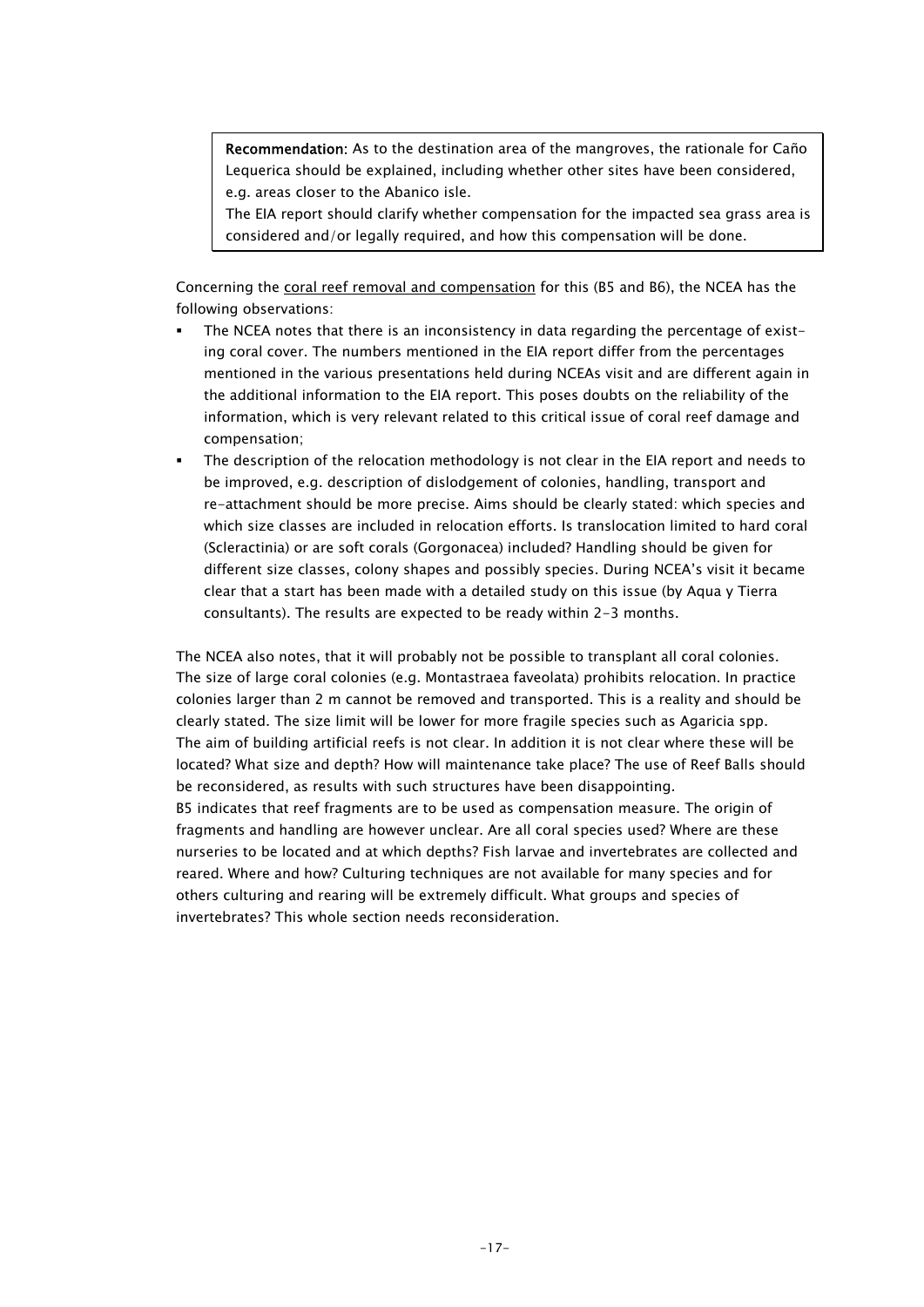Recommendation: The above mentioned issues need to be addressed in the ongoing study that is currently being undertaken by Aqua y Tierra consultants and should be added to the EIA report. A critical issue is the destination area(s) of the corals (including the criteria for selection of such areas). B6 mentions areas close to the area of origin. There are also studies known of relocation of corals to the Islas del Rosario area[5](#page-21-0). However, if this alternative area would be considered, it should also be assessed what could be the impacts of this activity in a relatively pristine and undisturbed area.

#### Socio economic aspects

 $\overline{a}$ 

Chapter 7 of the EIA report elaborates in its form S6 the social compensation, which is in fact the 100% implementation of the agreement that has been reached with the 5 communities in the Cartagena Bay. Currently, this agreement is still in the pre-agreement stage and will need to be adapted as new information comes available (see also par. 3.2 of this advice). The compensation package consists of, amongst others, providing new fishing boats and gear and projects related to food security and alternative livelihoods. The costs for this part of the Environmental management plan are the highest in comparison to the other components. It is difficult to judge for the NCEA whether the compensation measures and associated costs are adequate and realistic (change of traditional fishing methods required).

Recommendation: AUNAP, the fisheries authority, has already indicated that it would like to have an active role in the assessment of the quality of social plan for the about 2000 traditional fishers in Cartagena Bay. This involvement of AUNAP in the assessment of the social plan is supported by the NCEA.

<span id="page-21-0"></span><sup>5</sup> It is recommended to make use of recent literature, e.g. Edwards, A.J. (ed.) (2010). Reef Rehabilitation Manual. Coral Reef Targeted Research & Capacity Building for Management Program: St Lucia, Australia. ii + 166 pp., with 10 case studies.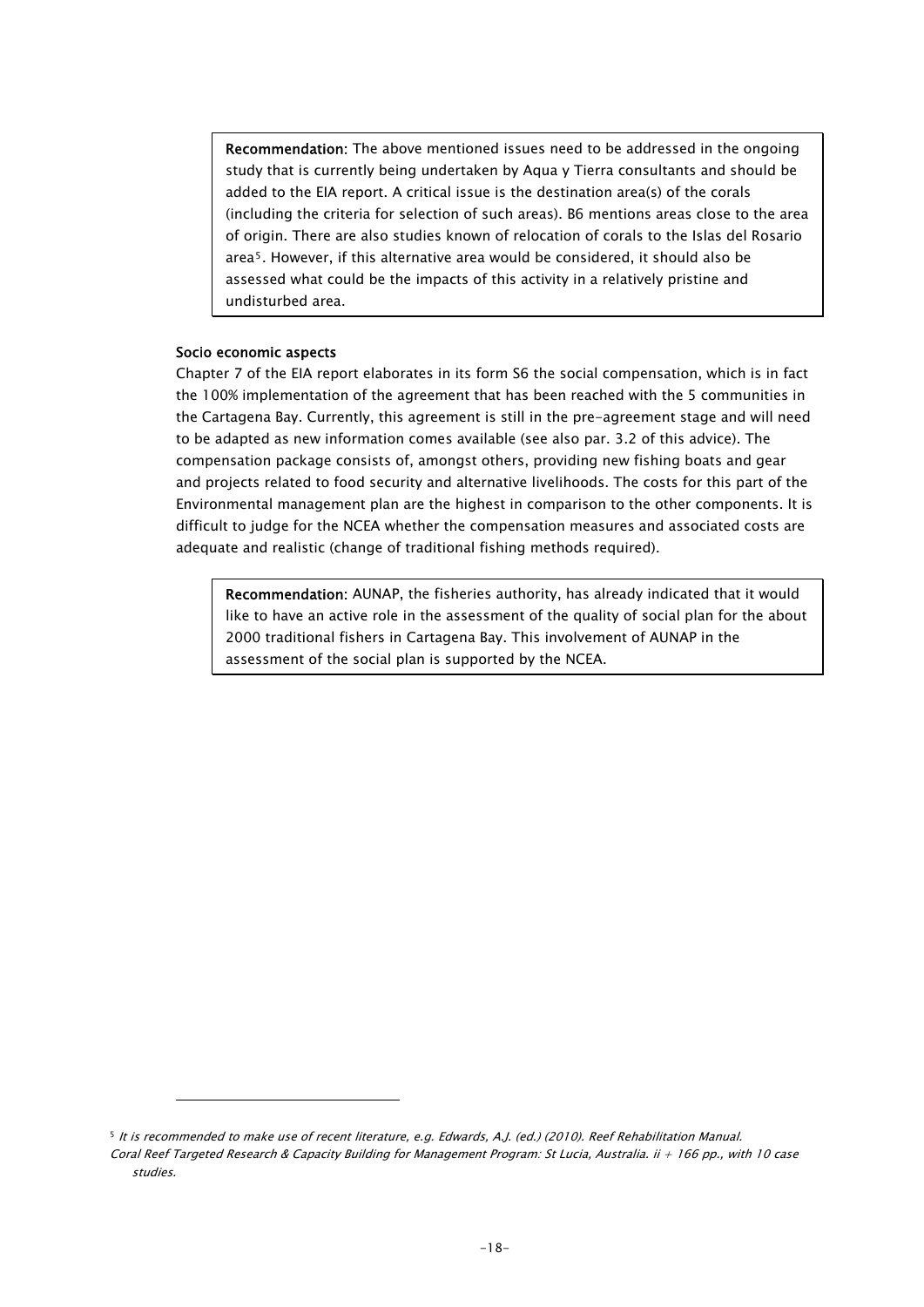## <span id="page-22-0"></span>5. Description of the natural and socio-economic environment and its autonomous development

## <span id="page-22-1"></span>5.1 General

The description of the baseline in Chapter 3 (abiotic, biotic and socio-economic) is kind of overwhelming in quantity. It contains data, that are not directly relevant for the project (e.g. what kind of games children play) for the decision on the environmental license. The baseline part of the EIA report largely fails to come up with meaningful information for decision making. When having assess future consequences of (high impact) projects, project proponents and government agencies around the world are facing a shortage in data. A first understandable response is to collect as much data as possible. This has obviously also happened in this EIA report. This has probably taken a considerable amount of time and budget, and consequently reduced available resources for a meaningful assessment process. There is, however, a large difference between data and relevant information for decision making.

Recommendation: EIA is meant to support decision making by providing relevant information, based on existing sources of data, within time and budget limits. As said, especially the baseline information part of the EIA report fails to provide focus for decision making. Therefore, NCEA recommends to add a summary in Chapter 3 highlighting the baseline information relevant to the key issues.

## <span id="page-22-2"></span>5.2 Natural environment

The description of the abiotic environment is fairly detailed and in accordance with the ToR. Actually the description in Chapter 3 of the EIA report not only describes the present situation, but also the situation that will prevail in the 'with project' situation. In describing this present and future situation, extensive use has been made of modeling of waves and currents and the resulting dispersal of suspended sediments. At first glance, this modeling exercise seems to be complete and carried out appropriately. Given the limited time available, it was not possible for the NCEA to check all data, model assumptions, model procedures and model results.

Recommendation: Given the importance of the modeling exercise in coming to conclusions on expected changes in the physical system as a result of project implementation (overall the changes are predicted to be limited in magnitude, or only affect a small area) and consequently the required mitigating measures, a thorough independent quality check of this part of the EIA report is advised. CIOH in Cartagena could probably do this.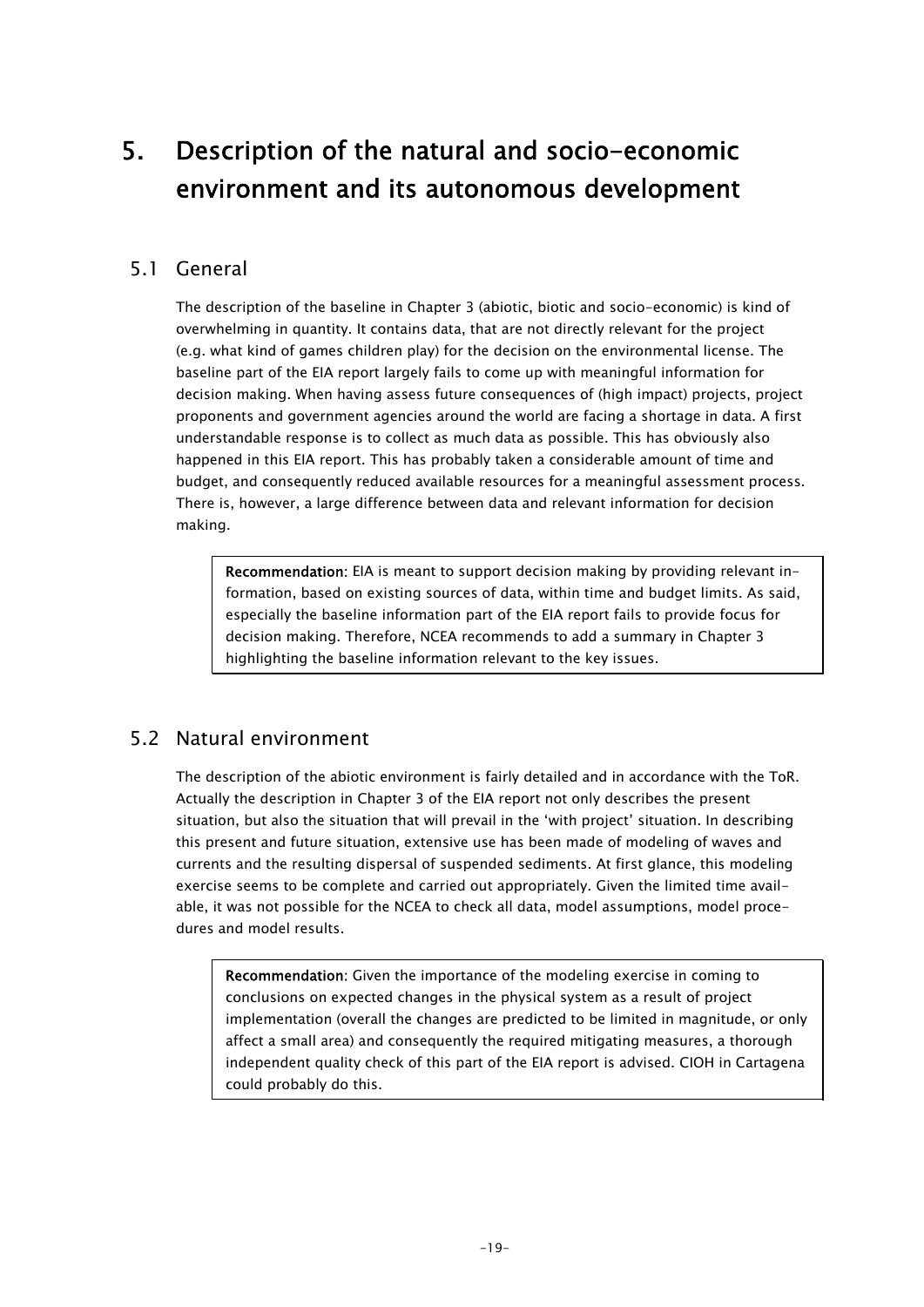The NCEA perceived four shortcomings in the modeling exercise:

- modeling of erosion/sedimentation patterns in the project area has not been done, except for the areas where sand nourishment (Bocachica, Abanico island) will take place;
- ship movement induced waves and currents near and in the future El Varadero canal have not been modeled;
- changes in residence time of the water in Cartagena Bay, nor changes in distribution of salinity in the Cartagena Bay have been modeled. Care should be taken not only to look at negative impacts; improved exchange through the canal between the bay and the ocean could improve the water quality situation in the bay;
- the model grid does not include the Islas del Rosario. To make certain that this ecologically very valuable area is not affected by project interventions, the model grid should be extended to cover this area. However, this is only necessary if changes are perceivable at the (present) model boundaries. If model results show no changes at the boundaries of the present grid, extension of the grid is not needed.

Information on the quality of the sediments in the project area, notably the content of heavy metals, nutrients and organic material, has already been commented upon in Chapter 4.

Recommendations: Actual and future (with project) erosion and sedimentation patterns in the project area, and covering the whole Cartagena Bay, should be established. Possible positive impacts as a result of the project, e.g. improved water quality in the Cartagena Bay, should be mentioned in the EIA report as well. Ship movement induced waves and current have to be modeled and their impacts assessed on coastal stability of e.g. Baru island, nearby coral reefs and the forts of San Fernando and San José.

Residence times of the water and salinity distribution in the whole Cartagena Bay should be assessed, with and without the project.

CIOH could assist in drawing conclusions on the necessity of increasing the model grid to include the Islas del Rosario.

The descriptions of the biotic environment are partly sufficient, e.g. for coral communities, but not always consistent e.g. in terms of coral percentages given for Reef Areas A and B. Emphasis is on stony corals (Scleractinia), however other components are hardly mentioned (soft corals, sponges, crustaceans, echinoids and other invertebrates). Chapter 4.5 already elaborates on the crucial information which is lacking on coral reef relocation issues and is currently being supplemented in the Aqua y Tierra consultants study.

Recommendation: The lacking information should be added, to be able to better define and detail the aims and methodology with regards to compensation measures of biotic communities.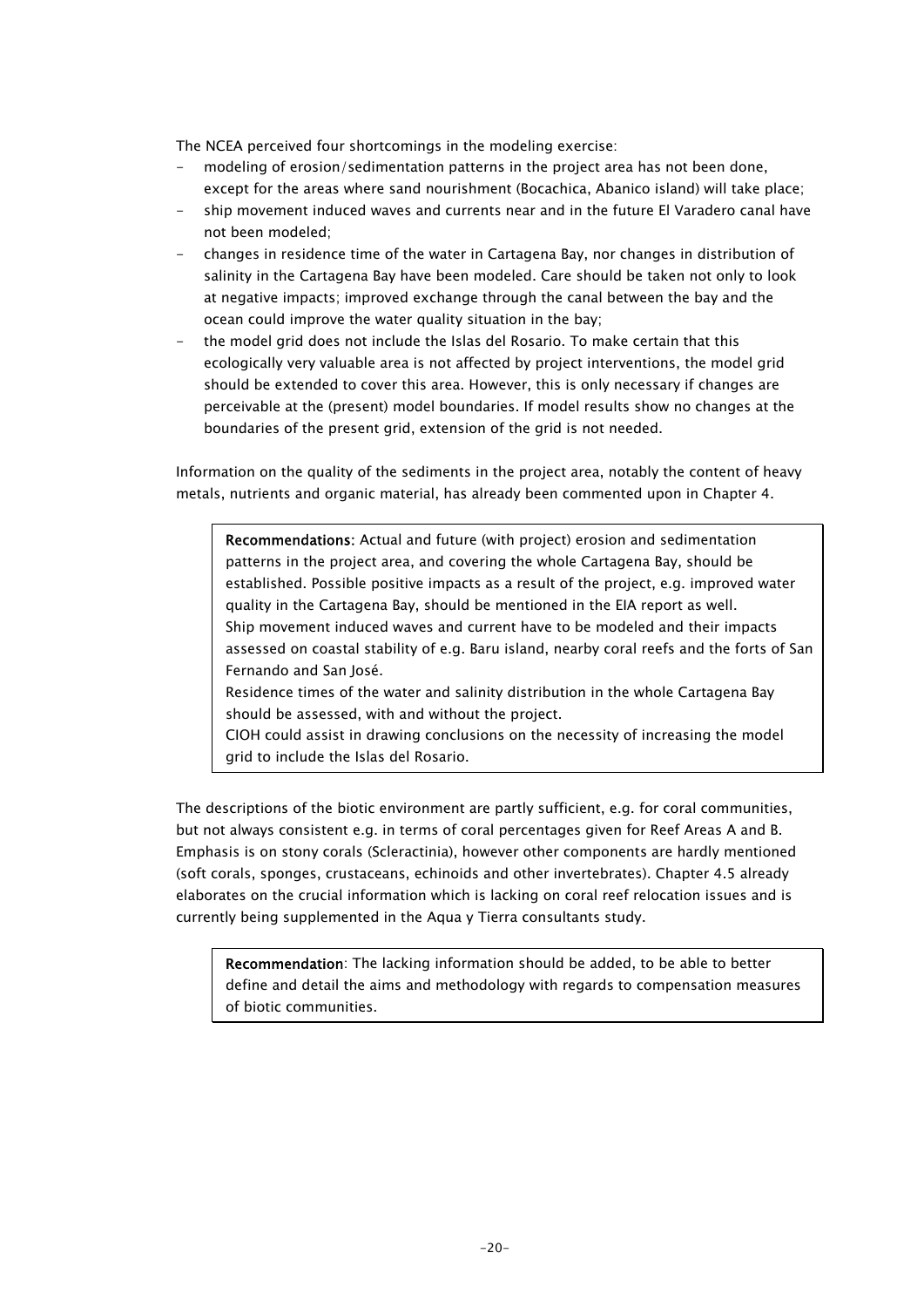## <span id="page-24-0"></span>5.3 Socio-economic environment

The EIA report extensively describes in its Chapter 3 issues like:

- Demography (also specified for each of the 5 communities in Cartagena bay);
- Spatial issues (Public and social services);
- Economic (Tourism, Industry, Port, Construction, Fisheries) and
- Social and living conditions.

At the end of the chapter a zoning is proposed, distinguishing 4 areas: areas with special environmental significance, areas with corals and mangroves which are deteriorating, areas for economic production and areas with social importance.

The information seems to be complete, but it difficult to determine which are the most significant issues (see also recommendation in 5.1)

### <span id="page-24-1"></span>5.4 Autonomous development

The EIA report takes autonomous developments insufficiently into account. This is particularly valid for the expected changes in sediment delivery by the Canal del Dique. Planned interventions in the upstream part of the canal will greatly reduce the sediment loads of the canal and consequently sediment concentrations in the Cartagena Bay.

Recommendation: Assessment of future conditions in the Cartagena Bay and wider project area should take into account autonomous development. NCEA recommends to add this information to the EIA report.

## <span id="page-24-2"></span>6. Impacts

## <span id="page-24-3"></span>6.1 General

The overall assessment methodology applied in the EIA report (Chapter 5 and annexes) is satisfactory. A distinction is made between project activities during the construction phase and during the operational phase. The impact identification is based on the 'Guía Ambiental para la construcción de puertos marítimos de gran calada' del MAVDT and the results and conclusions of the base line studies. A distinction is made between impacts on the abiotic, biotic, cultural and socio-economic environment.

The horizontal and vertical analysis of the impact matrices gives some insight in which impacts are most important and which activities cause most impacts. The valuation of the impacts in terms of nature, extent, time of occurrence, reversibility, duration and effect is useful and increases this insight. The statistical analysis of the impacts in Chapter 5.5.2 of the EIA report is considered less valuable. This analysis does not add to the understanding of how the coastal-bay system reacts to project induced changes.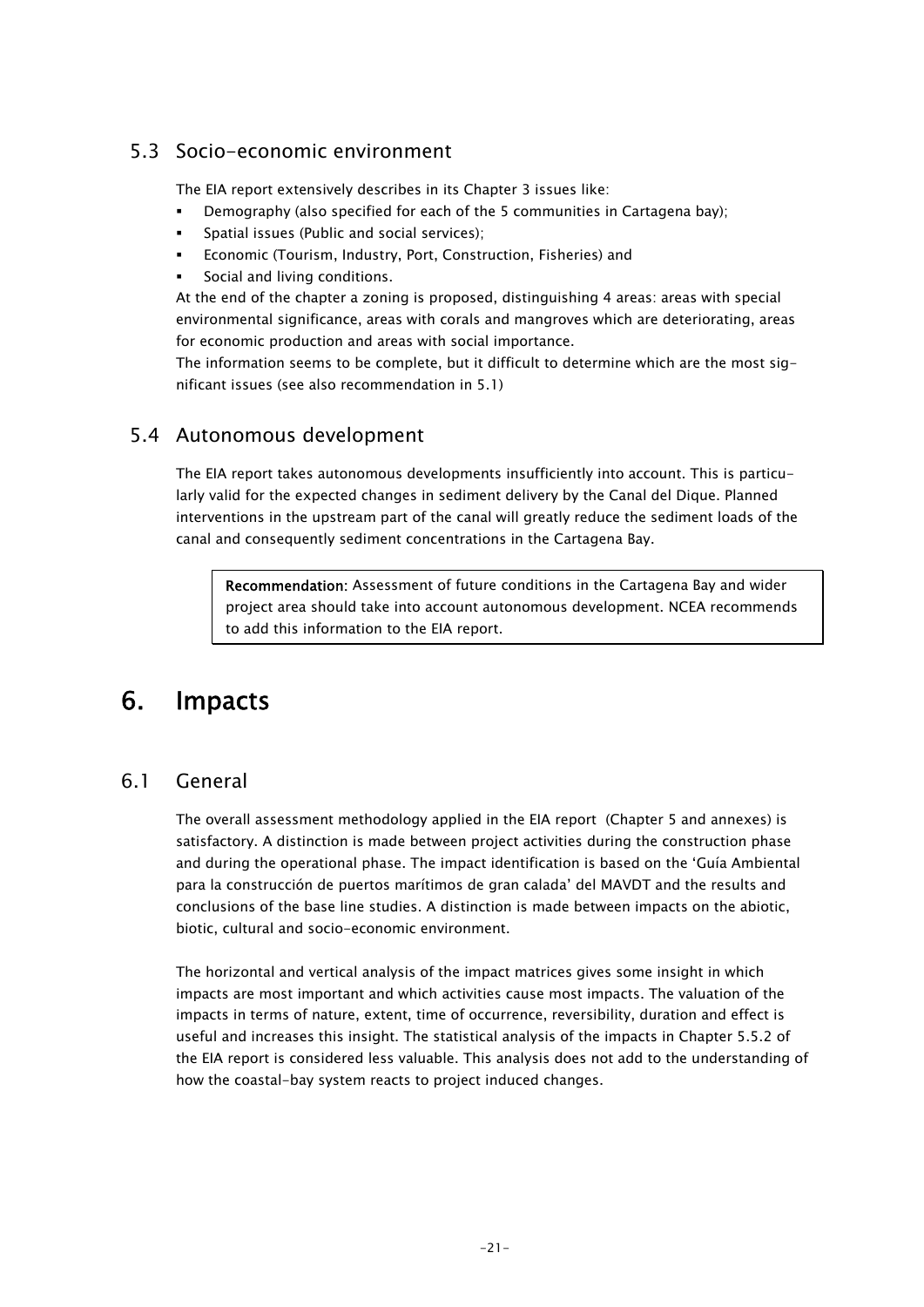Recommendations: The NCEA advises to replace this chapter by a discussion of the identified, really significant, impacts. It is generally better to concentrate on a small number of significant impacts that really matter, than providing details on less significant issues. More attention should also be given to the cumulative nature of many of the impacts, as the system is already stressed.

The attempt to economically valuate the impacts is appreciated, but the outcome of the exercise is greatly determined by a number of assumptions and uncertainties. As such it is considered an academic exercise, that is of limited value for the decision making process. Furthermore it is remarked that the information presented is more detailed than normally expected in an EIA report and hard to understand for non-economists.

## <span id="page-25-0"></span>6.2 Impacts on the natural environment

The EIA report gives a detailed description of the impacts on wave conditions and flow velocities and directions. As stated in paragraph 5.1, changes in erosion/sedimentation patterns should be assessed more explicitly in the EIA report. Also mentioned in paragraph 5.1 are shortcomings related to the prediction of impacts of ship induced waves and currents and impacts on residence times and salinity distribution in the Cartagena Bay. Dispersal of sediments at the dumping sites is modeled in detail, but what is not covered in the EIA report is the dispersal of sediments at the dredging locations (see 4.1.1). In paragraph 4.1.2 it was already noted that impacts of remobilization of heavy metals, nutrients and organic carbon on water quality and ultimately biota during dredging and dredge spoil disposal is insufficiently covered in the EIA report.

Recommendation: Dispersal of sediments in the water column during the dredging operations has to be assessed, as well as the possible impacts on water quality and ultimately on biota. For further recommendations see paragraph 4.1 and 5.2.

The EIA-report gives sufficient information on potential impacts on ecosystems, landscape and flora and fauna. What is lacking is the a description of the impact of loss of seabed habitat at the dumping/nourishment sites, resulting in (temporary) loss of bottom life, which may impact a wide range of living components in density and diversity of living components. This includes obvious organisms such as coral reef organisms (hard and soft corals, sponges and other benthic invertebrates) but also related ecosystems such as mangroves and sea grass beds. These changes will also impact organisms that are linked to these systems ranging from fish stocks that are depending on corals reefs or sea grass beds, to sea birds breeding in mangrove forests.

Recommendation: The EIA report should also contain information on the potential impacts of the seabed habitat at the dumping/nourishment sites. For further recommendations related to impacts of mangrove and coral reef relocation and see paragraph 4.4 and 5.2.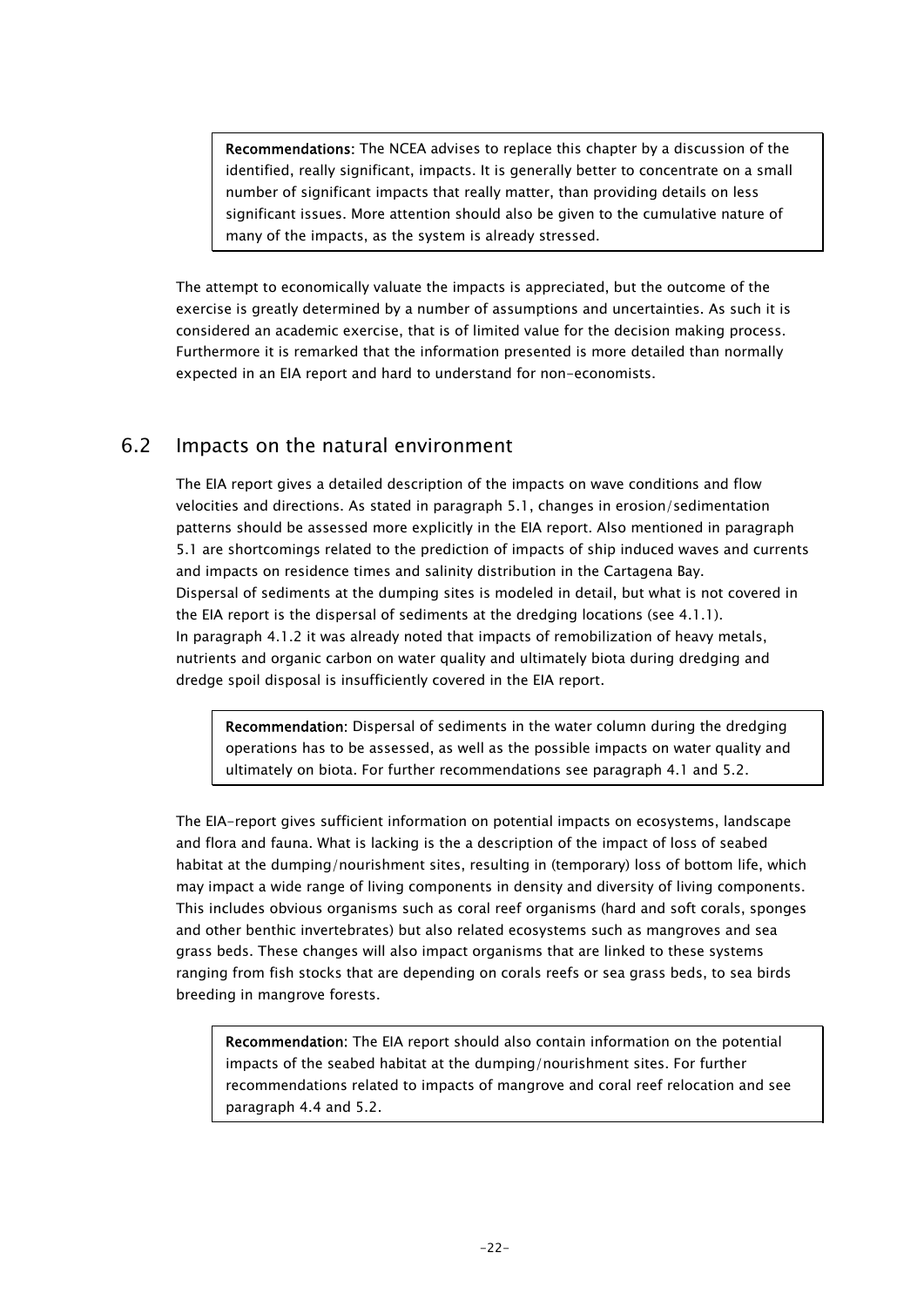### <span id="page-26-0"></span>6.3 Impacts on the socio-economic environment

The EIA-report clearly describes impacts of the proposed activity on fishing activities (disturbance), on possibilities for and expectations of local people to have (temporary) job opportunities (and what kind) in the execution of the works, and impacts on cultural and historic values and tourism potential.

Recommendations: The induced impacts (see also recommendation in 3.2) of the proposed activity will also have socio-economic impacts, which are beyond the scope of this EIA report, but which require due attention, such as:

- Employment and economic opportunities and diversification as a result of increased economic activity related to port activities;

- Population growth leading to increased demands on natural resources and services:

- Impact equity (economic activities, employment, income).

### <span id="page-26-1"></span>6.4 Construction related hazards and risks

The EIA report gives a detailed description of hazards and risks during the project execution. The contingency plan, Chapter 9, is very complete and detailed. What is missing in Chapter 5 of the EIA report is an analysis of what the consequences of e.g. a major pollution event on the biota and/or workers would be. The same is valid for the impacts of noise/vibration on the workers and biota (fauna).

Recommendation: Impacts of accidents on the biotic environment and workers should be described in the EIA , as should impacts of noise/vibration on workers and biota (fauna).

## <span id="page-26-2"></span>7. Monitoring

The planned monitoring of the project is described as part of the Management Plan in Chapter 7 of the EIA report, but also in Chapter 8 where an environmental monitoring plan is presented. A distinction is made between the abiotic environment, the biotic environment and the socio-economic environment. It is not entirely clear how Chapter 7 and 8 are related; sometimes the forms seem to be duplications (e.g. A1 to A4 contain the same information as SMA 1 to 4, like S1-S6 and SMS1 to SMS6), others are different (B1-B4 and SMB B1-B4).

The plans do not indicate who is responsible for checking whether monitoring indeed takes place and is implemented according to the monitoring plan. In general, more details are required on the (government) institutions responsible for the monitoring, the way implementation is funded, as well as exact locations, frequency and duration of the monitoring.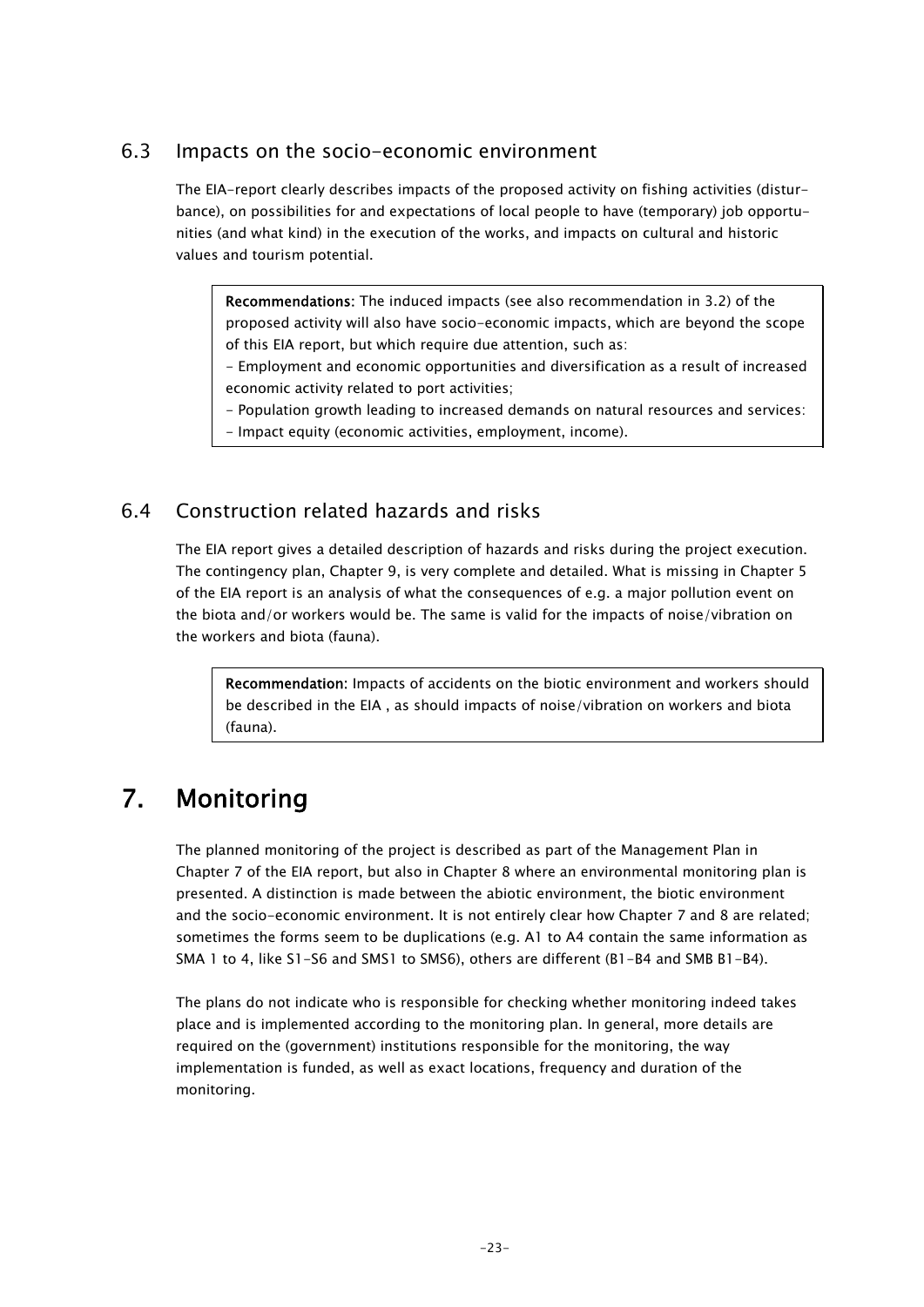#### Abiotic environment

The monitoring of the abiotic environment focuses on the dredging/deposition activities, the sand nourishment at Abanico island and the Bocachica beaches, the water quality and the air quality. The responsible agency is the Corporation Promotora Canal El Varadero.

Regarding the dredging/deposition activities, only the volumes of dredged and deposited material will be assessed on a monthly base. As far as the sand nourishment at the Abanico island and Bocachica is concerned, the bathymetry and volumes of sand supplied will be monitored monthly. Water quality, physical, chemical and microbiological parameters, will be monitored on a quarterly basis for 9 sites. Air quality and noise levels will also be assessed quarterly, at 3 points each.

Overall, NCEA is of the opinion that the proposed monitoring is insufficient to be able to assess whether or not adverse changes in the abiotic environment occur and whether or not additional mitigating measures are required.

Recommendations: The program for monitoring the abiotic environment has to be extended and detailed. Important parameters during project execution and in the operational phase are sediment content/turbidity, heavy metals, nutrients and BOD in the water column at and around the dredging and deposition/nourishment sites and nearby precious ecosystems (coral reefs), to be monitored at least once a week. In addition, sedimentation rates on the coral reefs and nearby benthic communities should be monitored, as well as changes in coastline configuration (sedimentation/erosion) in the project area.

Above parameters should not only be monitored during the protect execution phase, but also in the project's operational phase, at least until a new equilibrium has been reached. Once the dredging activities are finished and the canal is in place, a number of other parameters has to be monitored in the whole Cartagena Bay and nearby coast as well: wave heights, currents, residence times and salinity, at least seasonal and at least for a period of 3 years. Special attention is required for the monitoring of ship movement induced waves and currents, with reference to the forts located on both sides of the Bocachica channel, once the canal becomes operational.

#### Biotic environment

The current monitoring program includes two of the three system components: coral reefs and mangroves, but the sea grass beds are lacking. Monitoring includes the transplanted organisms as well as the coral communities in the damaged original reef area. Health characteristics of organisms should be monitored along with physical-chemical parameters of the environment (e.g. temperature, salinity, turbidity and sedimentation). Health characteristics of transplanted coral should encompass more than survival of colonies. Impact of coral diseases and levels of coral reproduction should be examined in two monthly surveys over three years. Coral growth in weight or linear extension will supply additional information on coral health. On transplantation sites, cover of spatial competitors and their impact on coral survival should be monitored.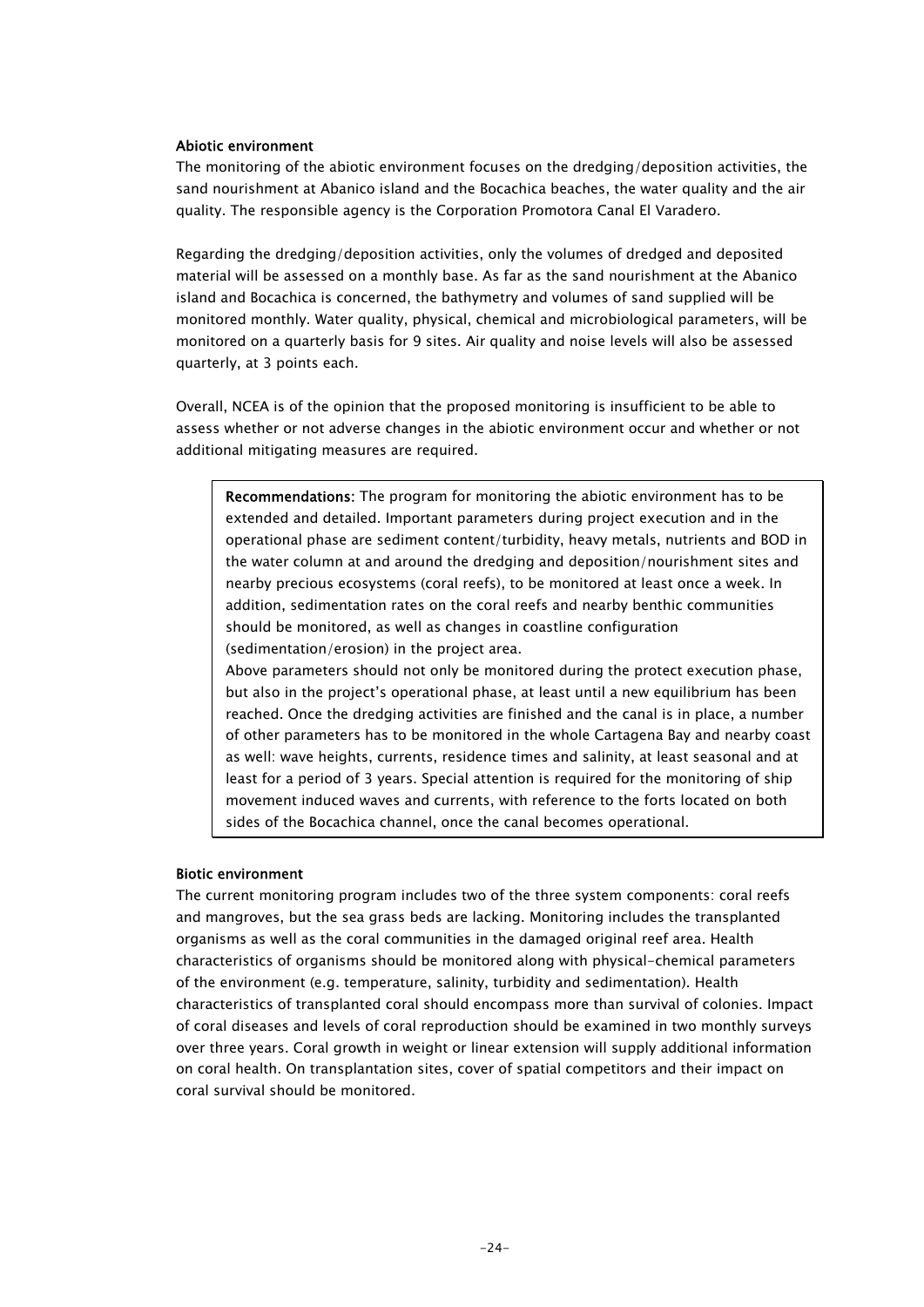Recommendations: The monitoring program for the biotic environment must include monitoring of at least the success rate of coral relocation, the success rate of transplantation of other reef organisms and the success rate of compensation measures of mangroves and sea grass beds. Depending on the location of transplantations, the NCEA recommends cooperation with personnel of the Parque Nacional El Rosario.

Environmentally sound site clearance at Abanico Island should also be monitored.

#### Socio-economic environment

The current monitoring program contains for each of the 6 components of the social part of the Environmental management plan forms to check whether or not objectives have been met. Also it will be checked what were the reasons in case objectives could not be reached. However, none of these monitoring activities include a budget, nor are provisions foreseen in case additional mitigation or compensation measures will be needed.

Recommendations: The NCEA advises to further detail the socio-economic monitoring program with particular emphasis on the compensation of impacts on fishermen.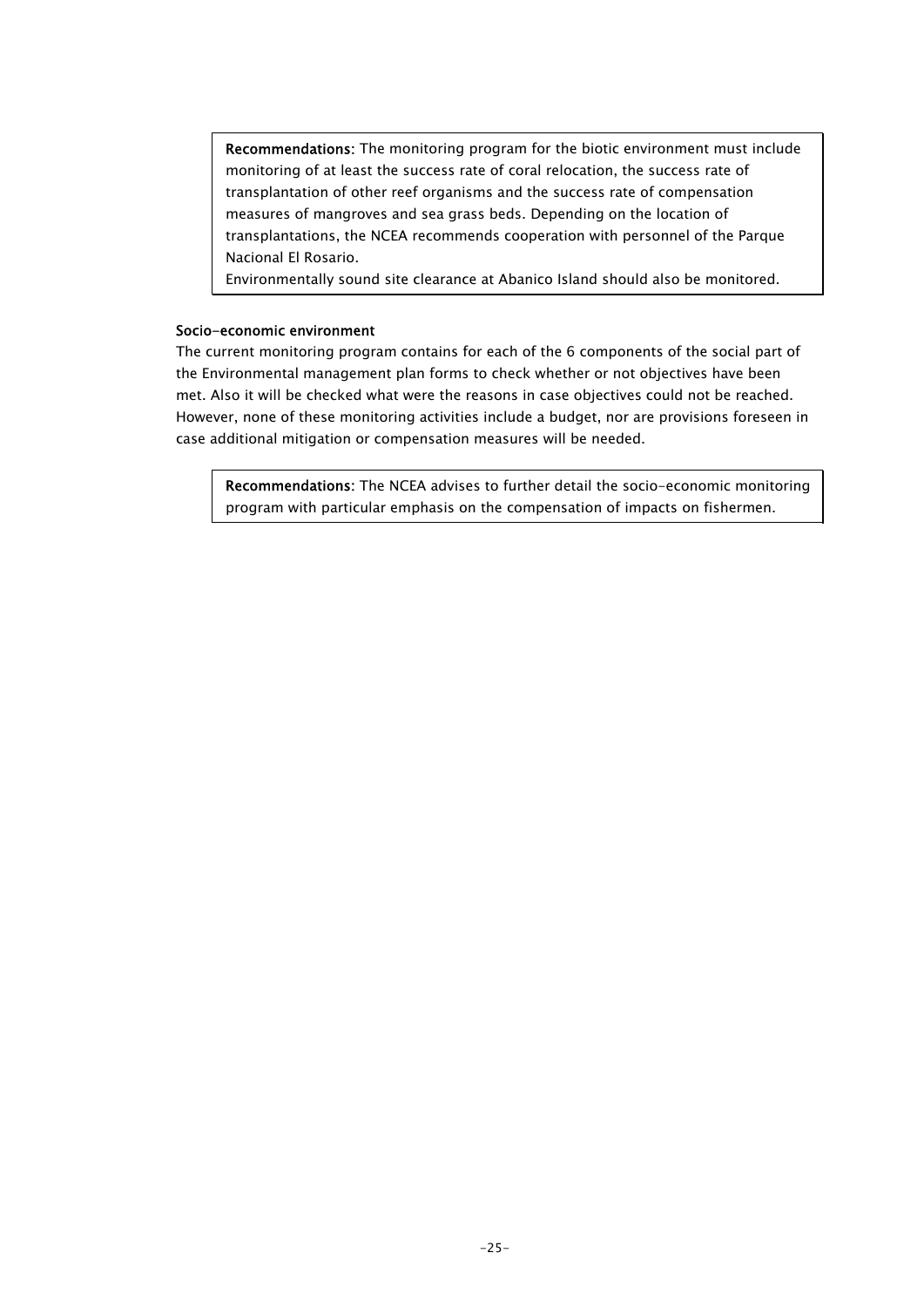APPENDICES

Review of EIA report for dredging of el Varadero access canal to Cartagena Bay, Colombia

(appendices 1 to 6)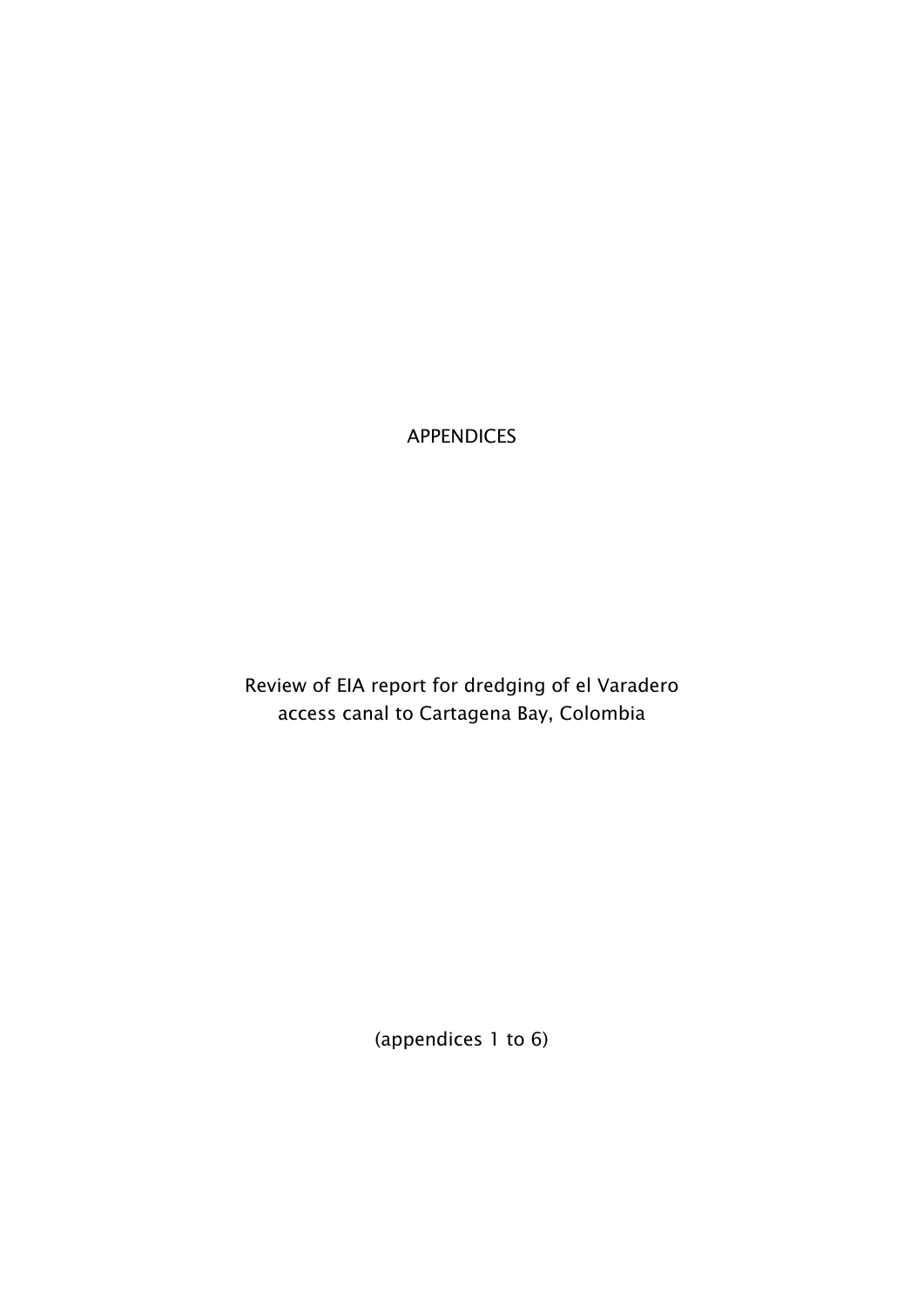## Letter with request for advice by the Ministry of Environment and Sustainable development

| no da A                                                                     | PROSPERIDAD<br><b>PARA TODOS</b>                                                                                                                                                                                                                                                                                                                                                                                                                                                                                                                                                                                                                                                                                                                                     |
|-----------------------------------------------------------------------------|----------------------------------------------------------------------------------------------------------------------------------------------------------------------------------------------------------------------------------------------------------------------------------------------------------------------------------------------------------------------------------------------------------------------------------------------------------------------------------------------------------------------------------------------------------------------------------------------------------------------------------------------------------------------------------------------------------------------------------------------------------------------|
| Bogotá D.C. 07 DIC. 2012                                                    | MINISTERIO DE AMBIENTE Y DESARROLLO SOSTENIBLE<br>11/12/2012 16:9:30 FOLIOS:3 ANE XOS 1<br>AL CONTESTAR CITE 8000-E2-59509<br>TIPO DOCUMENTAL OFICIO<br>REMITÉ DESPACHO DEL MINISTRO DE AMBIENTE Y DESARROLLO<br>DESTINATARIO EMBAJADOR EMBAJADA DEL REINO DE LOS PAISEI                                                                                                                                                                                                                                                                                                                                                                                                                                                                                             |
| Señor                                                                       |                                                                                                                                                                                                                                                                                                                                                                                                                                                                                                                                                                                                                                                                                                                                                                      |
| ROBERT VAN EMBDEN<br>Embajador                                              |                                                                                                                                                                                                                                                                                                                                                                                                                                                                                                                                                                                                                                                                                                                                                                      |
| Embajada del Reino de los Países Bajos                                      |                                                                                                                                                                                                                                                                                                                                                                                                                                                                                                                                                                                                                                                                                                                                                                      |
| Carrera 13 # 93-40 Piso 5<br>Ciudad                                         |                                                                                                                                                                                                                                                                                                                                                                                                                                                                                                                                                                                                                                                                                                                                                                      |
|                                                                             |                                                                                                                                                                                                                                                                                                                                                                                                                                                                                                                                                                                                                                                                                                                                                                      |
| Cordial saludo:                                                             |                                                                                                                                                                                                                                                                                                                                                                                                                                                                                                                                                                                                                                                                                                                                                                      |
|                                                                             |                                                                                                                                                                                                                                                                                                                                                                                                                                                                                                                                                                                                                                                                                                                                                                      |
| en una via de tráfico).                                                     | internacional, el país está en un proceso de planificación de una estrategia de expansión portuaria que<br>permita responder a los grandes desafios que se han venido imponiendo principalmente relacionados con<br>la negociación y firma de tratados de libre comercio con diferentes países del mundo, así como los<br>desarrollos de infraestructura que demandará la futura ampliación del Canal de Panamá (Panamax en dos<br>vias de tráfico, Post Panamax en una o dos vías de tráfico y tanqueros Suez Max y Super Post Panamax                                                                                                                                                                                                                              |
|                                                                             | Nuestro Ministerio, recibió a través de la Agencia Nacional de Licencias Ambientales solicitud de concepto<br>sobre el proyecto "Estudio de Impacto Ambiental para el dragado del canal de acceso del canal de<br>Varadero" presentado por la Sociedad Promotora Canal del Varadero, quienes aseguran que el objetivo<br>del nuevo canal es proveer una entrada independiente para manejar el volumen de tráfico previsto en<br>Cartagena a largo plazo, con las características de los buques que se espera recalen en los terminales de<br>la bahía de esta ciudad en el futuro. En el recinto de la Bahía de Cartagena está instalado el 42% de los<br>terminales portuarios registrados en el país y maneja el 17% de la carga del tráfico portuario colombiano. |
|                                                                             | Conforme la información suministrada por los dueños del proyecto, el canal existente en Bocachica entre<br>los fuertes históricos San Fernando y San José fue en el pasado profundizado a 15,2 m, y ampliado a 137<br>m, sin embargo estas dimensiones constituyen el límite máximo que se podría ampliar del canal, toda vez<br>que preocupa que cualquier dragado adicional socave la estabilidad de los muros que rodean los dos                                                                                                                                                                                                                                                                                                                                  |
| fuertes que hacen parte del patrimonio histórico de la ciudad de Cartagena. |                                                                                                                                                                                                                                                                                                                                                                                                                                                                                                                                                                                                                                                                                                                                                                      |
| disponer este material en dos botaderos:                                    | Las dimensiones propuestas para el nuevo canal que estará localizado en el sector de Varadero será de 2<br>km de largo, 200 m de ancho y 19,5m de profundidad, lo que implicaria la remoción de aproximadamente<br>7.125.500 m <sup>3</sup> entre limos blandos, arenas y arenas limosas y roca erosionada. El peticionario pretende                                                                                                                                                                                                                                                                                                                                                                                                                                 |
| dragado.                                                                    | · Botadero 1, ubicado en aguas profundas a aproximadamente 15km al noroccidente del sitio de                                                                                                                                                                                                                                                                                                                                                                                                                                                                                                                                                                                                                                                                         |
|                                                                             |                                                                                                                                                                                                                                                                                                                                                                                                                                                                                                                                                                                                                                                                                                                                                                      |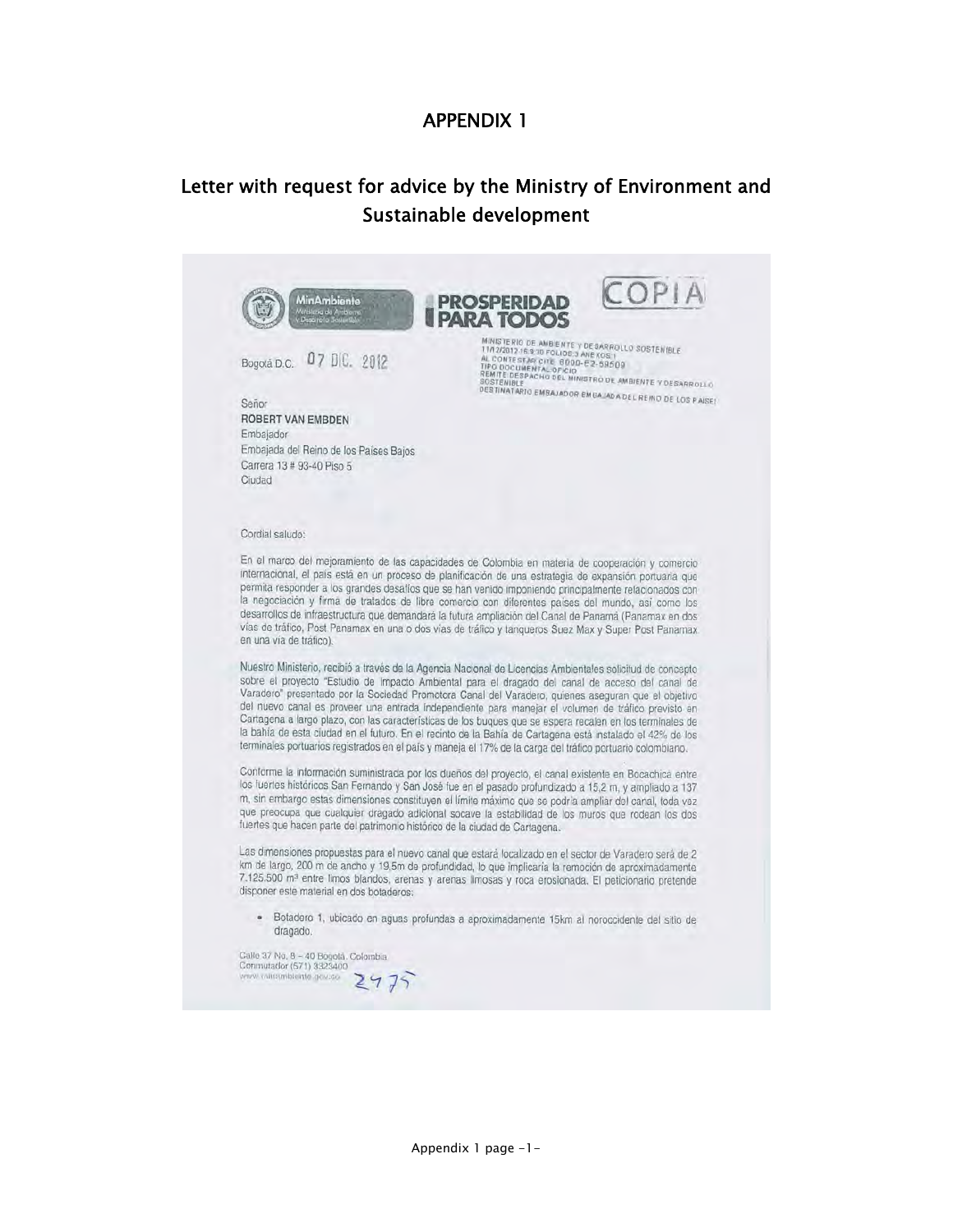

Botadero 2, además del depósito de material en el Botadero 1 se proponen obras adicionales, la primera el relleno de la playa en Bocachica y la segunda relleno de Isla Abanico como medida de protección.

En los trabajos de campo que adelantaron los dueños del proyecto para caracterizar el área de influencia del proyecto, realizaron el reconocimiento de los ecosistemas marinos en la zona de probable dragado para la construcción del canal.

Se identificaron dos principales áreas de coral. La Zona A comprende un área de 23,2 hectáreas de arrecife coralino, y se extiende hacia el sur a todo lo largo de la costa este de la Isla de Barú. La Zona B comprende una extensión de arrecife coralino de 18,80 hectáreas y cubre un área entre el sector El Varadero y el canal de Bocachica, sobre el costado occidental de las islas Abanico y Draga (ver Figura 1, Anexa).

La formación A tiene una mayor representatividad de cobertura biótica (corales duros, corales blandos, algas y esponjas), mayor densidad de colonias y número de especies de coral, presentando un desarrollo estructural y por tanto una diversidad de hábitats muy superior a la formación B, lo que genera a su vez mayor exposición a factores de deterioro, mientras la formación B al presentar una menor complejidad y mayor proporción de especies generalistas o resistentes a los factores de deterioro tienen una menor afectación. Otros ecosistemas importantes también comprende dos pequeños islotes de mangle (Isla Abanico). El área de la bahía se utiliza igualmente para actividades turísticas y de pesca artesanal.

En síntesis se han identificado los siguientes potenciales impactos por la ejecución del proyecto:

- · Se removerá la cobertura vegetal y se dragará el extremo sur de isla Abanico en un total de 0,4 ha, lo cual corresponde a 20 % del total del área de la isla.
- Remoción y trasplante de 1.2 ha área de coral.  $\alpha$
- Suspensión de sedimentos en la Bahía  $\bullet$
- Modificación de la geomorfología costera como consecuencia del lleno de las zonas costeras y playas del sector.

Nuestra Dirección de Asuntos Marinos, Costeros y Recursos Acuáticos, evaluó el referido proyecto encontrando los siguientes temas de preocupación y consideración:

- 1. El trazado del canal intercepta con el Área marina Protegida de los Archipiélagos de Rosario y San Bernardo-AMP-ARSB creada por nuestro Ministerio mediante la resolución 679 de 2005 y estaría ubicado en el sector 5, con restricciones especiales para garantizar la conservación en el largo plazo de la zona.
- 2. Presentación de posibles Floraciones Algales Nocivas por las actividades de dragado y consecuente re-suspensión de nutrientes.
- 3. Posible presencia de metales pesados u otros compuestos tóxicos para la vida humana y las especies animales y vegetales y la necesidad de análisis más detallados de los sedimentos a dragar.

Calle 37 No. 8 - 40 Bogotá, Colombia Conmutador (571) 3323400 www.minambiente.gov.co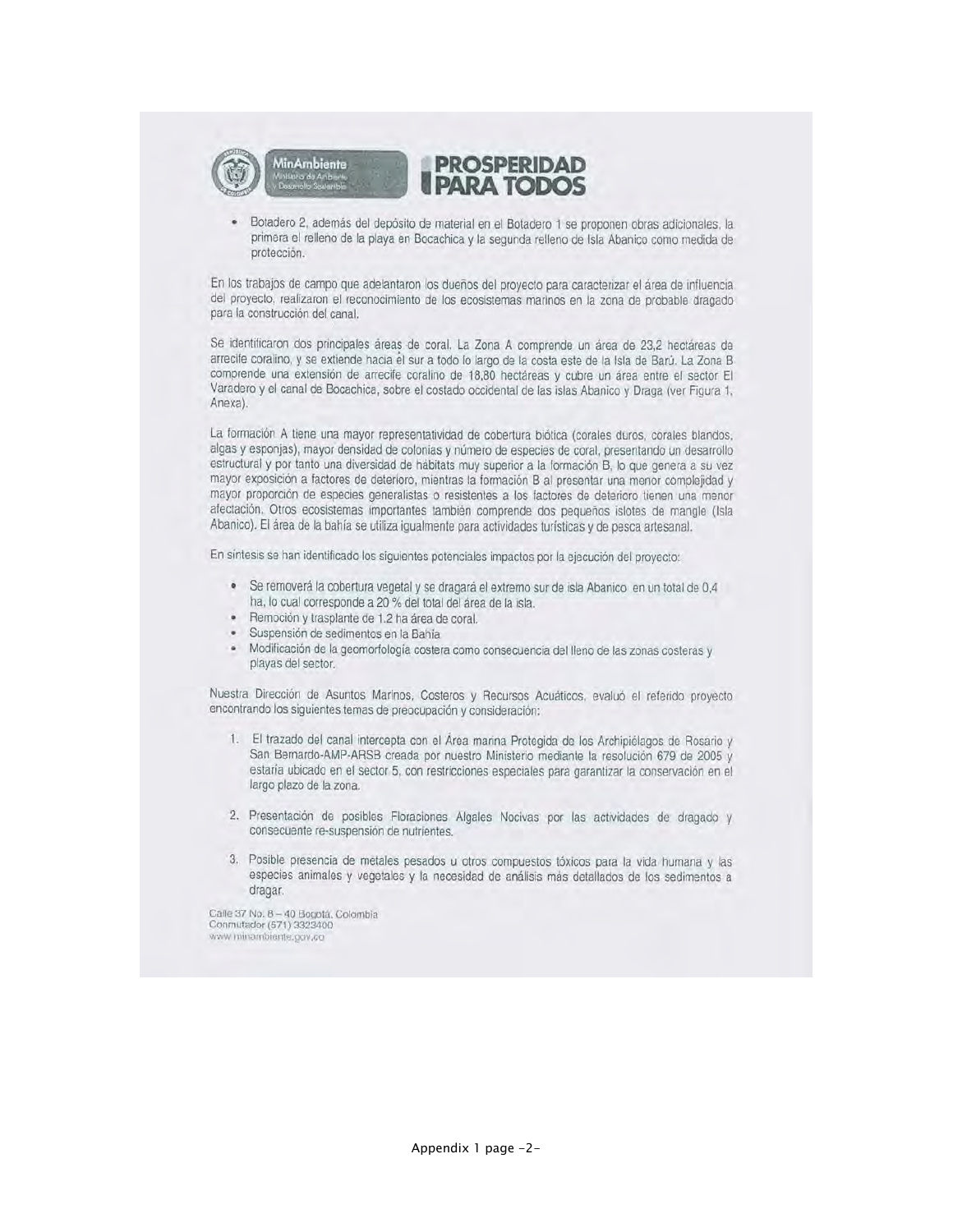

- 4. Capacidad de soportar los volúmenes de depósito estimados en el dragado en los Botaderos.
- 5. Alta incertidumbre en el nivel de éxito del traslado de los volúmenes de corales presentes en la zona de dragado.
- 6. Posible afectación de otros ecosistemas (pastos manglares) y las actividades productivas asociados a los servicios que proveen estos sistemas.

Conociendo del amplio nivel de conocimiento por parte de su país y con el ánimo de orientar las mejores decisiones encaminadas a garantizar la conservación de los recursos costeros y marinos de nuestro país, solicitamos muy respetuosamente su apoyo para que expertos de su país analicen las implicaciones ambientales de llegarse a desarrollar el referido proyecto y se emita concepto imparcial y objetivo al respecto.

Anexamos en CD los siguientes documentos:

- 1. Proyecto presentado por la Sociedad Promotora Canal del Varadero
- 2. Concepto de la Dirección de Asuntos Marinos, Costeros y Recursos Acuáticos
- 3. Concepto emitido por INVEMAR
- 4. Resolución 679 de 2005, que declara el AMP de los archipiélagos de Corales del Rosario y San Bernardo

Agradecemos de antemano su colaboración

Atentamente,

**JUAN GABRIEL URIBE** 

Ministro de Ambiente y Desarrollo Sostenible

CC: Maurice Van Beers, Oficial Senior de Políticas, Embajeda del Reino de los Países Bajos, Carrera 13 # 93-40, Piso 5.

Anexo: Lo anunciado en un CD.

Aprobó: E. Taylor<br>Proyectó y Revisó: E. Taylor

Calle 37 No. 8 - 40 Bogotá, Colombia<br>Conmutador (571) 3323400 www.minambiente.gov.co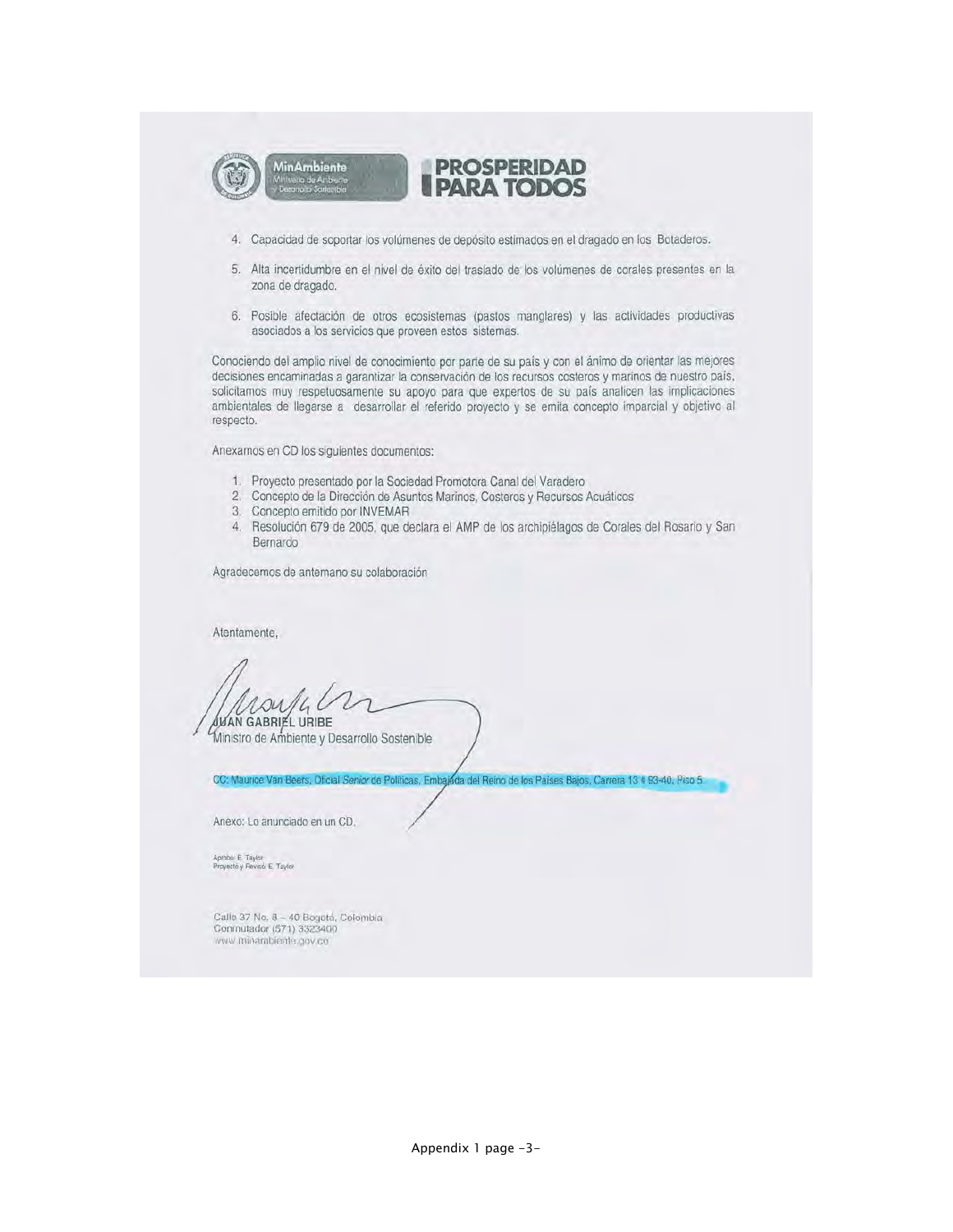





Calle 37 No. 8 – 40 Bogotá, Colombia<br>Conmutador (571) 3323400<br>www.minambiente.gov.co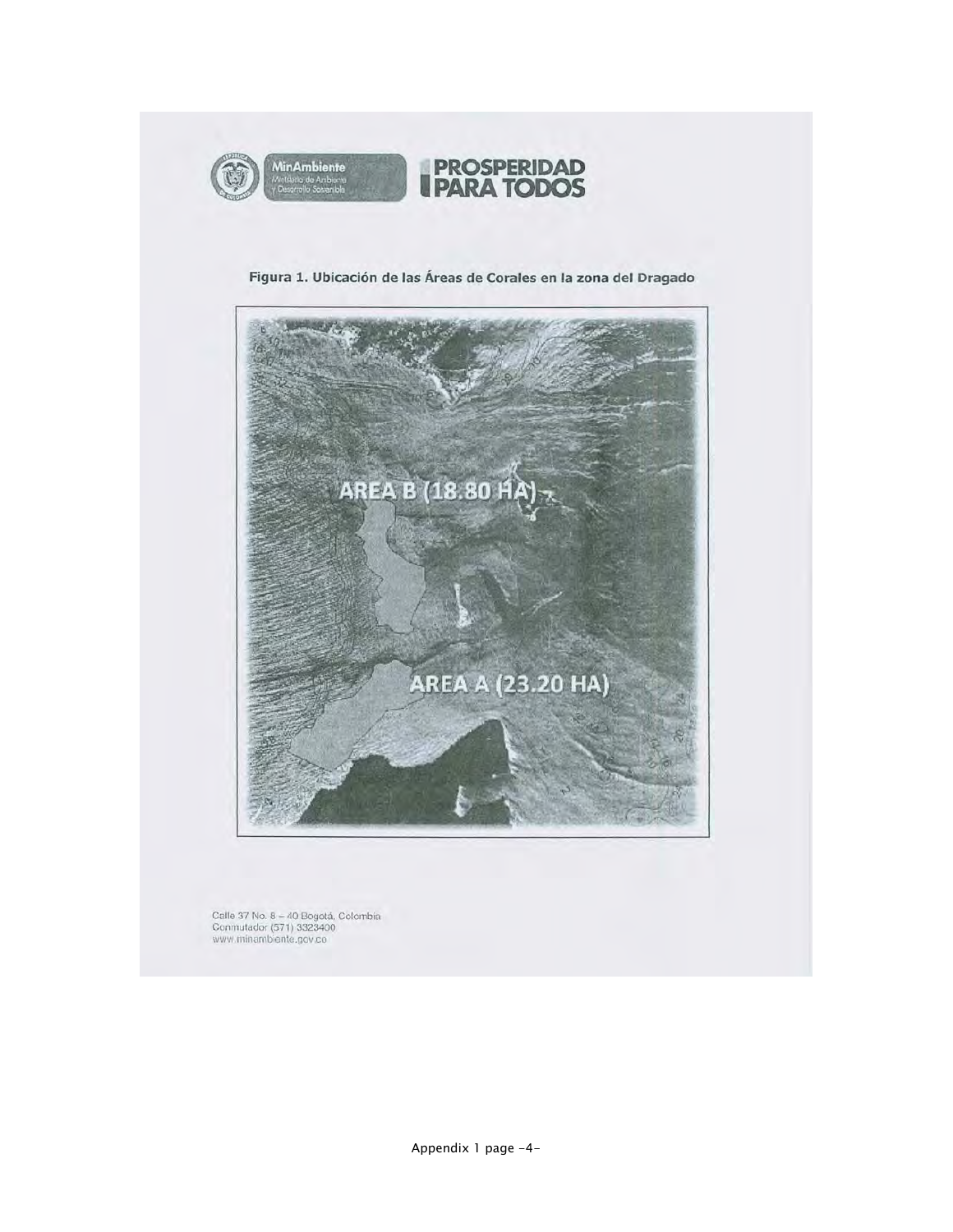## Correspondence between Netherlands Ambassador and the Ministry and **NCEA**



Aleg támente MALIC Ministro de Ambiente y Desarrollo Sestenible

Proyecto y Revisó: E.Taylor, Directora Asunt s Marinos, Costeros y Flecursos Acuáticos - Aprobó: Adriana Soto, Viceministra de Ambiente DA

Calle 37 No. 8 - 40 Bogotá, Colombia<br>Conmutador (571) 3323400 www. minambiente.gov.co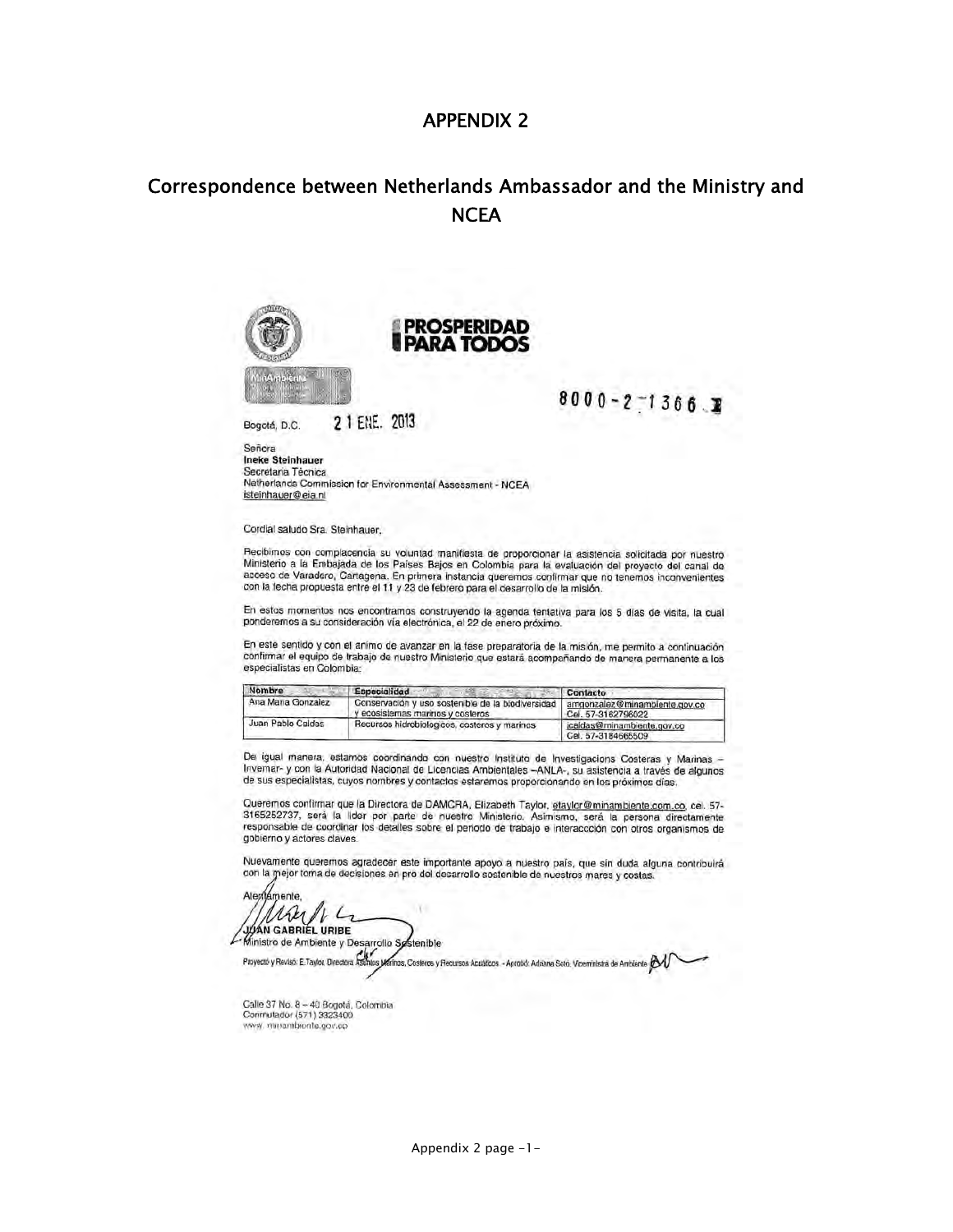

#### PROSPERIDAD **PARA TODC**

Bogotá, D.C. 2 1 ENE. 2013

 $9000 - 2 - 301$ 

Excelentísimo **ROBERT VAN EMBDEN** Embajador del Reino de los Países Bajos Carrera 13 # 93-40 piso 5 La Ciudad

Excelentísimo Embajador Van Embden:

Quisiera agradecer la generosa respuesta que hemos recibido de la Embajada de los Países Bajos sobre la solicitud que hicimos para que expertos de su país analizaran las implicaciones ambientales del "Proyecto de dragado del canal de acceso al canal de Varadero" y emitieran un concepto imparcial y objetivo del mismo.

Estamos seguros que el trabajo que desarrollará la Comisión Holandesa para Evaluaciones Ambientales (Netherlands Commission for Enviromental Assessment - NCEA) será invaluable para este Ministerio y para el proceso de orientar las mejores decisiones encaminadas a garantizar la conservación de los recursos costeros y marinos de nuestro país.

Para contactos y cualquier otra información, por favor comunicarse a los correos etaylor@minambiente.gov.co o amgonzalez@minambiente.gov.co.

Cordialmente WAN GABRIEL URIBE Ministro de Ambiente y Desarrollo Sostenible

C: C: Maurice Van Beers, Oficial Senior de Políticas, Embajada del Reino de los Países Bajos-Embajada del Reino de los Países Bajos -Carrera 13 # 93-40 piso 5- Bogotá

Elaboro: Ana Maria Gonzalez, Dirección de Asuntos Marinos, Costeros y Recursos Acuáticos de Elizabeth Taylor Jay. Dirección de Asuntos Marinos, Costeros y Recursos Acuáticos.<br>Adriana Soto, Vice Ministra Ministerio de Ambiente y Desarrollo Sostenible CALL<br>Enero 14 de 2012 Reviso: Fecha:

Calle 37 No. 8 - 40 Bogota, Colombia Commutador (571) 3323400 www.minarabiente.gov.co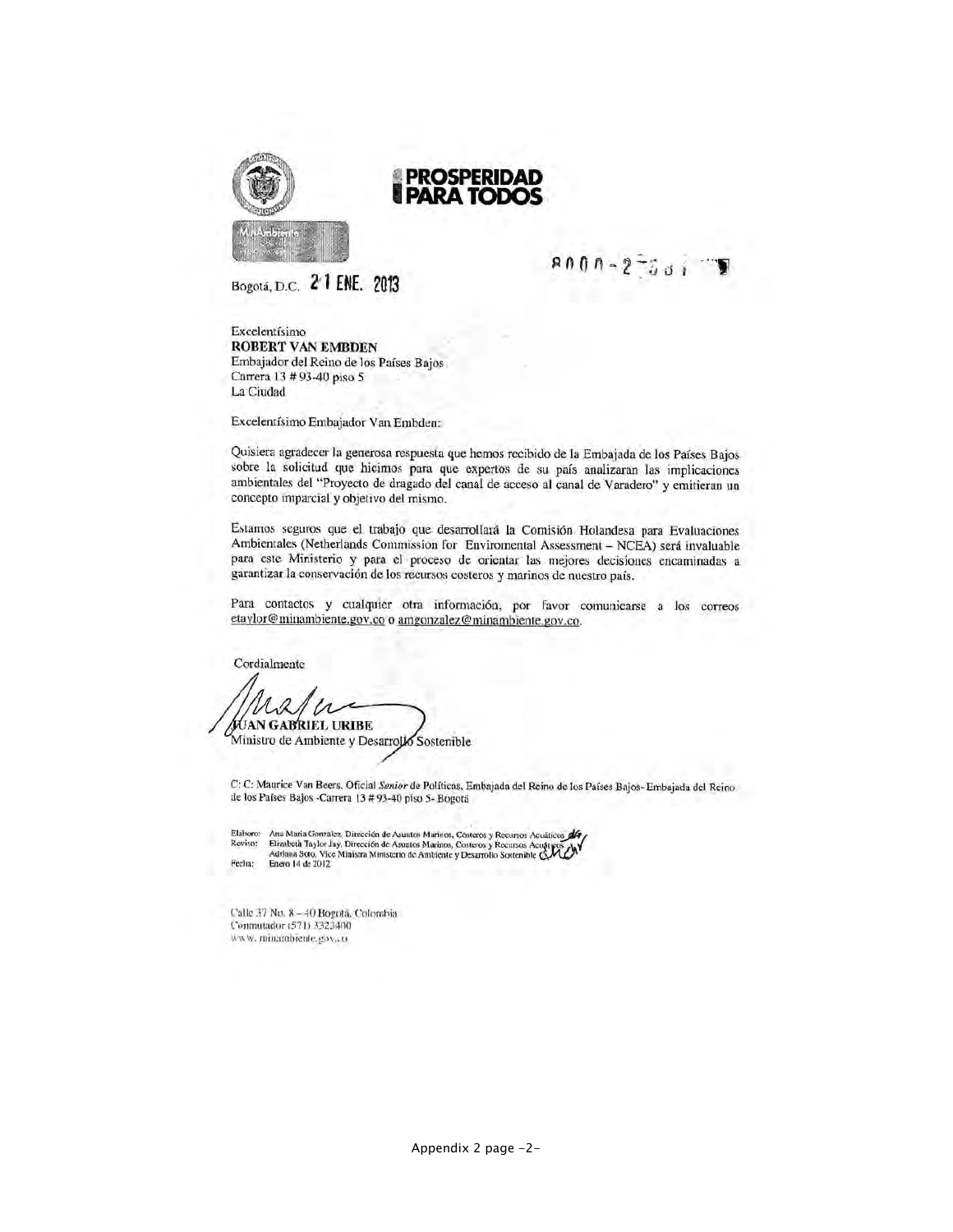

anotherlands Commission for Environmental Associamoti

Señor Ministro Juan Manuel Uribe Ministerio de Ambiente y Desarollo Sostenible Calle 37 # 8-40 Bogotá D.C. Colombia

your reference

your letter  $7 - 12 - 2012$ our reference 0525-096/Sh/vf enquiries to isteinhauer@eia.nl direct phone number (030) 234 76 654

Fecha: 15 de Enero de 2013 Suleto: Estudio de Impacto Ambiental relacionado con proyecto de dragado del canal de acceso a la bahía de Cartagena El Varadero

Distinguido señor Ministro Uribe,

La semana pasada, recibimos copia de su carta de 12 de Diciembre 2012 a la Embajada del Reino de los Países Bajos, solicitando un apoyo técnico en forma de una evaluación imparcial sobre los impactos ambientales relacionados al proyecto de dragado del canal de acceso del canal de Varadero, Cartagena.

Ayer también recibimos copia de la carta del Embajador del Reino de los Países Bajos en la cual el ofrece la posibilidad de hacer uso de los servicios de nuestra Comisión Holandesa para Evaluaciones Ambientales (NCEA por sus siglas en inglés).

Con mucho gusto puedo confirmar que podemos darle una respuesta positiva a su solicitud. Permítame explicarle brevemente el rol de la NCEA en el procedimiento de las evaluaciones ambientales (Evaluaciones de Impacto Ambiental, EIA y Evaluaciones Ambientales Estratégicas, EAE).

En Holanda, la NCEA existe desde los años 80, es una instancia independiente, tiene base legal y un rol obligatorio en todos los procesos EIA y EAE. Su tarea específica se concentra en asesoramiento sobre los alcances (TdRs) de EIA y EAE y asesoramiento sobre revisión independiente de la calidad de los estudios EIA o EAE a las autoridades competentes. La NCEA no elabora los mismos estudios de EIA o EAE, esto es trabajo de consultores. En el marco internacional, la NCEA además provee capacitación de sistemas e instituciones con el fin de mejorar la práctica de EIA/EAE y tiene un centro de referencia sobre avances recientes en la práctica de EIA/EAE (www.eia.nl). Las actividades internacionales se realizan bajo un convenio con nuestro Ministerio de Relaciones Exteriores.

En Colombia, en el pasado ya tuvimos una colaboración con su Ministerio, tanto en EIA como en EAE.

VISTINGABILING artest have to book in tools alone. a transfer Tim destinationals

THEFAL HUMANIC P.O. dry = rye he (Warran's Book PlactMillinka.cli-

CHARGED LEVISON a 20 MW-Alexandre E. merillisolical. the completion of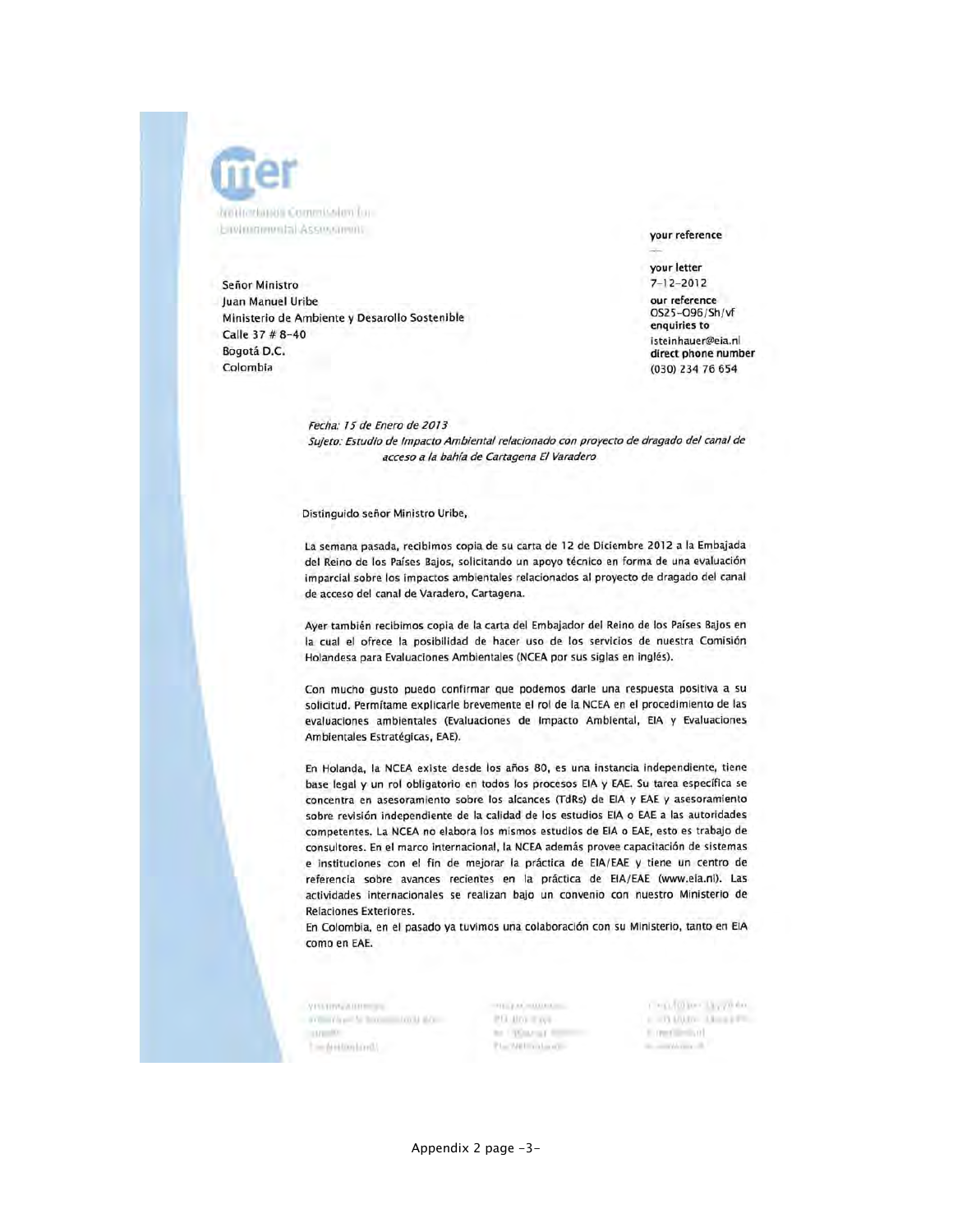El secretariado de la NCEA cuenta con 10 personas trabajando en el campo internacional (de los 60 en total) y para poder asesorar, se forman 'grupos de trabajo' de varios expertos (haciendo uso de una red de entre 400-500 expertos). En relación a su solicitud, también vamos a conformar un tal grupo de expertos, probablemente un equipo 4 personas, compuesto por un presidente del grupo, un secretario técnico y 2 expertos. El grupo planificará una visita de mas o menos una semana a Colombia y siempre trata de finalizar un primer borrador de un informe al final de un tal visita.

Ya recibimos copia del resumen del informe EIA y estamos a la espera de recibir el CD con los documentos que menciona en su carta. Mientras tanto vamos a buscar e invitar algunos expertos que pueden ser miembros del grupo de trabajo. Le avisaré por supuesto en cuanto tengo sus nombres y especialidades.

El siguiente paso generalmente es una reunión del grupo de trabajo en las oficinas de la NCEA. Seguramente, como resultado saldrá una lista de organizaciones, personas, agencias, con quiénes los expertos quisieran reunirse en Colombia y sugerencias para las áreas a visitar en relación al proyecto. También generalmente se elabora una pagina con asuntos claves a discutir durante la visita.

Finalmente, entendemos que la Agencia Nacional de Licencias Ambientales y la Dirección de Asuntos Marineros, Costeros y Recursos Acuáticos serían nuestras contrapartes institucionales en relación al proyecto. Lo consideramos importante e imprescindible que algunas personas de estos equipos técnicos nos acompañen durante la visita de forma permanente. También nos parece importante coordinar y trabajar conjuntamente con el equipo relevante del Ministerio de Transporte.

Sin otro particular, saludo a Ud. muy atentamente,

Sra. Ineke Steinhauer Secretario técnico de la NCEA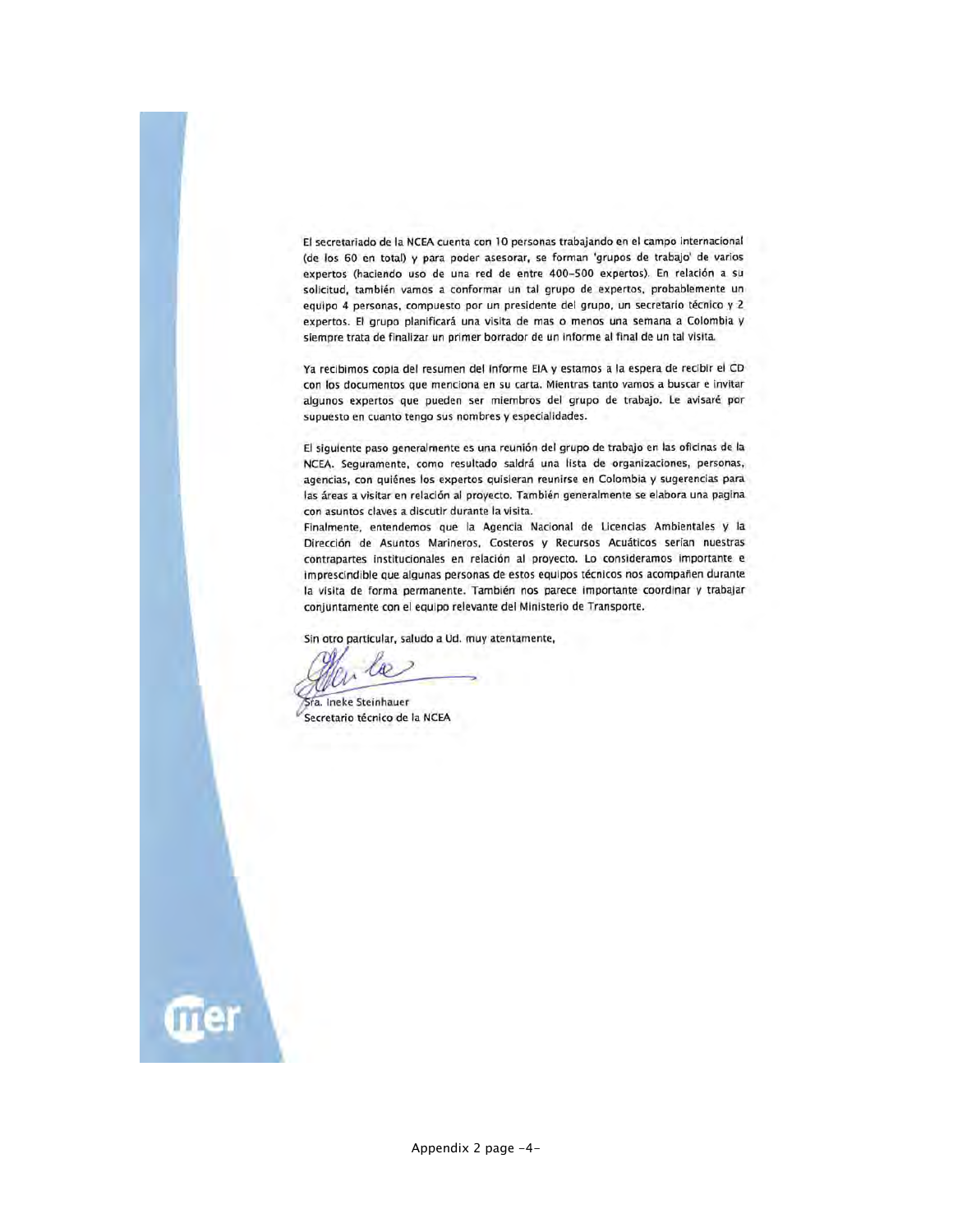

Kingdom of the Netherlands

Ms. Ineke Steinhauer **Technical Secretary** Netherlands Commision for Environmental Assesment

Carrera 13, No. 93-40 Bogotá<br>Colombia<br>www.mfa.nl/bog Contact<br>Martha Lucia Arevalo Reyes T (571) 638 4217<br>F (571) 623 3020<br>martha.arevalo@minbuza.nl

Our reference<br>BOGNL2013-0010

c.c. Corina Kerkmans; Claudia<br>Schutte - AGNL

Re Environmental impact study Colombian port project

#### Dear Ms. Steinhauer:

Date January 3rd, 2013

As a follow up to your prior telephone conversation with my colleague Maurice van<br>Beers, enclosed please find the formal request from the Colombian Minister of<br>Environment and my reply to him offering the expertise of the

Please notice that I have mentioned to the Minister that he could receive a draft report within 6 to 8 weeks, as it was agreed in the prior phone communication.

I am looking forward to your reply on any specifics and next steps to accomplish this assignment.

As Maurice van Beers will be out of the office, please feel free to contact Martha<br>Arévalo, martha.arevalo@minbuza.nl tel (571) 6384217 for any further<br>Information or assistance you may require,

Best regards,

Robert van Embden<br>Royal Netherlands Embassy Bogotá

 $Page 1$  pf  $1$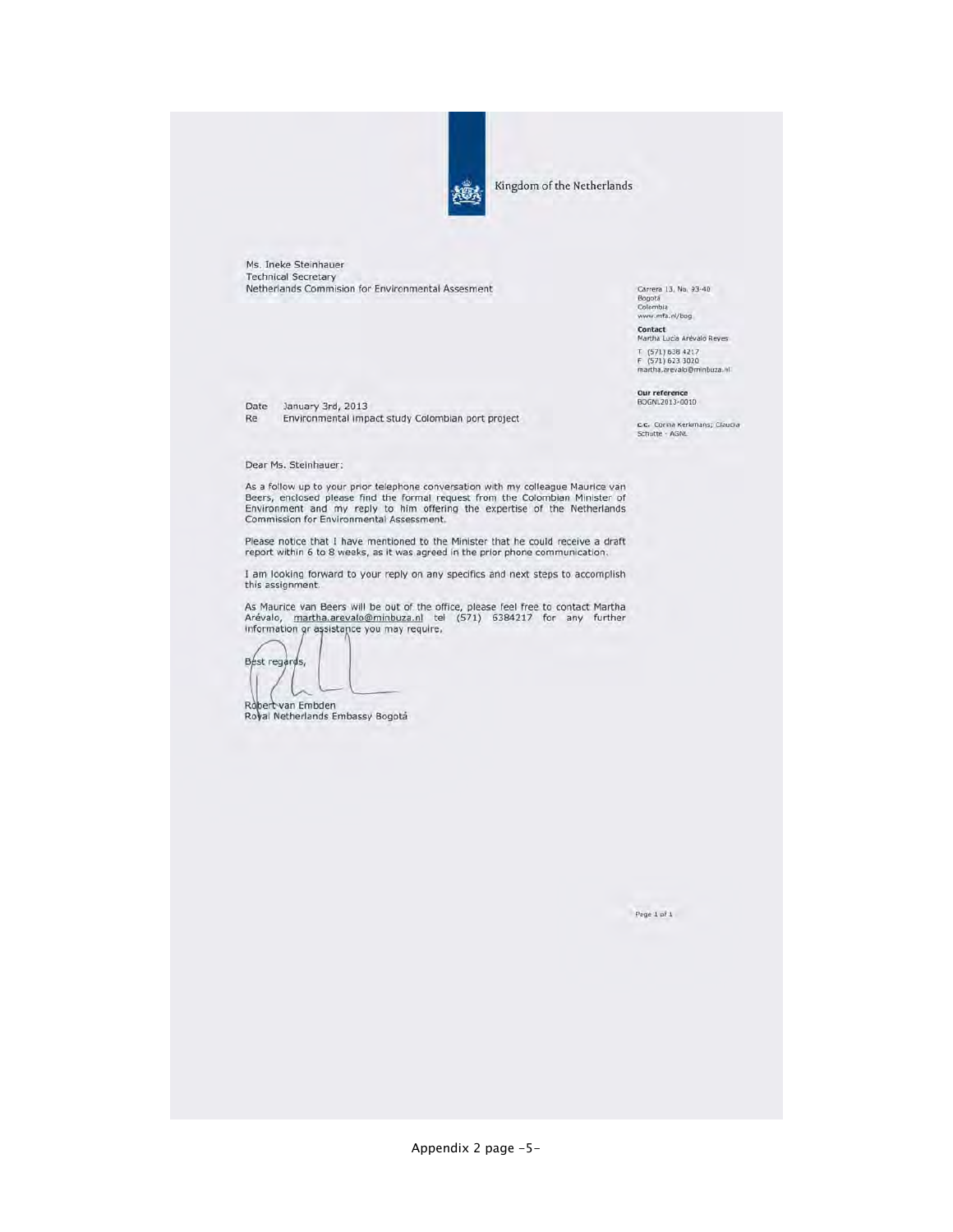

Reino de los Países Bajos

Señor Ministro Juan Manuel Uribe Ministerio de Ambiente y Desarrollo Sostenible Calle 37 #  $8-40$ Bogotá

Fecha Enero 3 2013

Asunto Concepto sobre implicaciones ambientales dragado del canal de acceso del canal de Varadero"

Respetado señor Ministro Uribe:

Reciba un cordial saludo, deseándole ante todo un próspero año nuevo.

Tengo el gusto de dirigirme a usted en respuesta a su oficio 8000-E2-59509 de fecha 11 de diciembre de 2012, mediante el cual me solicita apoyo para que expertos del Reino de los<br>Países Bajos analicen las implicaciones ambientales del "proyecto de dragado del canal de<br>acceso del canal de Varadero" y se emita un

Sobre el particular, me complace informarle que mi Embajada ha contactado a la Comisión Holandesa para Evaluaciones Ambientales (Netherlands Commission for Environmental Assessment -NCEA), que es una entidad experta indepe

Vale la pena aclarar que el gobierno holandés proveerá el apoyo financiero para la realización de este estudio por parte de la NCEA.

Mencionado lo anterior, su solicitud formal ha sido enviada hoy a la NCEA, institución que podría remitir un primer concepto en las próximas 6 - 8 semanas. Cabe agregar que habrá que que tomar en cuenta los requerimientos encargo.

Me despido, puevamente con mis mejores deseos para este año nuevo.

Atentament Robert van Embden

Embajador del Reino de los Países Bajos

Cooperación para el<br>Desarrollo

Carrera 13, No. 93-40 Bogotá Colombia<br>www.mfa.nl/bog **Persona de contacto**<br>Martha Lucia Arévalo Reyes

T (571) 638 4217 F (571) 623 3020<br>martha.arevalo@mi In. 63uditin

Referencia<br>BOG-NL-2013-004

Copia<br>
Señor Viceministro de<br>
Intraestructura Javier Alberto<br>
Hermandez Lopez -Ministerio de<br>
Transporte<br>
Señora Elizabeth Taylor -

Señora Elizabeth Taylor Directora Asuntus Marinos y<br>Costeros y Recursos Acuáticos -<br>Ministerio Ambiente y Desarrollo<br>Sostenible.

Página 1 de 1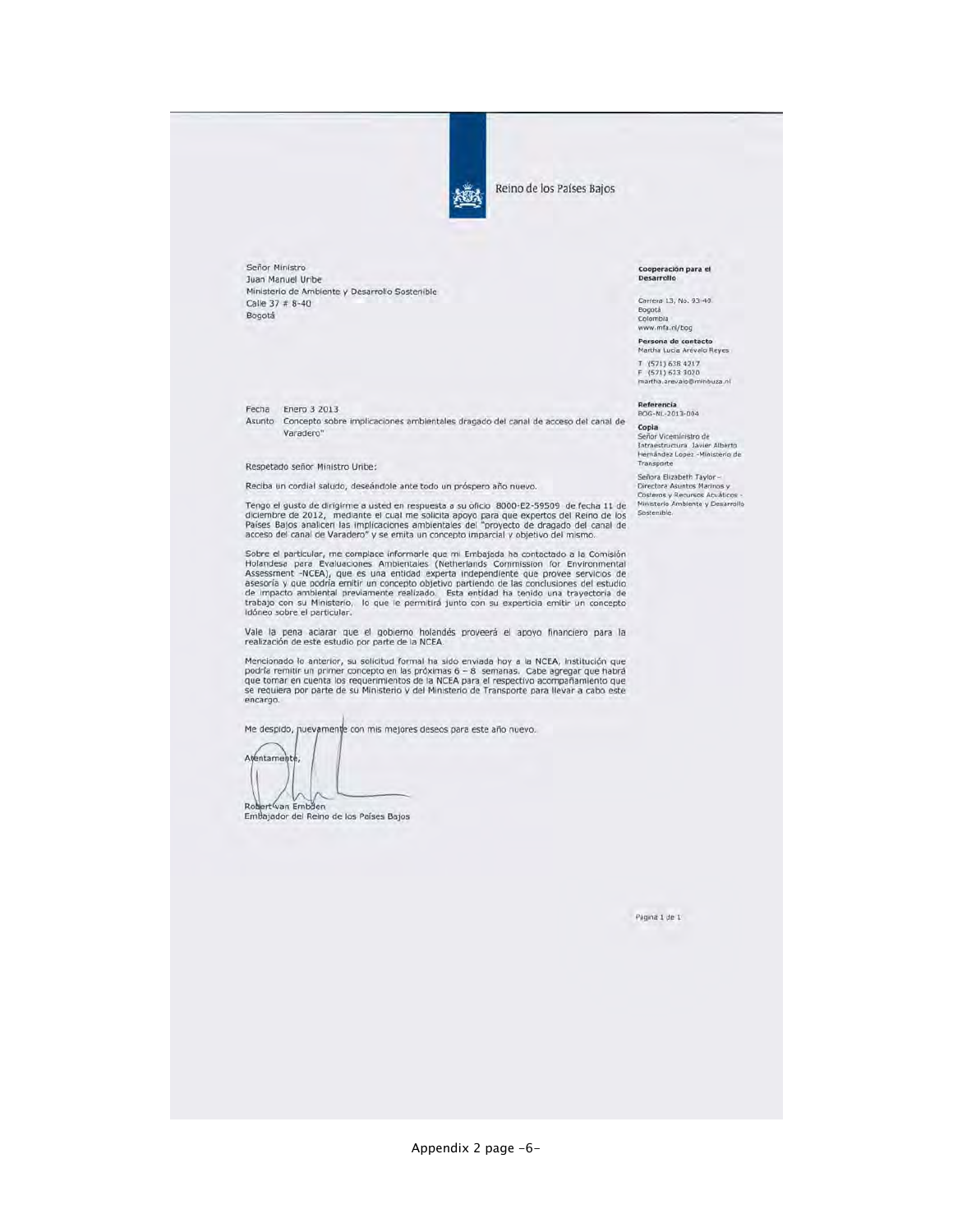## Project Information, Working Group Composition and composition of team of the Colombian Environment Ministry

Proposed activity: The Bay of Cartagena, Colombia, plays an important role in the regional and national econ-omy, especially through the development potential of its port. To accommodate expected growing numbers and sizes of ships, a new access canal, (2 km long, 200 m wide and 19,5 m. depth) is being planned. The existing entrance canal has reached its maximum limits and depths. The dredged materials will be deposited in two sites at sea and will partly be used as well for replenishment of beaches. The project initiator is the Corporación Promotora Canal del Varadero (PROCANAL). PROCANAL has prepared an EIA report for this project (December 2011) and contracted HIDROCARIBE LTDA. for its elaboration.

Categories: DAC/CRS: 21040 Water transport

Project number: Netherlands Commission for Environmental Assessment OS25-096

Progress: The Netherlands Commission for Environmental Assessment (NCEA) received a request from the Colombian Minister of Environment and Sustainable Development through a letter to the Netherlands Ambassador, to perform an independent quality review of an EIA report for the above mentioned project. The Ambassador has reacted positively to this request and contacted NCEA. The National Agency of Environmental Licenses (ANLA) and the Direction of Coastal and Marine Issues and Aquatic Resources (DAMCRA) have serious concerns and have specified six themes of consideration, which are mentioned in the letter of the Environment Minister. The Ministry of Environment and Sustainable Development, through ANLA, is the National Competent Authority for Environment and has a formal role in the granting of the environmental license, which is required for this project. The EIA report forms the basis for this license.

#### Procedural information:

Receipt request for Advice **in the COV** in December 2012 Site visit to Colombia by NCEA working Group : 17-23 February 2013 Submission of Final Draft Review Advice : March 2013

#### Composition of the working group of the NCEA:

Mr R. Rabbinge – Chairman Mr R.P.M. Bak Mr M. Vis Technical secretary: Ms I.A. Steinhauer

#### Composition of team of Ministry of Environmental and Sustainable Development in Colombia

Mrs E. Taylor (director of Marine and Coastal issues and aquatic resources) Mrs A.M Gonzalez Mr J.P. Caldas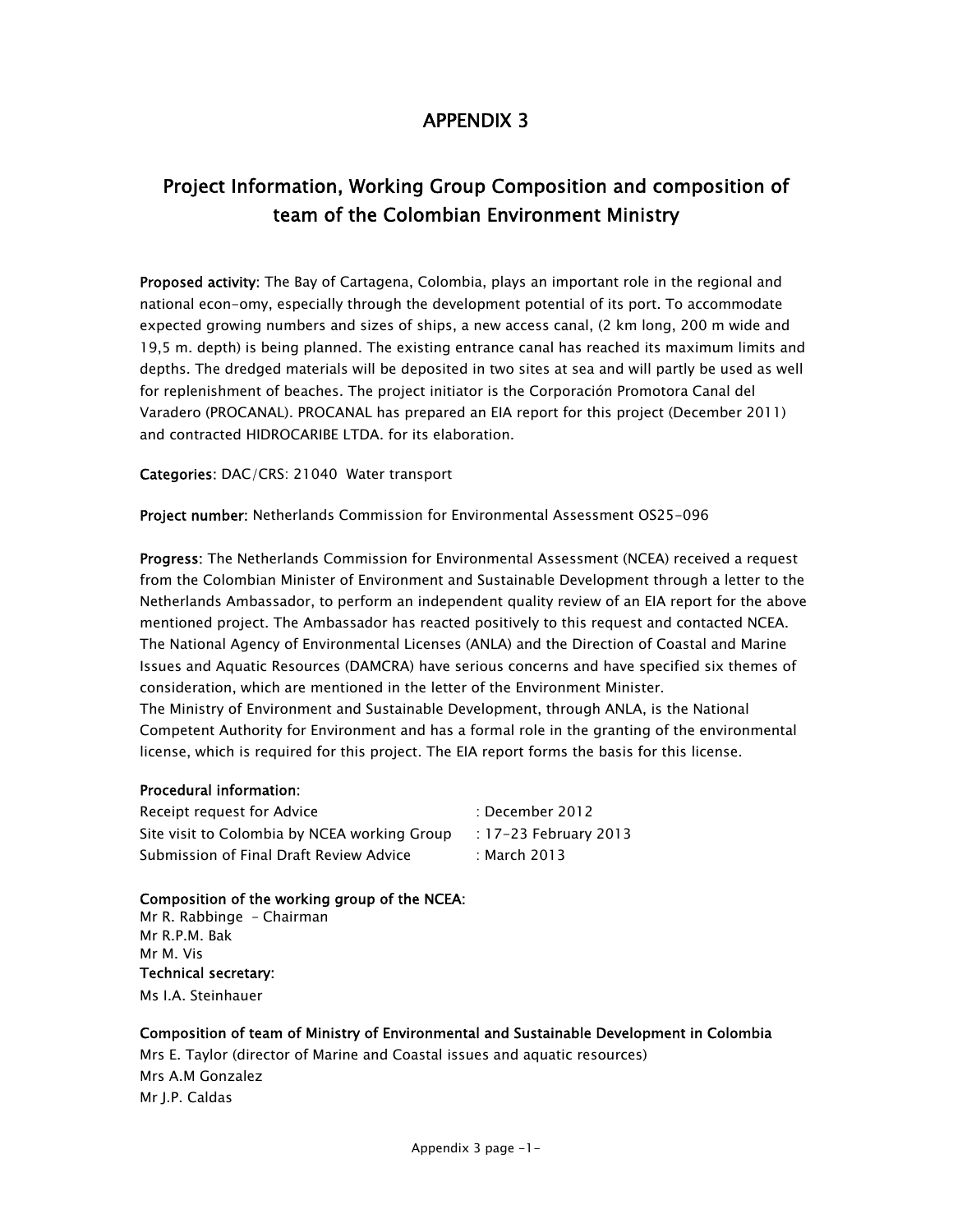## Working program 17-23 February 2013

| Hora                   | Febrero 18 de 2013                                                                                       | Febrero 19 de 2013                                                                                                       | Febrero 20 de 2013                                                               | Febrero 21 de 2013                                                                                                                          | Febrero 22 de 2013                                        |
|------------------------|----------------------------------------------------------------------------------------------------------|--------------------------------------------------------------------------------------------------------------------------|----------------------------------------------------------------------------------|---------------------------------------------------------------------------------------------------------------------------------------------|-----------------------------------------------------------|
|                        | <b>BOGOTA</b>                                                                                            |                                                                                                                          | <b>CARTAGENA</b>                                                                 |                                                                                                                                             |                                                           |
| $7:30$ am              | Almuerzo en la residencia del<br>Embajador de Holanda en Colombia                                        | Reunión revisión de la<br>información asociada al proyecto<br>con autoridades y entidades<br>competentes en los diversos | Viaje a Cartagena de Bogotá.                                                     | Jornada de Trabajo en<br>campo en Cartagena -<br>salida marina (Buceo) -<br>Cajas de almuerzo                                               | Reunión con la Sociedad<br>Portuaria.                     |
| $9:00$ am              |                                                                                                          |                                                                                                                          | Preparación logística Salida de<br>campo por parte del equipo del<br><b>MADS</b> |                                                                                                                                             | Reunión con la Alcaldía de<br>Cartagena (Alcaldía)        |
| $10:00$ am             | Reunión Introductoria de alto nivel                                                                      |                                                                                                                          |                                                                                  |                                                                                                                                             |                                                           |
| $11:00$ am             | en el MADS - Salón Colombia                                                                              |                                                                                                                          |                                                                                  |                                                                                                                                             | Reunión con la<br>Gobernación de Bolivar<br>(Gobernación) |
| <b>Receso Almuerzo</b> |                                                                                                          | temas - Almuerzo en el lugar de                                                                                          |                                                                                  | <b>Receso Almuerzo</b>                                                                                                                      |                                                           |
| $2:00$ pm              |                                                                                                          | la reunión<br>Hotel Viaggio Transversal 4 #43-<br>95 Chapinero alto - Bogotá                                             |                                                                                  | Reunión con autoridades<br>ambientales, Parques<br>Naturales Nacionales de<br>Colombia, sectores<br>productivos y<br>Comunidades (CARDIQUE) | Presentación de las                                       |
| $3:00$ pm              | Reunión presentación del proyecto<br>en el Hotel Viaggio Transversal 4<br>#43-95 Chapinero alto - Bogotá |                                                                                                                          |                                                                                  |                                                                                                                                             | conclusiones preliminares                                 |
| $4:00 \text{ pm}$      |                                                                                                          |                                                                                                                          | Reunión con autoridades<br>marítimas y portuarias (CIOH)                         |                                                                                                                                             | por NCEA (CARDIQUE)                                       |
| $5:00 \text{ pm}$      |                                                                                                          |                                                                                                                          |                                                                                  |                                                                                                                                             | Regreso a Bogotá                                          |

Agenda detallada en la siguiente página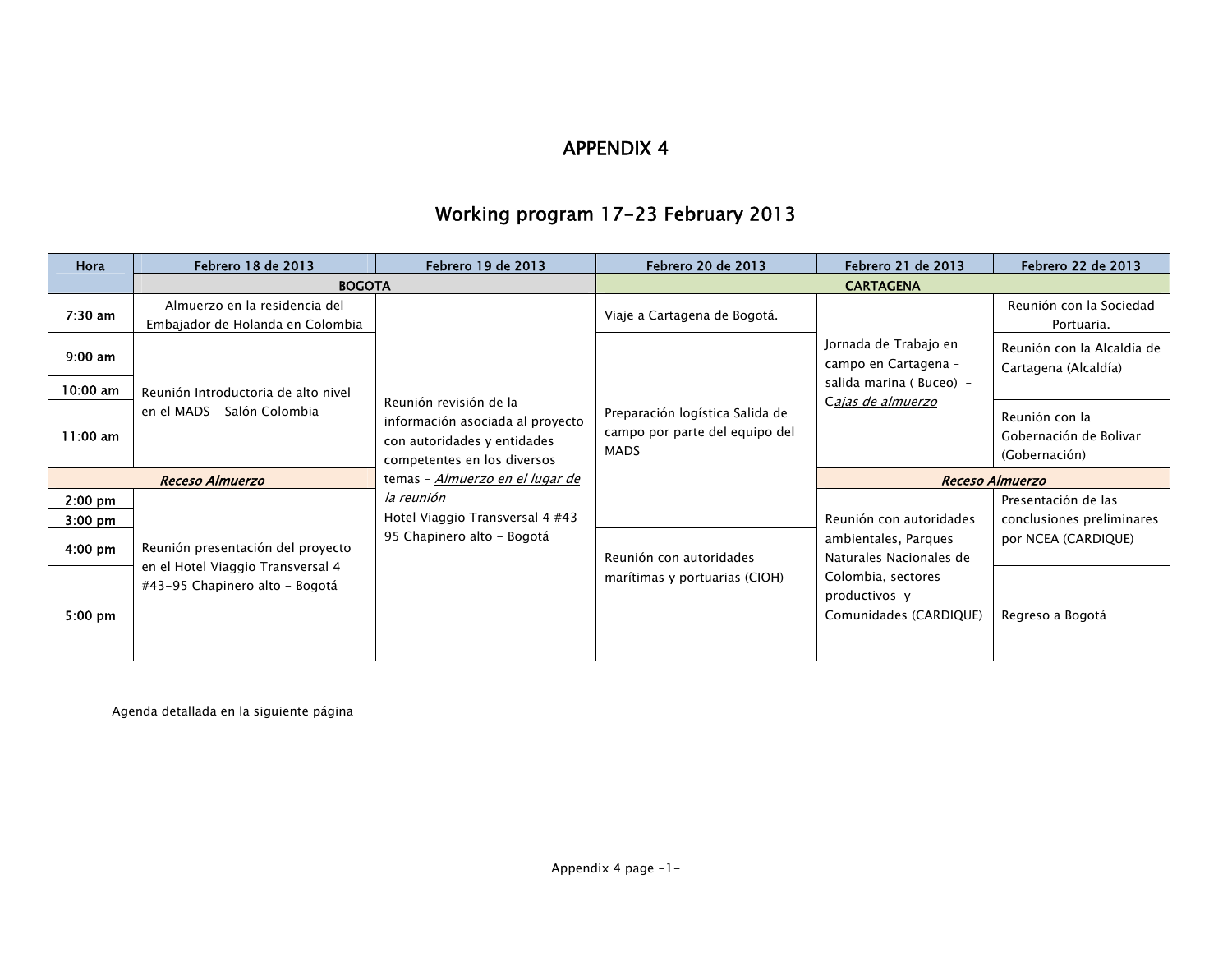| Hora | <b>Febrero 18 de 2013</b>         | Febrero 19 de 2013               | <b>Febrero 20 de 2013</b>   | Febrero 21 de 2013                  | Febrero 22 de 2013                |
|------|-----------------------------------|----------------------------------|-----------------------------|-------------------------------------|-----------------------------------|
|      | <b>BOGOTA</b>                     |                                  | <b>CARTAGENA</b>            |                                     |                                   |
| AM   | Almuerzo con el Embajador         | Reunión revisión de la           | Viaje de Bogotá - Cartagena | Jornada de Trabajo en campo en      | Reunión con la Sociedad           |
|      | Robert van Embden, Adriana Soto   | información asociada al proyecto |                             | Cartagena - salida marina           | Portuaria.                        |
|      | (Viceministra de Ambiente).       | Lugar: Hotel Viaggio Transversal |                             |                                     | Lugar: Sociedad Portuaria         |
|      | Elizabeth Taylor (Minambiente,    | 4 #43-95 Chapinero alto -        |                             | Objetivo: Realizar una verificación | Hora: 8:30 a 10:00 am             |
|      | DAMCRA), Javier Hernández         | <b>Bogotá</b>                    |                             | de campo del área de influencia     | Objetivo: Evaluar proyecto "Canal |
|      | López (Viceministro de            | Hora: 8:30 am-12:30 am           |                             | del proyecto                        | el Varadero"                      |
|      | Infraestructura del               | Obietivo: Revisión de la         |                             |                                     | DAMCRA (3)                        |
|      | MinTransporte), Maurice Beers     | documentación técnica de         |                             | <b>Hora:</b> $8:00$ am $-1:00$ pm   | NCEA(3)                           |
|      | (Embajada)                        | soporte al proyecto.             |                             |                                     | MinTransporte (1)                 |
|      |                                   | Presentaciones por:              |                             | Salida de campo para hacer          | INVIAS (1)                        |
|      | Reunión Introductoria de alto     | - Ministerio de Cultura (3)      |                             | recorrido en el área propuesta      | Alcaldía (2)<br>$\omega$          |
|      | nivel.                            | (presentación aspectos           |                             | para el proyecto "Canal el          | <b>Holland Water House</b>        |
|      | Lugar: Salón Colombia - MADS      | culturales y de patrimonio en    |                             | Varadero", con posibilidad de       | PROCANAL (7)                      |
|      | Hora: 9:00 - 11:00am              | el área de influencia del        |                             | hacer buceo scuba para la           |                                   |
|      | Objetivo: Agradecer el apoyo de   | proyecto)                        |                             | verificación de tipos de fondo y    | Reunión con la Alcaldía de        |
|      | Holanda e introducir el tema del  | - AUNAP (1) (presentación de     |                             | colonias de coral importantes.      | Cartagena.                        |
|      | proyecto con altos representantes | la actividad de pesca en el      |                             |                                     | Lugar: Alcaldía                   |
|      | del gobierno.                     | área de influencia del           |                             | Participantes:                      | Hora: 10:30 a 12:00 pm            |
|      | Participantes:                    | proyecto)                        |                             | <b>DAMCRA</b>                       | Objetivo: Evaluar proyecto "Canal |
|      | Viceministra MADS                 | - DIMAR (2) (presentación        |                             | <b>ANLA</b>                         | el Varadero"                      |
|      | Embajada de Holanda (2)           | aspectos relacionados con        |                             | <b>INVEMAR</b>                      | DAMCRA (3)                        |
|      | Comisión NCEA Holanda (3)         | navegabilidad, tráfico           |                             | <b>PNN</b>                          | NCEA(3)                           |
|      | Viceministro MCIT (1)             | marítimo, etc.)                  |                             | <b>DIMAR</b>                        | MinTransporte (1)                 |
|      | Directora DAMCRA -MADS            | - INVEMAR (1) (Presentación de   |                             | CARDIQUE                            | INVIAS (1)                        |
|      | Jefe OAI -MADS                    | la información ambiental del     |                             |                                     | Alcaldía (2)                      |
|      | PNN(2)                            | área de influencia del           |                             |                                     | <b>Holland Water House</b>        |
|      | <b>INVEMAR</b><br>$\sim$          | proyecto)                        |                             |                                     |                                   |
|      | DIMAR(2)                          | DAMCRA (3) (Presentación de      |                             |                                     | Reunión con la Gobernación de     |
|      | CARDIQUE (3)                      | conceptos generados por la       |                             |                                     | Bolívar.                          |
|      | Ministerio de Cultura             | dependencia).                    |                             |                                     | Lugar : Gobernación               |
|      | (Patrimonio cultural) (2)         |                                  |                             |                                     | Hora: 12:00 a 1:00 pm             |
|      | <b>INVIAS</b>                     | Otros participantes:             |                             |                                     | Objetivo: Evaluar proyecto "Canal |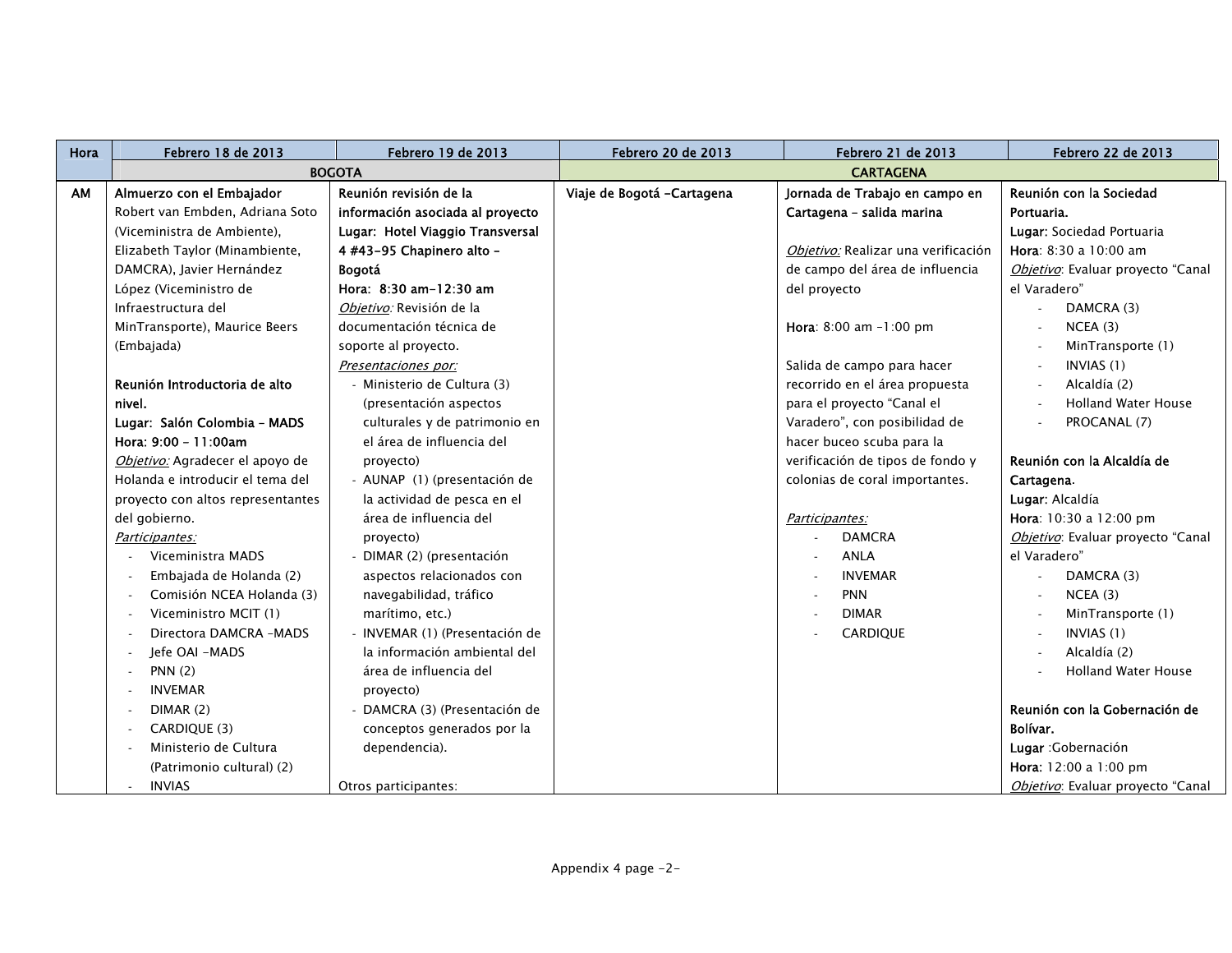|           | Sociedad Portuaria de<br>Cartagenas<br>Confecar                                                                                                                                                                                                                                                                                   |                                                            | ANLA<br>NCEA(3)<br>INVIAS (1)                                                                                                                                                                                                                                                                                                                                                                                                                              |                                                                                                                                                                                                                                                                                  |                                                                                                                                                                                                                                                                                                                                                       | el Varadero"<br>- participantes como arriba y 4 de<br>la Gobernación                                                                                                                                                                                                  |
|-----------|-----------------------------------------------------------------------------------------------------------------------------------------------------------------------------------------------------------------------------------------------------------------------------------------------------------------------------------|------------------------------------------------------------|------------------------------------------------------------------------------------------------------------------------------------------------------------------------------------------------------------------------------------------------------------------------------------------------------------------------------------------------------------------------------------------------------------------------------------------------------------|----------------------------------------------------------------------------------------------------------------------------------------------------------------------------------------------------------------------------------------------------------------------------------|-------------------------------------------------------------------------------------------------------------------------------------------------------------------------------------------------------------------------------------------------------------------------------------------------------------------------------------------------------|-----------------------------------------------------------------------------------------------------------------------------------------------------------------------------------------------------------------------------------------------------------------------|
|           | PROCANAL<br><b>Holland Water House</b>                                                                                                                                                                                                                                                                                            |                                                            | Min. de infraestructura (1)                                                                                                                                                                                                                                                                                                                                                                                                                                |                                                                                                                                                                                                                                                                                  |                                                                                                                                                                                                                                                                                                                                                       |                                                                                                                                                                                                                                                                       |
| <b>PM</b> | Equipo de especialistas<br>Reunión en el Ministerio de<br>Transporte - Viceministerio de<br>Infraestructura.<br>Objetivo: Presentación en detalle<br>del proyecto "Canal el varadero"<br>Participantes:<br>- Proponentes del proyecto<br>"Canal el Varadero"<br>- DAMCRA - MADS<br>- ANLA<br>- INVEMAR<br>- Comisión NCEA Holanda |                                                            |                                                                                                                                                                                                                                                                                                                                                                                                                                                            | Reunión autoridades marítimas y<br>portuarias<br>Lugar: CIOH<br>Hora: 4:00 a 6:00 am<br>Objetivo: Reunión con la<br>Dirección General Marítima -<br>DIMAR y el CIOH. Para evaluar<br>proyecto "Canal el Varadero"<br>Objetivo<br>DAMCRA (3)<br>DIMAR(4)<br>NCEA(3)<br>MinCultura | Reunión autoridades ambientales<br>Lugar : Salón juntas CARDIQUE<br><b>Hora</b> : $2:00$ a $5:00$ pm<br>Reunión CARDIQUE y Parques<br>Naturales Nacionales de<br>Colombia, sectores productivos y<br>Comunidades<br>CARDIQUE (5)<br>DAMCRA (3)<br>NCEA(3)<br>$\sim$<br>PNN(3)<br>MinTransporte<br>ANLA $(2)$<br>$\sim$<br><b>DIMAR</b><br><b>CIOH</b> | Presentación conclusiones<br>preliminares por la NCEA<br>Lugar : Salón juntas CARDIQUE<br>Hora: 2:30 a 4:30 pm<br>CARDIQUE (3)<br>DAMCRA (3)<br>NCEA(3)<br>MinTransporte<br><b>ANLA</b><br><b>INVIAS</b><br><b>Holland Water House</b><br>5:00 -6:30 regreso a Bogotá |
|           |                                                                                                                                                                                                                                                                                                                                   |                                                            |                                                                                                                                                                                                                                                                                                                                                                                                                                                            |                                                                                                                                                                                                                                                                                  | PROCANAL (5)<br>$\sim$<br>Comunidades (4)<br><b>INVIAS</b><br>$\sim$                                                                                                                                                                                                                                                                                  |                                                                                                                                                                                                                                                                       |
|           | ANLA:<br>AUNAP:<br><b>CARDIQUE:</b><br>DAMCRA:<br>DIMAR:<br><b>INVEMAR:</b><br>MADS:<br>MCIT:<br>NCEA:<br>OAI:<br>PNN:                                                                                                                                                                                                            | Dirección General Marítima<br>Parques Naturales Nacionales | Autoridad Nacional de Licencias Ambientales<br>Autoridad Nacional de Acuicultura y Pesca<br>Corporación Autónoma Regional del Canal de Dique<br>Dirección de Asuntos Marinos, Costeros y Recursos Acuáticos<br>Instituto de Investigaciones Costeras y Marinas<br>Ministerio de Ambiente y Desarrollo Sostenible<br>Ministerio de Comercio Industria y Turismo<br>Netherlands Commission on Environmental Assessment<br>Oficina de Asuntos Internacionales |                                                                                                                                                                                                                                                                                  |                                                                                                                                                                                                                                                                                                                                                       |                                                                                                                                                                                                                                                                       |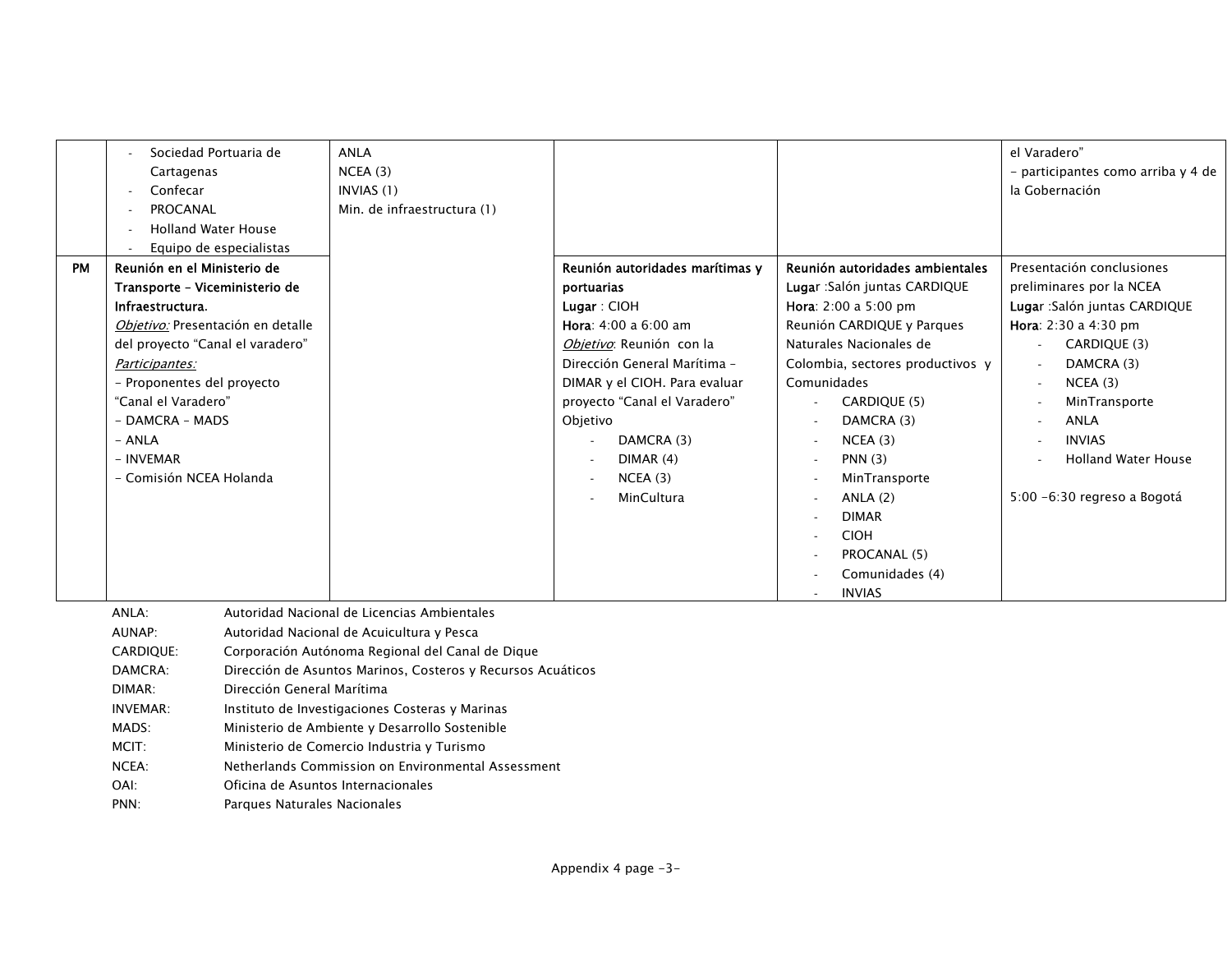## Map of the area

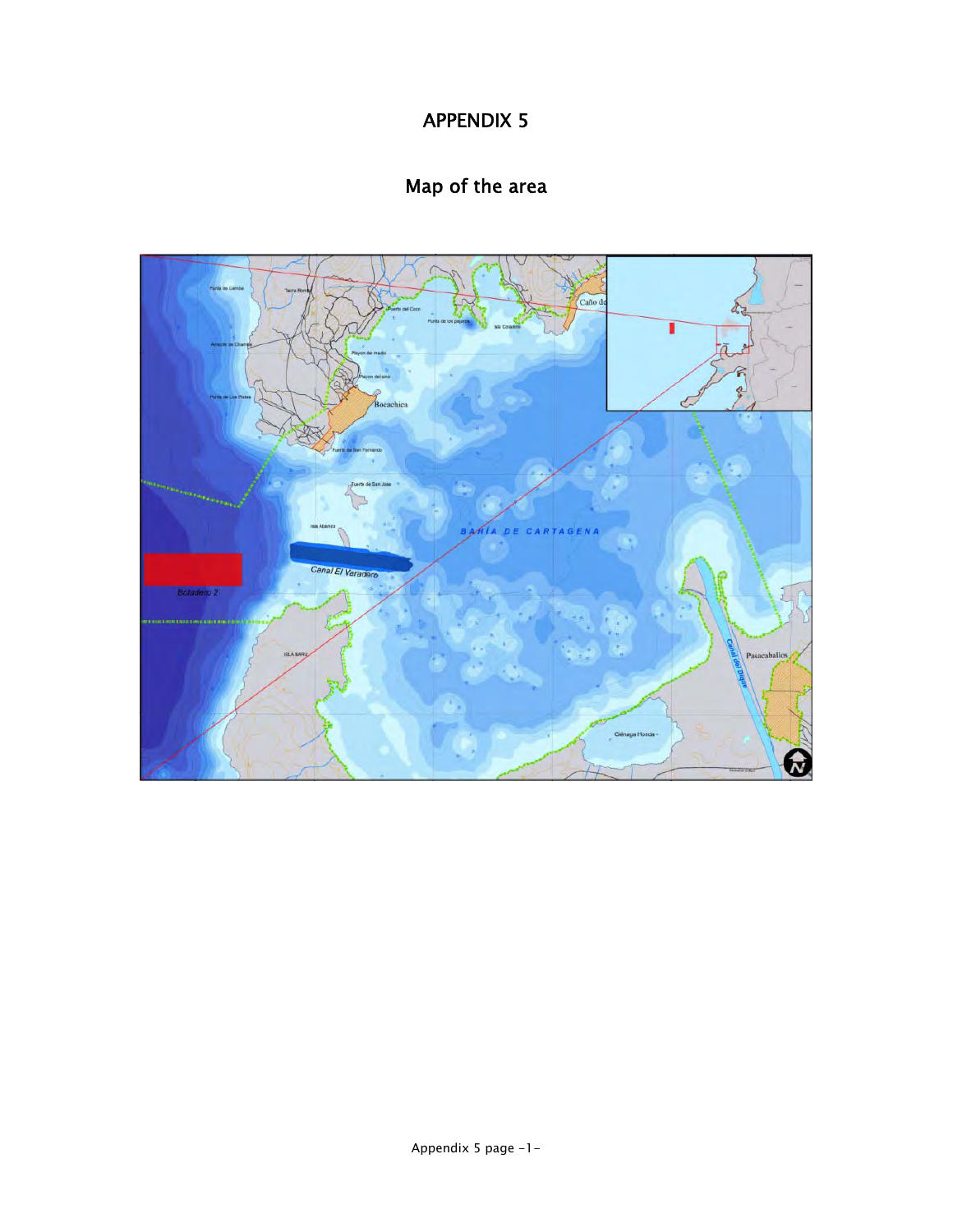## List of documents received

#### Documents accompanying letter with request for advice:

- EIA report December 2011, 4 Volumes, Volume I, 67 p. Volume II, >750 p. Volume III, maps and Volume IV, results of 'consulta previa', public participation results documented on 17 CDs (received during site visit), and >50p. Annexes
- 'Concepto' of Direction of Marine and Coastal Issues and Aquatic Resources (DAMCRA), 29 August 2012, 27 p.
- 'Concepto' of INVEMAR, Marine and Coastal Research Institute, 2 August 2012, 8 p.
- Resolution N0. 679 of 2005, which declares the Archipelago of Rosario and San Bernadino Islands as a Marine Protected Area, 160 p.

#### Documents received unofficially, just prior to site visit

- File with results of soil drilling, laboratory analysis, conclusions and recommendations
- Information of PROCANAL, providing answers to the 6 concerns mentioned in the 'concepto' of DAMCRA, 13 p.
- File with results of soil studies, again with results of drilling
- File with drawings, cross sections of El Varadero canal
- File with bathymetric information
- Annex 1: sector guidelines for EIA for large scale dredging projects, 35 p. (EIA Proyecto de Dragado de Profundización de canales de acceso a Puertos Marítimos de gran calado PU-TER- $1 - 01$
- Annex 2: Sector Specific Guidelines for the El Varadero Project, 47 p. by ANLA, January 2012
- Annex 3: Additional information on the EIA, Volume I, 280 p. by PROCANAL, of 28 January 2013, and 6 Annexes
- Annex 4: Additional information on the EIA, Volume II, by PROCANAL, containing modelling studies related to beach replenishment in the Bay of Cartagena and the Abanico Isle, 28 January 2013

#### Documents received during visit in Colombia

- Sociedad Promotora Canal de El Varadero, Construcción y operación del Canal de Acceso a la Bahía de Cartagena por el Paso de El Varadero, 13 p. Febrero 2011
- Concepto tecnico B de INVEMAR, Julio 23 de 2012, 13 p
- Un-officially: article of 2001: Sobrevivencia al transplante de corales masivos el en archipielgago del Rosario, Colombia, IX Congreso Latinoamericano sobre ciencias del Mar, San Andres, Colombia, Septiembre 2011, 5 p.
- Un-officially: Estudio y evaluación de alternativas para el traslado de organismos sésiles coralinas del Canal del Varadero, Aqua y Tierre Consultants/PROCANAL, October 2012, 13 p.

#### Power-point presentations held during visit in Colombia

- Presentations held by Hidrocaribe/Procanal on 18 and 23 of February
- Presentation held by Ministry of Culture, Direction of Patrimony, 19 February
- Presentation held by National Authority of Aquiculture and Fisheries, 19 February